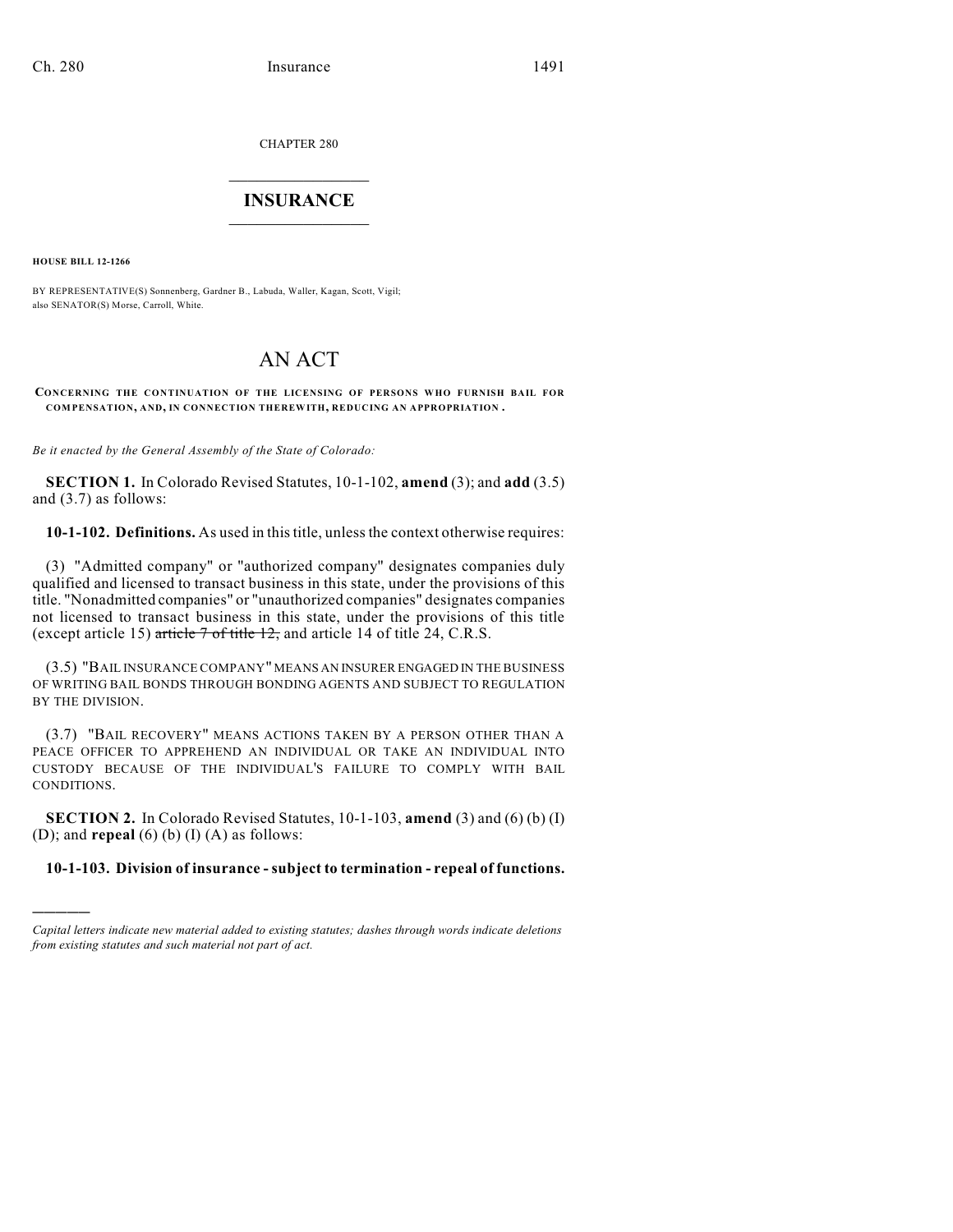(3) All direct and indirect expenditures of the division shall be ARE paid from the division of insurance cash fund, which fund is hereby created in the state treasury. All fees collected pursuant to UNDER sections  $8-44-204$  (7), C.R.S.,  $8-44-205$  (6), C.R.S., 10-2-413, 10-3-108, 10-3-207, 10-3.5-104, 10-3.5-107, 10-12-106, 10-15-103, 10-16-110 (1) and (2), 10-16-111 (1), 10-23-102, 10-23-104, 24-10-115.5 (5), C.R.S., and 29-13-102 (5), C.R.S., not including fees retained pursuant to UNDER contracts entered into in accordance with section 10-2-402 (5) or 24-34-101, C.R.S., and all taxes collected pursuant to UNDER section 10-3-209 (4) designated for the division of insurance, shall be ARE transmitted to the state treasurer, who shall credit the same MONEYS to the division of insurance cash fund. THE DIVISION SHALL USE all moneys credited to the division of insurance cash fund shall be used as provided in this section and in section  $24-48.5-106$ , C.R.S., shall not be deposited in or transferred SUBJECT TO ANNUAL APPROPRIATION BY THE GENERAL ASSEMBLY FOR THE PURPOSES AUTHORIZED IN THIS TITLE AND AS OTHERWISE AUTHORIZED BY LAW. MONEYS IN THE FUND DO NOT REVERT to the general fund of this state or to any other fund. and shall be subject to annual appropriation by the general assembly for the purposes authorized in this title and as otherwise authorized by law. In accordance with section 24-36-114, C.R.S., all interest derived from the deposit and investment of moneys in the fund shall be IS credited to the general fund.

 $(6)$  (b) (I) (A) The functions of the division of insurance related to the licensing of bail bonding agents are repealed, effective July 1, 2012, pursuant to the provisions of this section and section 12-7-112, C.R.S.

(D) The functions of the division of insurance other than those functions related to the licensing of bail bonding agents, are repealed, effective July 1, 2017, pursuant to this section and section  $24-34-104$  (48), C.R.S.

**SECTION 3.** In Colorado Revised Statutes, 10-1-108, **amend** (5), (8), and (9) as follows:

**10-1-108. Duties of commissioner - reports - publications - fees - disposition of funds - adoption of rules - examinations and investigations.** (5) It is the duty of the commissioner to make such investigations and examinations as are authorized by this title (except article 15) article 7 of title 12, and article 14 of title 24, C.R.S., and to investigate such information as is presented to the commissioner by authority that the commissioner believes to be reliable pertaining to violation of the insurance laws of Colorado, and it is the commissioner's duty to present the result of such investigations and examinations for further investigation and prosecution to either the district attorney of the proper judicial district or the attorney general when, in the commissioner's opinion, such violations justify such action.

(8) It is the duty of the commissioner to examine all requests and applications from insurers for certificates of authority to be issued pursuant to section 10-3-105. The commissioner is authorized to refuse to issue any such certificates of authority until the commissioner is reasonably satisfied as to the qualifications and general fitness of the insurer to comply with the requirements of the provisions of this title (except article 15) article  $7$  of title 12, and article 14 of title 24, C.R.S.

(9) It is the duty of the commissioner to transmit all surcharges, costs, taxes,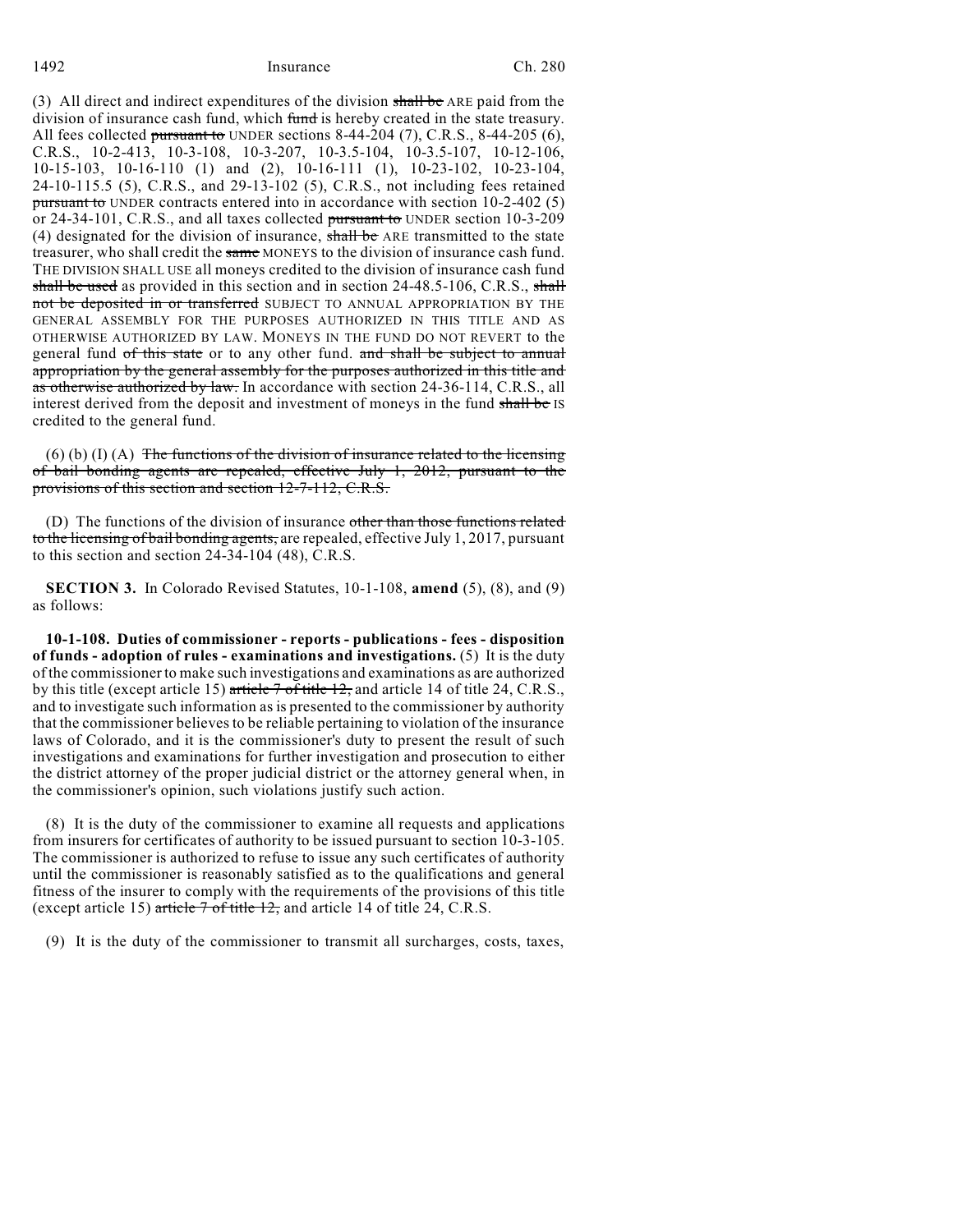penalties, and fines collected by the division of insurance under any provision of this title (except article 15) article  $\frac{7 \text{ of title } 12}{2 \text{ and article } 14 \text{ of title } 24, C.R.S.,}$  to the department of the treasury. All funds so transmitted shall be credited to the general fund; except that any funds collected by the commissioner as reimbursement for out-of-state travel costs in conjunction with the examination of an insurance company or with an activity to improve regulation of insurance companies are hereby continuously appropriated to the division of insurance in addition to any other funds appropriated for its normal operation.

**SECTION 4.** In Colorado Revised Statutes, 10-1-110, **amend** (1) introductory portion and (2) as follows:

**10-1-110. Grounds and procedure for suspension or revocation of certificate or license of entities.** (1) The certificate of authority of an insurance company to do business in this state may be revoked or suspended by the commissioner for any reason specified in this title article  $7$  of title 12, and article 14 of title 24, C.R.S. Specifically, the certificate may be suspended or revoked by the commissioner for reasons that include, but are not limited to:

(2) If the commissioner finds upon examination, hearing, or other evidence that any foreign or domestic insurance company has committed any of the acts specified in subsection (1) of this section, or any other act specified in this title article  $7 \text{ of }$ title 12, and article 14 of title 24, C.R.S., for which the penalty is suspension or revocation of the certificate of authority, the commissioner may suspend or revoke such certificate of authority, if he or she deems it in the best interest of the public and the policyholders of the company, notwithstanding any other provision of said references. Notice of any revocation shall be published in one or more daily newspapers in Denver that have a general state circulation. Before suspending or revoking any certificate of authority of an insurance company, the commissioner shall grant the company fifteen days in which to show cause why such action should not be taken. Any final decision of the commissioner to suspend or revoke a certificate of authority or license of any person or entity regulated by the division of insurance shall be subject to judicial review by the court of appeals pursuant to section 24-4-106 (11), C.R.S.

**SECTION 5.** In Colorado Revised Statutes, **amend** 10-1-111 as follows:

**10-1-111. Invoking aid of courts.** The commissioner, through the attorney general, may invoke the aid of the courts through injunction or other proper process, mandatory or otherwise, to enforce any proper order made by the commissioner or action taken by the commissioner; but nothing in this title (except article 15) article 7 of title 12, and article 14 of title 24, C.R.S., shall be construed to prevent the company or person affected by any order, ruling, proceeding, act, or action of the commissioner, or any person acting on behalf and at instance of the commissioner, from testing the validity of the same in any court of competent jurisdiction, through injunction, appeal, or other proper process or proceeding, mandatory or otherwise.

**SECTION 6.** In Colorado Revised Statutes, **amend** 10-1-112 as follows:

**10-1-112. Policy conditions required by other states.** The policies of a domestic insurance company, when issued or delivered in any other state, territory,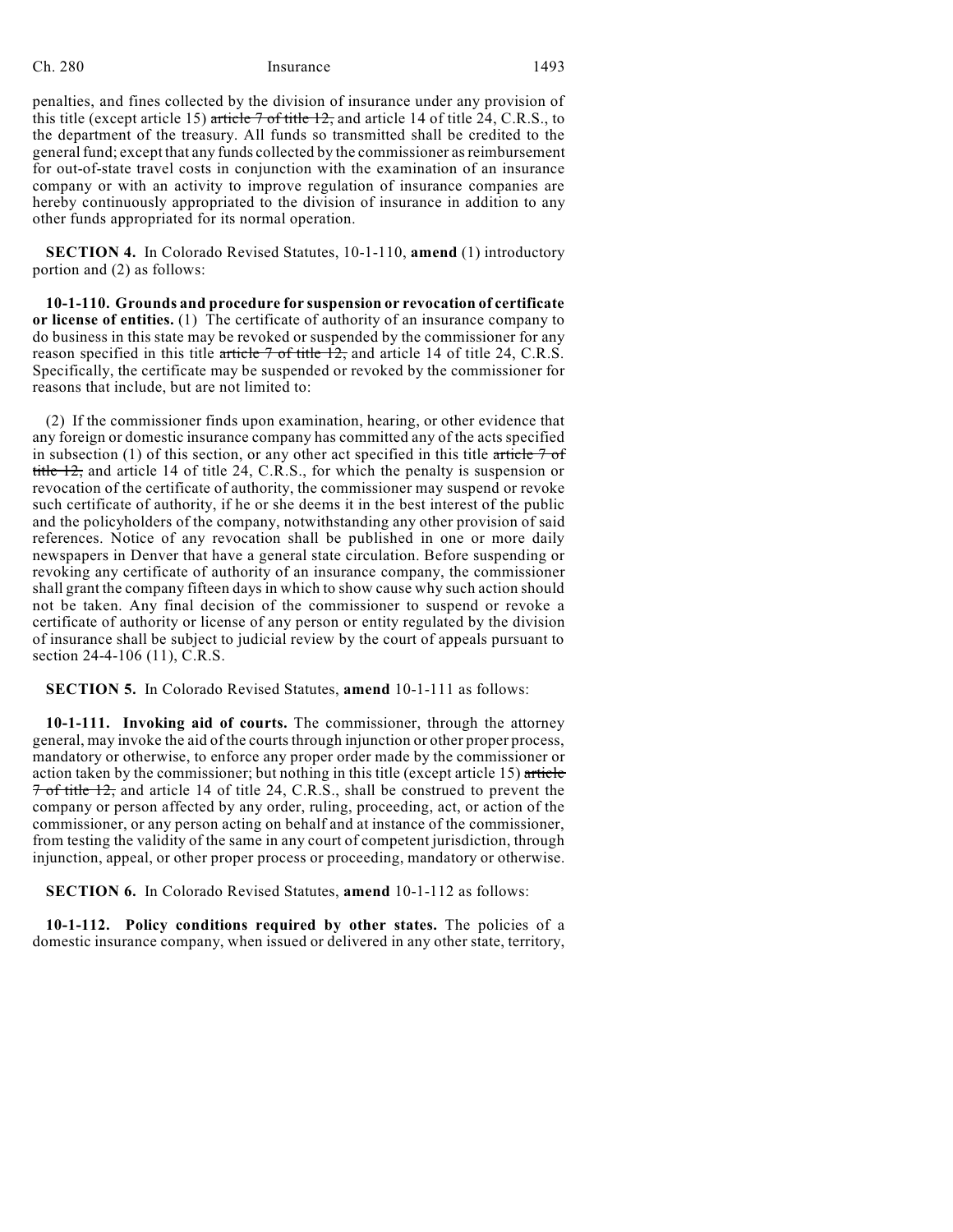district, or country, may contain any provision required by the laws of the state, territory, district, or country in which the same are issued, anything in this title (except article 15) article  $7$  of title  $12$ , and article 14 of title 24, C.R.S., to the contrary notwithstanding.

**SECTION 7.** In Colorado Revised Statutes, 10-1-211, **add** (6) as follows:

**10-1-211. Protocols for market conduct actions.** (6) SUBJECT TO SECTION 16-4-108 (1) (c) AND (1.5), A BAIL PREMIUM IS EARNED IN ITS ENTIRETY BY A COMPENSATED SURETY UPON THE DEFENDANT'S RELEASE FROM CUSTODY.

**SECTION 8.** In Colorado Revised Statutes, 10-2-301, **amend** (6) (a) and (6) (c) as follows:

**10-2-301. Continuing education requirement - advisory committee.** (6) (a) The commissioner shall be responsible for administering the continuing insurance education requirements under this article and the continuing education requirements under article  $7$  of title 12, C.R.S., and approving courses of instruction which THAT qualify for such purposes. The commissioner shall promulgate such rules and regulations as the commissioner deems necessary to administer such THE continuing education requirements, including the provisions and requirements of this section. The commissioner shall also promulgate regulations RULES requiring that producers and bail bonding agents licensed under article 7 of title 12, C.R.S., be required to provide to a continuing education administrator proof of compliance with the continuing education requirements as a condition of license renewal. For persons licensed pursuant to section 10-11-116 (1) (c), compliance with the continuing legal education credits requirements of the Colorado supreme court shall be deemed to meet the requirements of this section.

(c) Each producer and bail bonding agent licensed under THIS article  $7$  of title  $12$ , C.R.S., shall be IS responsible for paying to the continuing education administrator a reasonable biennial fee for the operation of the continuing education programs, which fee shall be IS used to administer the provisions of this section.

**SECTION 9.** In Colorado Revised Statutes, 10-2-407, **amend** (1) introductory portion; and **repeal** (1) (f) as follows:

**10-2-407. License - definitions of lines of insurance - authority.** (1) Unless A PERSON IS denied licensure pursuant to section 10-2-801, or 12-7-106, C.R.S., THE DIVISION SHALL ISSUE a person who has met the requirements of sections 10-2-401 AND 10-2-404  $12$ -7-102, or 12-7-103, C.R.S., may be issued an insurance producer license. An insurance producer may receive qualification for a single license to include one or more of the following lines of authority:

(f) Bail bonding agent including a surety agent; as defined in section 12-7-101  $(1)$ , C.R.S., a cash bonding agent, as defined in section  $12-7-102$  (1), C.R.S., and a professional cash bail agent, as defined in section 12-7-101 (7), C.R.S.;

**SECTION 10.** In Colorado Revised Statutes, 10-2-415.5, **amend** (1), (2) (a), (2) (b) introductory portion,  $(2)$  (b)  $(I)$ , and  $(3)$ ; and **add**  $(2)(c)$  as follows: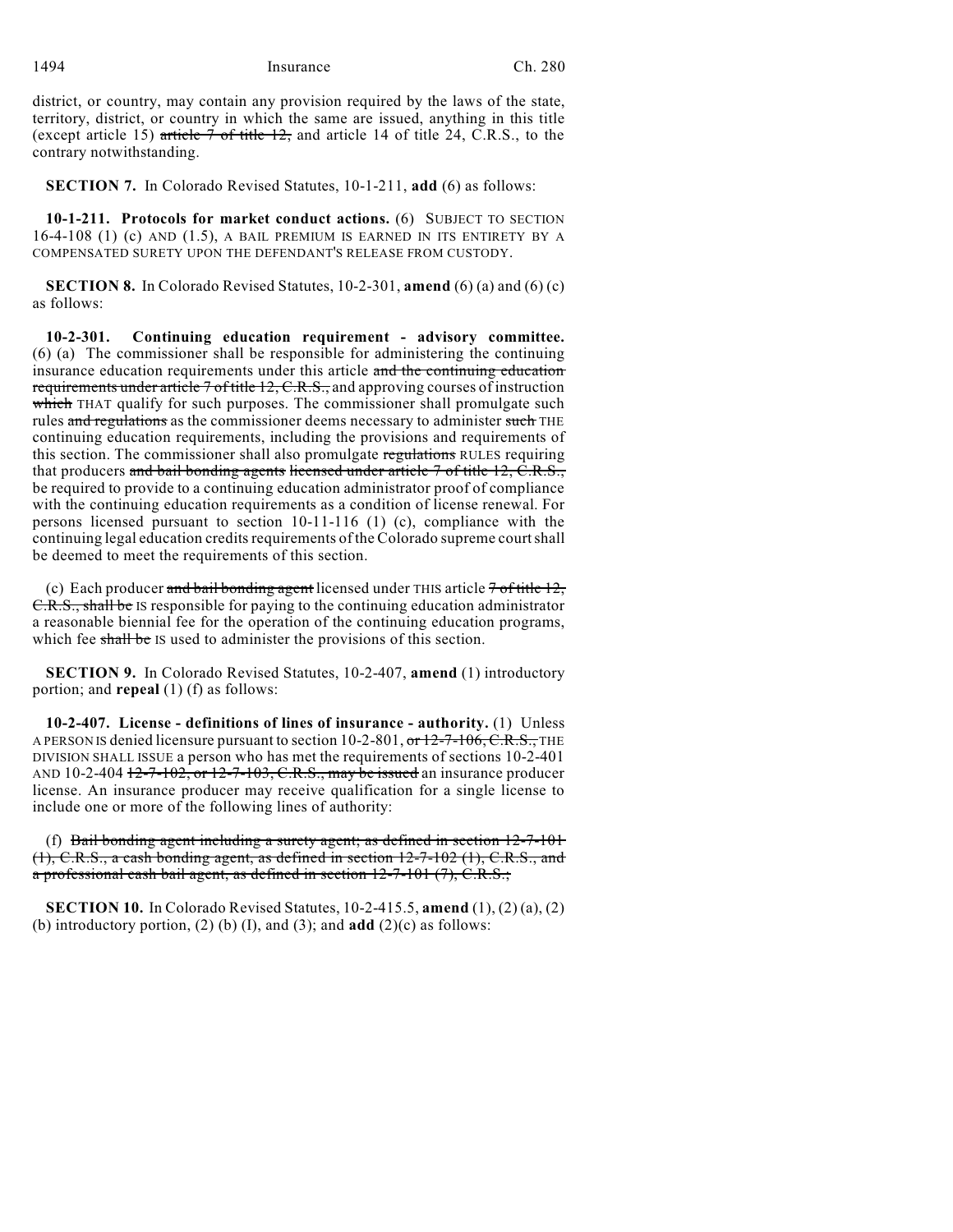**10-2-415.5. Appointment of insurance producer - continuation - renewal exceptions.** (1) No insurance producer with bail bonding agent authority as set forth in section  $10-2-407$  (1) (f) shall claim to be a representative or authorized or appointed agent of, or use any other term implying a contractual relationship with, a particular insurer BAIL INSURANCE COMPANY or accept applications on behalf of such insurer THE BAIL INSURANCE COMPANY unless such THE insurance producer becomes pursuant to a THROUGH A WRITTEN contract in writing, a producer appointee, appointed by that insurer BAIL INSURANCE COMPANY in accordance with this section, to act in the capacity of an agent of the insurer BAIL INSURANCE COMPANY.

(2) (a)  $\overline{An}$  insurer A BAIL INSURANCE COMPANY shall notify the commissioner of each INSURANCE producer bail bonding agent appointment. Each insurer BAIL INSURANCE COMPANY shall file with the commissioner, monthly or atsuch other less frequent intervals as the commissioner may prescribe, a current list of insurance producers that it has appointed to solicit business on its behalf. The listshall contain all relevant appointment information as prescribed by the commissioner, including the effective date of appointment.

(b) Subject to renewal, each insurance producer bail bonding agent appointment shall remain in effect until:

(I) The insurance producer's license is allowed to expire, discontinued, or cancelled by the insurance producer bail bonding agent or revoked by the commissioner; or

(c) (I) A BAIL INSURANCE COMPANY SHALL NOT APPOINT AN INSURANCE PRODUCER TO ACT AS ITS AGENT TO WRITE BAIL BONDS UNLESS THE AGENT IS LICENSED AS AN INSURANCE PRODUCER AUTHORIZED TO WRITE BAIL BONDS AND HAS COMPLETED THE PRELICENSURE EDUCATION REQUIRED BY THIS PARAGRAPH (c) AND SUBMITTED TO THE BAIL INSURANCE COMPANY EVIDENCE OF SATISFACTORY COMPLETION OF THE EDUCATION. THE EDUCATION MUST BE APPROVED BY THE DIVISION AND CONSIST OF AT LEAST:

(A) EIGHT CLOCK HOURS REGARDING BAIL BONDING, TWO OF WHICH CONCERN THE CRIMINAL COURT SYSTEM, TWO OF WHICH CONCERN BAIL BOND INDUSTRY ETHICS, AND FOUR OF WHICH CONCERN THE BAIL BOND LAWS; AND

(B) SIXTEEN CLOCK HOURS OF TRAINING IN BAIL RECOVERY PRACTICES THAT COMPLIES WITH STANDARDS ESTABLISHED BY THE PEACE OFFICERS STANDARDS AND TRAINING BOARD UNDER SECTION 24-31-303 (1) (h), C.R.S.

(II) THIS PARAGRAPH (c) DOES NOT APPLY TO A PERSON WHO HAS SUCCESSFULLY COMPLETED THE REQUIRED PRELICENSURE TRAINING PURSUANT TO SECTION 12-7-102.5, C.R.S., AS IT EXISTED PRIOR TO JULY 1, 2012.

(III) A BAIL INSURANCE COMPANY FAILING TO COMPLY WITH THIS PARAGRAPH (c) IS SUBJECT TO DISCIPLINE UNDER SECTION 10-1-110 OR THE ASSESSMENT OF A PENALTY.

(3) Each active insurance producer bail bonding agent appointment shall be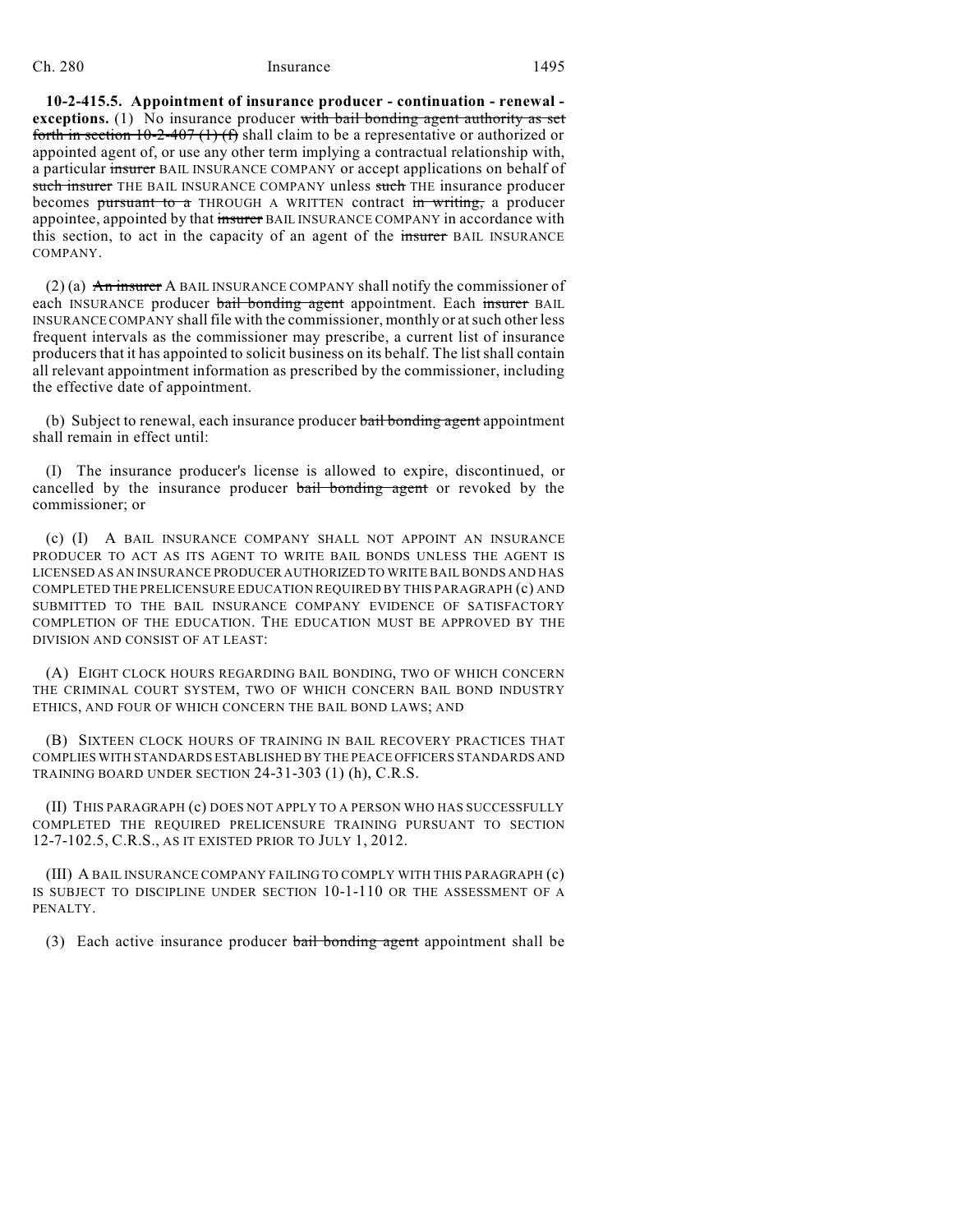subject to renewal on October 1 of the renewal year. The division shall provide a list of active insurance producer appointees to the insurer BAIL INSURANCE COMPANY along with a renewal invoice stating the fee required for the renewal of each active insurance producer bail bonding agent appointment.

**SECTION 11.** In Colorado Revised Statutes, **add** 10-2-415.6 as follows:

**10-2-415.6. Bail bond reports required - repeal.** (1) EACH INSURANCE PRODUCER WHO WRITES BAIL BONDS SHALL SUBMIT AN ANNUAL REPORT IN A FORMAT REQUIRED BY THE COMMISSIONER COVERING JULY 1 TO JUNE 30, NO LATER THAN OCTOBER 1 OF THE FOLLOWING YEAR, OF THE FOLLOWING INFORMATION FOR BAIL BONDS POSTED IN COLORADO BY THE PRODUCER DURING THE REPORTING PERIOD:

(a) THE NUMBER OF BAIL BONDS POSTED WITH A COURT;

(b) THE NUMBER OF BAIL BONDS DISCHARGED BY A COURT;

(c) THE NUMBER OF BAIL BONDS DISCHARGED BY A COURT FOR WHICH THE DEFENDANT APPEARED FOR ALL SCHEDULED COURT APPEARANCES FOR THE DURATION OF THE BOND;

(d) THE NUMBER OF BAIL BONDS DISCHARGED BY A COURT FOR WHICH THE DEFENDANT'S BOND WAS REVOKED BY A COURT AT THE REQUEST OF THE PRODUCER FOR ANY REASON OTHER THAN FAILURE TO APPEAR;

(e) THE NUMBER OF BAIL BONDS DISCHARGED BY A COURT FOR WHICH THE DEFENDANT'S BOND WAS REVOKED BY A COURT AT THE REQUEST OF THE PRODUCER BECAUSE THE DEFENDANT WAS CHARGED WITH A NEW CRIMINAL OFFENSE ALLEGED TO HAVE BEEN COMMITTED DURING THE DURATION OF THE BOND; AND

(f) THE NUMBER OF BAIL BONDS POSTED BY THE PRODUCER OR ANY OTHER PRODUCER IN THE PRODUCER'S AGENCY FOR A DEFENDANT DURING THE TIME THE DEFENDANT WAS COVERED BY ANOTHER BOND POSTED BY THE PRODUCER OR THE PRODUCER'S AGENCY FOR ANOTHER CRIMINAL CASE.

(2) IF, DURING THE REPORTING PERIOD FROM JULY 1, 2012, TO JUNE 30, 2013, OR ANY YEAR THEREAFTER, THE INSURANCE PRODUCER, THE STATE JUDICIAL DEPARTMENT,REPRESENTATIVES OF LAW ENFORCEMENT, AND REPRESENTATIVES OF COUNTY GOVERNMENT COMPLETE THE DESIGN OF AN INSTRUMENT, SYSTEM, OR OTHER METHOD OF PROPER VERIFICATION OF THE ACTIONS OF AN INSURANCE PRODUCER IN RETURNING THE DEFENDANT TO CUSTODY OR TO THE COURT FOR FURTHER PROCEEDINGS FOLLOWING A FAILURE TO APPEAR ON A POSTED BOND, THEN THE INSURANCE PRODUCER MAY REPORT THE FOLLOWING:

(a) THE NUMBER OF DEFENDANTS WHO WERE RETURNED TO COURT THROUGH THE ACTIONS OF THE INSURANCE PRODUCER OR THE PRODUCER'S AGENT AFTER FAILURE TO APPEAR;

(b) THE NUMBER OF DEFENDANTS WHO WERE RETURNED TO CUSTODY BY ACTION OF THE INSURANCE PRODUCER OR THE PRODUCER'S AGENT AFTER FAILURE TO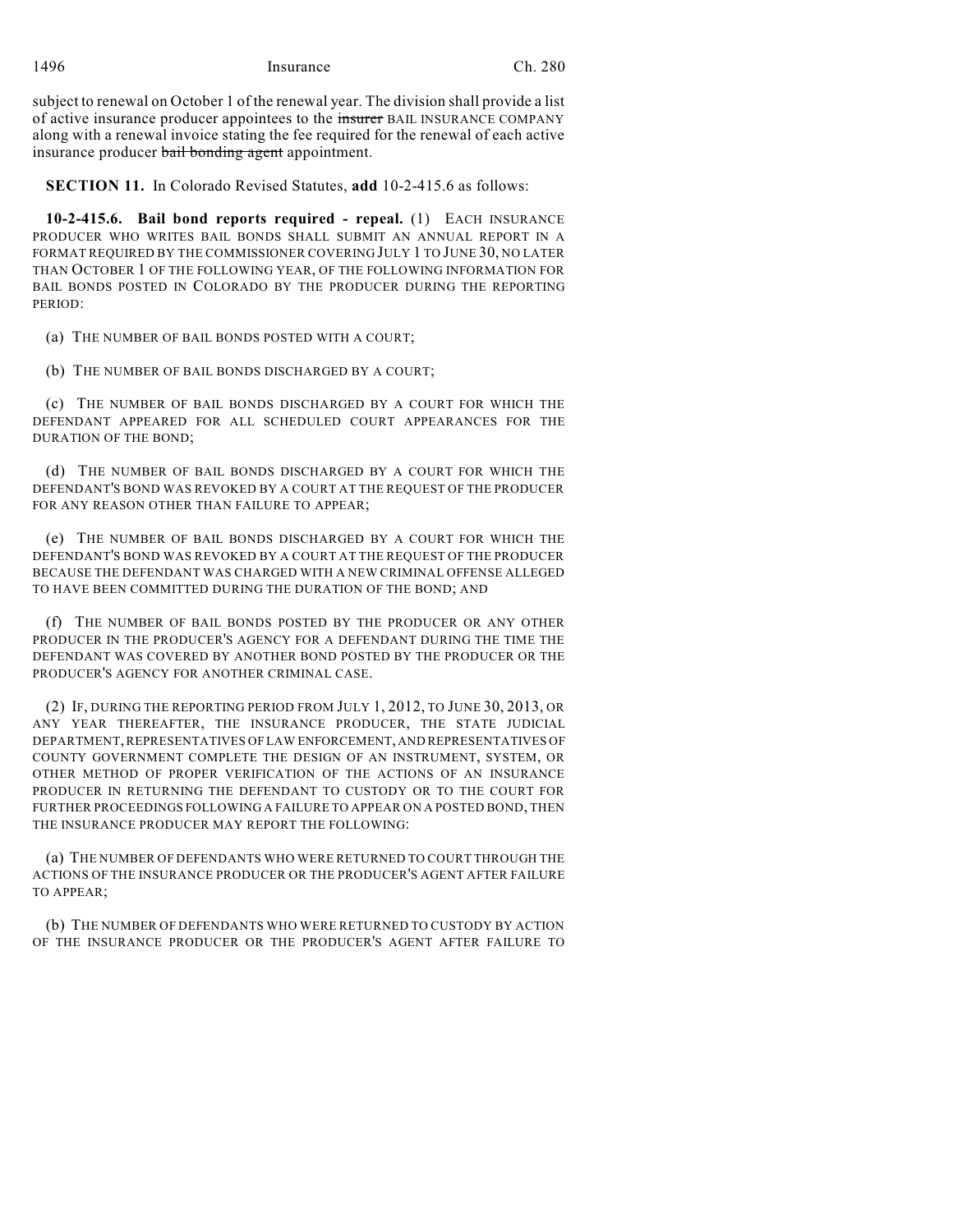APPEAR; AND

(c) THE NUMBER OF CONSENTS OF SURETY FILED WITH THE COURT TO CONTINUE THE BOND AFTER FAILURE TO APPEAR.

(3) IN THE ANNUAL REPORT REQUIRED BY THIS SECTION, THE INSURANCE PRODUCER SHALL SIGN AND AFFIRM THE INFORMATION SUBMITTED IS TRUE AND ACCURATE TO THE BEST OF THE PRODUCER'S KNOWLEDGE.

(4) THIS SECTION IS REPEALED, EFFECTIVE JULY 1, 2015.

**SECTION 12.** In Colorado Revised Statutes, 10-2-415.7, **amend** (2) as follows:

**10-2-415.7. Termination of insurance producer bail bonding agent - notice - penalty.** (2) If the termination of an agent's appointment is for any of the causes listed in section 10-1-128 OR 10-2-801,  $\frac{12-7-106}{2}$ , or  $\frac{12-7-109}{2}$ , C.R.S., the insurer shall notify the commissioner of the reason and, if the commissionerso requests, the insurer shall provide any information, records, statements, or other data pertaining to the termination that may be used by the division in any action taken pursuant to sections UNDER SECTION  $10-2-801$ . and  $12-7-106$ , C.R.S.

**SECTION 13.** In Colorado Revised Statutes, **add** 10-2-418 as follows:

**10-2-418. Bail bonding authority.** (1)THE DIVISION SHALL ADVISE STATE COURT ADMINISTRATORS THAT A PERSON MAY FURNISH A BAIL BOND IF THE PERSON IS A LICENSED INSURANCE PRODUCER WITH A POWER OF ATTORNEY FROM AN INSURANCE COMPANY, APPEARS ON THE DIVISION'S WEB SITE AS AN ACTIVE INSURANCE PRODUCER WITH CASUALTY AUTHORITY, AND IS APPOINTED BY THAT INSURANCE COMPANY.

(2) THE DIVISION SHALL ISSUE CREDENTIALS TO EACH INSURANCE PRODUCER WHO IS APPOINTED BY A BAIL INSURANCE COMPANY THAT CLEARLY IDENTIFIES THE PERSON AS HOLDING AUTHORITY TO ACT AS A BAIL BOND AGENT.

**SECTION 14.** In Colorado Revised Statutes, 10-2-502, **amend** (1) introductory portion as follows:

**10-2-502. Nonresident licensing - qualification.** (1) Except for individuals or entities writing bail, The commissioner may qualify an applicant as a nonresident, unlessthe applicant is denied licensure pursuant to section 10-2-801, and shall issue an insurance producer license to any qualified nonresident person in accordance with the following:

**SECTION 15.** In Colorado Revised Statutes, 10-2-702, **amend** (2) as follows:

**10-2-702. Commissions.** (2) Except for individuals or entities writing bail, An insurer or insurance producer may pay or assign commissions, service fees, brokerages, or other valuable consideration to an insurance agency, business entity, or persons who do not sell, solicit, or negotiate insurance in this state, unless the payment would violate section 10-3-1104 (1) (g).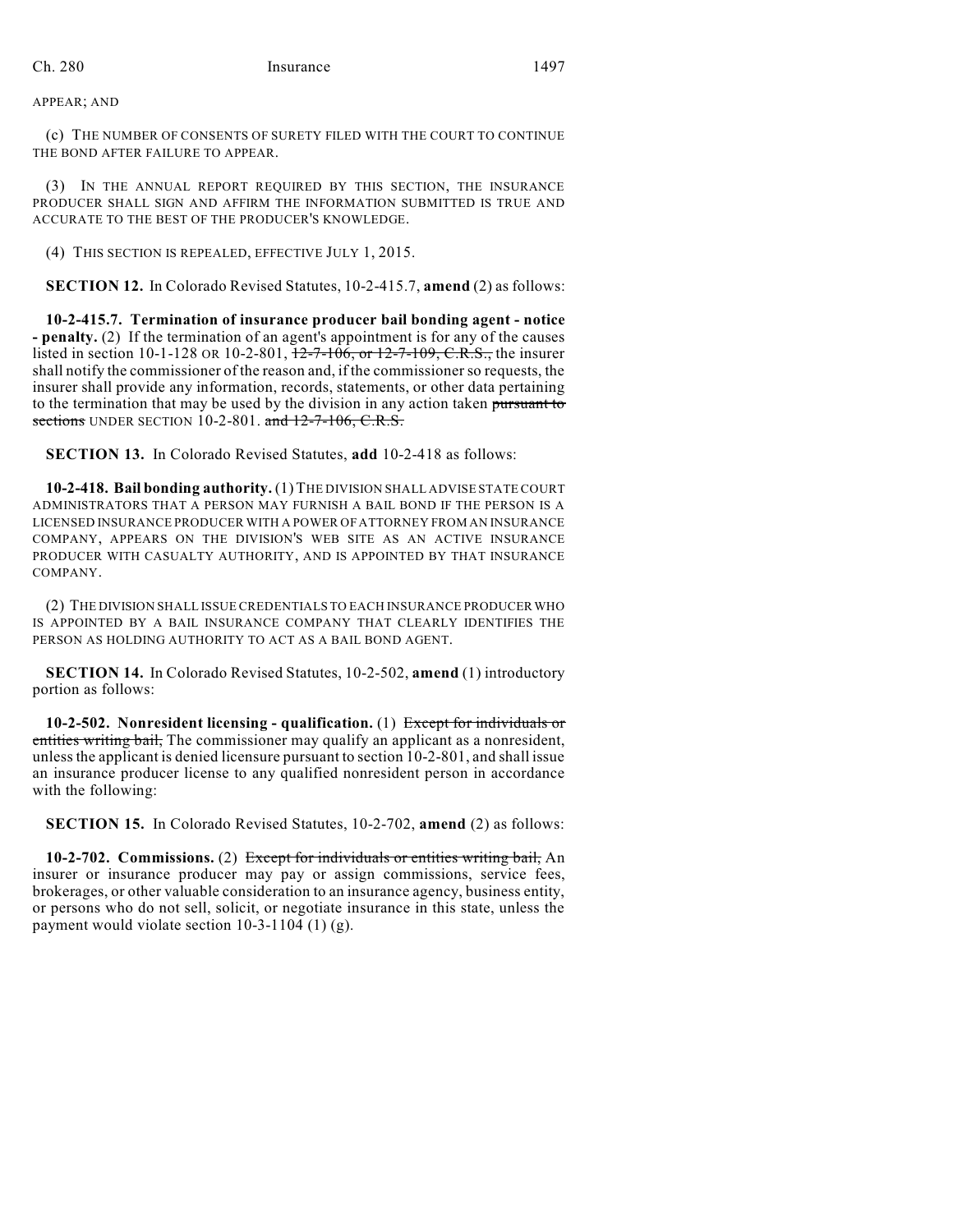**SECTION 16.** In Colorado Revised Statutes, **add** 10-2-705, 10-2-706, and 10-2-707 as follows:

**10-2-705. Bail bond documents - requirements - rules.** (1) THE INSURANCE PRODUCER WHO POSTS A BAIL BOND WITH THE COURT ON BEHALF OF A DEFENDANT SHALL ENSURE THAT THE FOLLOWING DOCUMENTS COMPLY WITH THE FOLLOWING PROVISIONS:

- (a) AN INDEMNITY AGREEMENT MUST:
- (I) BE IN WRITING;
- (II) BE SIGNED BY THE PRODUCER;
- (III) BE SIGNED BY THE DEFENDANT OR INDEMNITOR;

(IV) SET FORTH THE AMOUNT OF BAIL SET IN THE CASE, THE NAME OF THE DEFENDANT RELEASED ON THE BAIL BOND, THE COURT CASE NUMBER IF AVAILABLE, THE COURT WHERE THE BOND IS EXECUTED, THE PREMIUM CHARGED, THE AMOUNT AND TYPE OF COLLATERAL HELD BY THE INSURANCE PRODUCER, AND THE CONDITIONS UNDER WHICH THE COLLATERAL IS RETURNED;

(V) CONTAIN DOCUMENTATION THAT THE INDEMNITOR HAS RECEIVED COPIES OF SIGNED AND DATED DISCLOSURE FORMS; AND

(VI) IF THE DEFENDANT OR INDEMNITOR IS ILLITERATE OR DOES NOT READ ENGLISH, CONTAIN A NOTE ON THE INDEMNITY AGREEMENT THAT THE PRODUCER OR A THIRD PARTY HAS READ OR TRANSLATED THE AGREEMENT TO THE DEFENDANT OR INDEMNITOR AND BE AFFIXED WITH AN AFFIDAVIT TO THE INDEMNITY AGREEMENT ATTESTING THAT THE DOCUMENT WAS TRANSLATED;

(b) A PROMISSORY NOTE MUST BE:

- (I) IN WRITING;
- (II) SIGNED BY THE PRODUCER; AND
- (III) SIGNED BY THE DEFENDANT OR INDEMNITOR;
- (c) A COLLATERAL RECEIPT MUST:
- (I) BE DATED;
- (II) BE IN WRITING;
- (III) BE SIGNED BY THE PRODUCER;
- (IV) BE SIGNED BY THE DEFENDANT OR INDEMNITOR;
- (V) BE PRENUMBERED;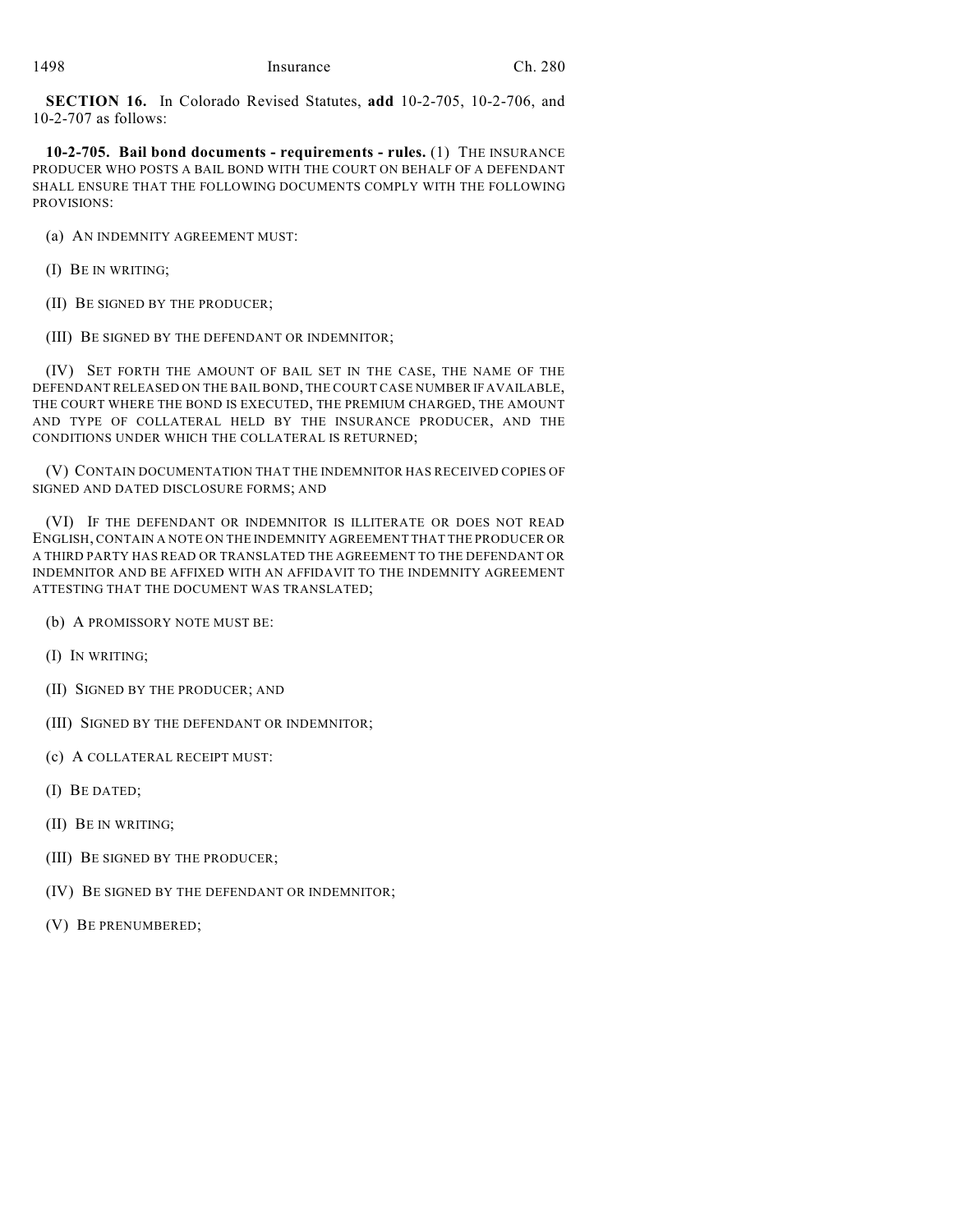(VI) CONTAIN A FULL DESCRIPTION OF THE COLLATERAL, INCLUDING THE CONDITION OF THE COLLATERAL AT THE TIME IT IS TAKEN INTO CUSTODY; AND

(VII) SET FORTH THE AMOUNT OF BAIL SET IN THE CASE, THE NAME OF THE DEFENDANT RELEASED ON THE BAIL BOND, THE COURT CASE NUMBER, THE COURT WHERE THE BOND IS EXECUTED, THE PREMIUM CHARGED, THE AMOUNT AND TYPE OF COLLATERAL HELD BY THE INSURANCE PRODUCER, AND THE CONDITIONS UNDER WHICH THE COLLATERAL IS RETURNED;

(d) A BAIL BOND REVOCATION REQUEST MUST BE:

- (I) DATED;
- (II) IN WRITING;
- (III) SIGNED BY THE PRODUCER; AND
- (IV) SIGNED BY THE DEFENDANT OR INDEMNITOR.

(2) (a) BEFORE ACCEPTING CONSIDERATION, THE INSURANCE PRODUCER WHO WRITES BAIL BONDS SHALL COMMIT TO WRITING, SIGN, DATE, AND OBTAIN THE DEFENDANT'S OR INDEMNITOR'S SIGNATURE ON AN ARRANGEMENT FOR THE PAYMENT OF ALL OR PART OF THE PREMIUM, COMMISSION, OR FEE, INCLUDING THE PAYMENT SCHEDULE. THE SIGNATURE OF THE INSURANCE PRODUCER WHO WRITES BAIL BONDS IS NOT AN OBLIGATION TO PAY ANY DEBT OWED TO A LENDER. TO BE ENFORCEABLE, INTEREST AND FINANCIAL CHARGES ON ANY UNPAID PREMIUM MUST COMPLY WITH THE "UNIFORM CONSUMER CREDIT CODE", ARTICLES 1 TO 9 OF TITLE 5, C.R.S.

(b) BEFORE ACCEPTINGCONSIDERATION OR TAKINGCOLLATERAL, THE INSURANCE PRODUCER WHO WRITES BAILBONDS SHALL PROVIDE, IN A FORM PRESCRIBED BY THE COMMISSIONER, A DISCLOSURE STATEMENT TO EACH DEFENDANT AND INDEMNITOR DETAILING THE TERMS OF THE BAIL BOND.

(3) (a) AN INSURANCE PRODUCER WHO POSTS A BAIL BOND WITH THE COURT AND WHO ACCEPTS CONSIDERATION FOR A BAIL BOND OR UNDERTAKING SHALL, FOR EACH PAYMENT RECEIVED, PROVIDE TO THE PERSON TENDERING PAYMENT A PRENUMBERED, SIGNED RECEIPT CONTAINING THE FOLLOWING:

(I) THE DATE;

(II) THE DEFENDANT'S NAME;

(III) A DESCRIPTION OF THE CONSIDERATION AND AMOUNT OF MONEY RECEIVED;

(IV) THE PURPOSE FOR WHICH IT WAS RECEIVED;

(V) THE NUMBER OF ANY POWER-OF-ATTORNEY FORM ATTACHED TO THE BAIL BOND;

(VI) THE PENAL SUM OF THE BAIL BOND;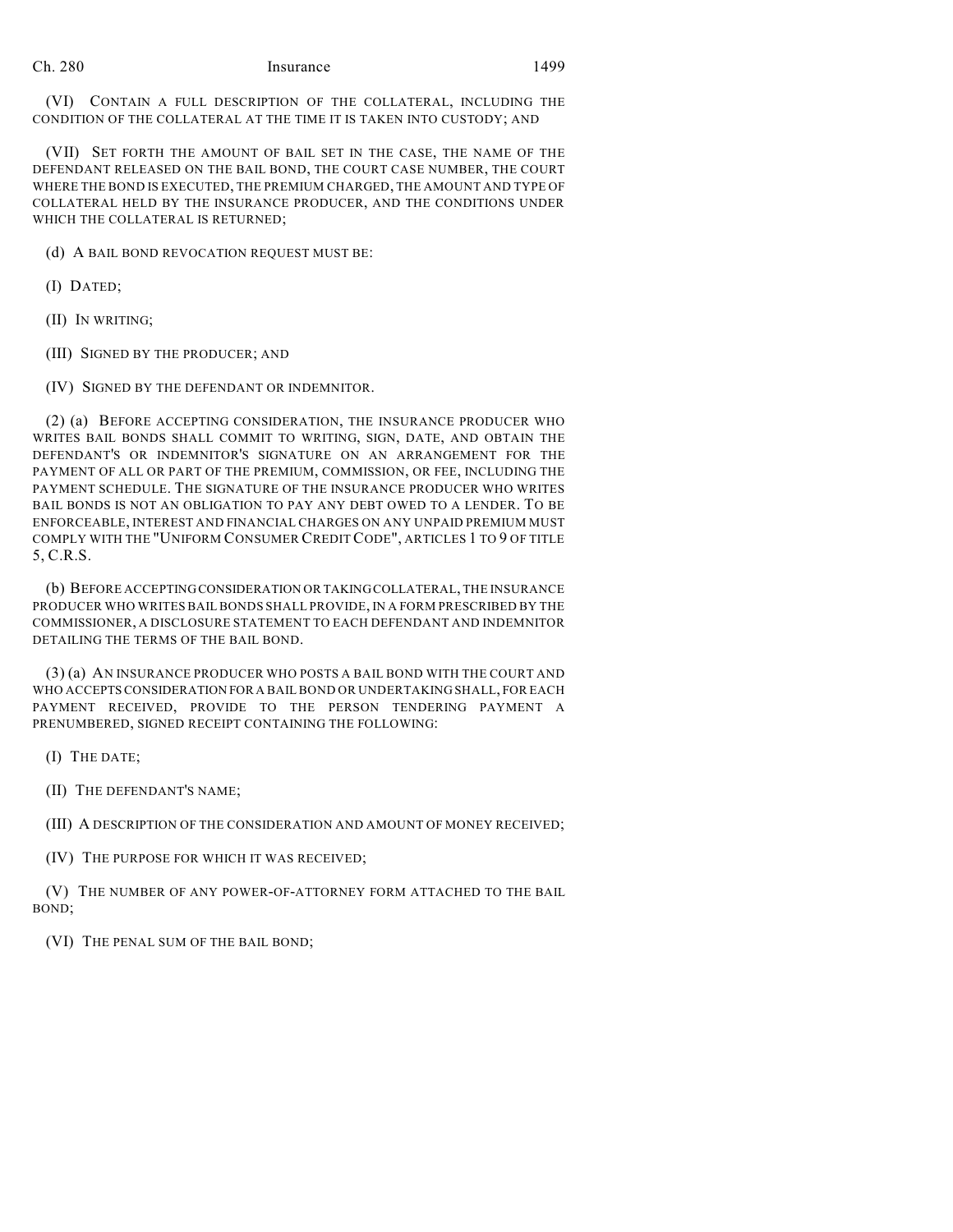(VII) THE NAME OF THE PERSON TENDERING PAYMENT; AND

(VIII) THE TERMS UNDER WHICH THE MONEY OR OTHER CONSIDERATION IS RELEASED.

(b) THE INSURANCE PRODUCER WHO POSTS A BAIL BOND WITH THE COURT SHALL PROVIDE THE PERSON TENDERING PAYMENT A SIGNED AND DATED RECEIPT FOR EACH PREMIUM PAYMENT LISTING THE AMOUNT PAID.

(4) THE INSURANCE PRODUCER SHALL PREPARE OR EXECUTE SEPARATE AGREEMENTS AND DOCUMENTS FOR EACH TIME THE PRODUCER POSTS A BAIL BOND WITH THE COURT. THE PRODUCER SHALL GIVE THE INDEMNITOR A COPY OF EACH DOCUMENT EXECUTED IN THE COURSE OF THE BAIL BOND TRANSACTION.

(5) FOR THREE YEARS AFTER THE DATE OF DISCHARGE OF A BAIL BOND AND RETURN OF ANY COLLATERAL OR PROOF OF NOTICE TO THE DEFENDANT OR INDEMNITOR THAT ANY PROMISSORY NOTE HAS BEEN SATISFIED, THE INSURANCE PRODUCER WHO POSTS THE BAIL BOND WITH THE COURT SHALL KEEP AT THE PRODUCER'S BUSINESS COPIES OF EACH RECEIPT, INDEMNITY AGREEMENT, BOND, DISCLOSURE STATEMENT, PAYMENT PLAN, BOND REVOCATION REQUEST, OR OTHER DOCUMENT OR INFORMATION RELATED TO THE BOND TRANSACTION THE COMMISSIONER REASONABLY REQUIRES BY RULE AND SHALL MAKE THESE DOCUMENTS AVAILABLE FOR INSPECTION BY THE COMMISSIONER OR THE COMMISSIONER'S AUTHORIZED REPRESENTATIVE DURING NORMAL BUSINESS HOURS.

(6) THE INDEMNITOR MAY BE THE DEFENDANT.

(7) THE COMMISSIONER MAY EXAMINE THE BUSINESS PRACTICES, BOOKS, AND RECORDS OF ANY INSURANCE PRODUCER AS OFTEN AS THE COMMISSIONER DEEMS APPROPRIATE.

**10-2-706. Insurance producer designee - responsibility.** AN INSURANCE PRODUCER MAY USE ANOTHER PROPERLY LICENSED AND APPOINTED INSURANCE PRODUCER AS AN AGENT TO COMPLY WITH THE REQUIREMENTS OF THIS SECTION,BUT THE INSURANCE PRODUCER WHO POSTS THE BAIL BOND WITH THE COURT IS RESPONSIBLE FOR COMPLIANCE WITH THIS SECTION AND IS SUBJECT TO DISCIPLINE FOR NONCOMPLIANCE WITH ANY PROVISION OF THIS SECTION.

**10-2-707. Business practices - price limits - collateral.** (1) AN INSURANCE PRODUCER WHO WRITES BAIL BONDS SHALL NOT CHARGE A PREMIUM OR COMMISSION OF MORE THAN THE GREATER OF FIFTY DOLLARS OR FIFTEEN PERCENT OF THE AMOUNT OF BAIL FURNISHED. AN INSURANCE PRODUCER WHO WRITES BAIL BONDS SHALL NOT ASSESS FEES FOR ANY BAIL BOND POSTED BY THE PRODUCER WITH THE COURT UNLESS THE FEE IS FOR PAYMENT OF A BAIL BOND FILING CHARGED BY A COURT OR LAW ENFORCEMENT AGENCY, THE FEE IS FOR THE ACTUAL COST OF STORING COLLATERAL IN A SECURE, SELF-SERVICE PUBLIC STORAGE FACILITY, OR THE FEE IS FOR PREMIUM FINANCING.

(2) IF AN INSURANCE PRODUCER WHO POSTS THE BAIL BOND WITH THE COURT HAS ISSUED A DISCLOSURE STATEMENT IN ACCORDANCE WITH SECTION 10-2-705 (2) (b), THE PRODUCER MAY USE COLLATERAL RECEIVED FROM THE DEFENDANT OR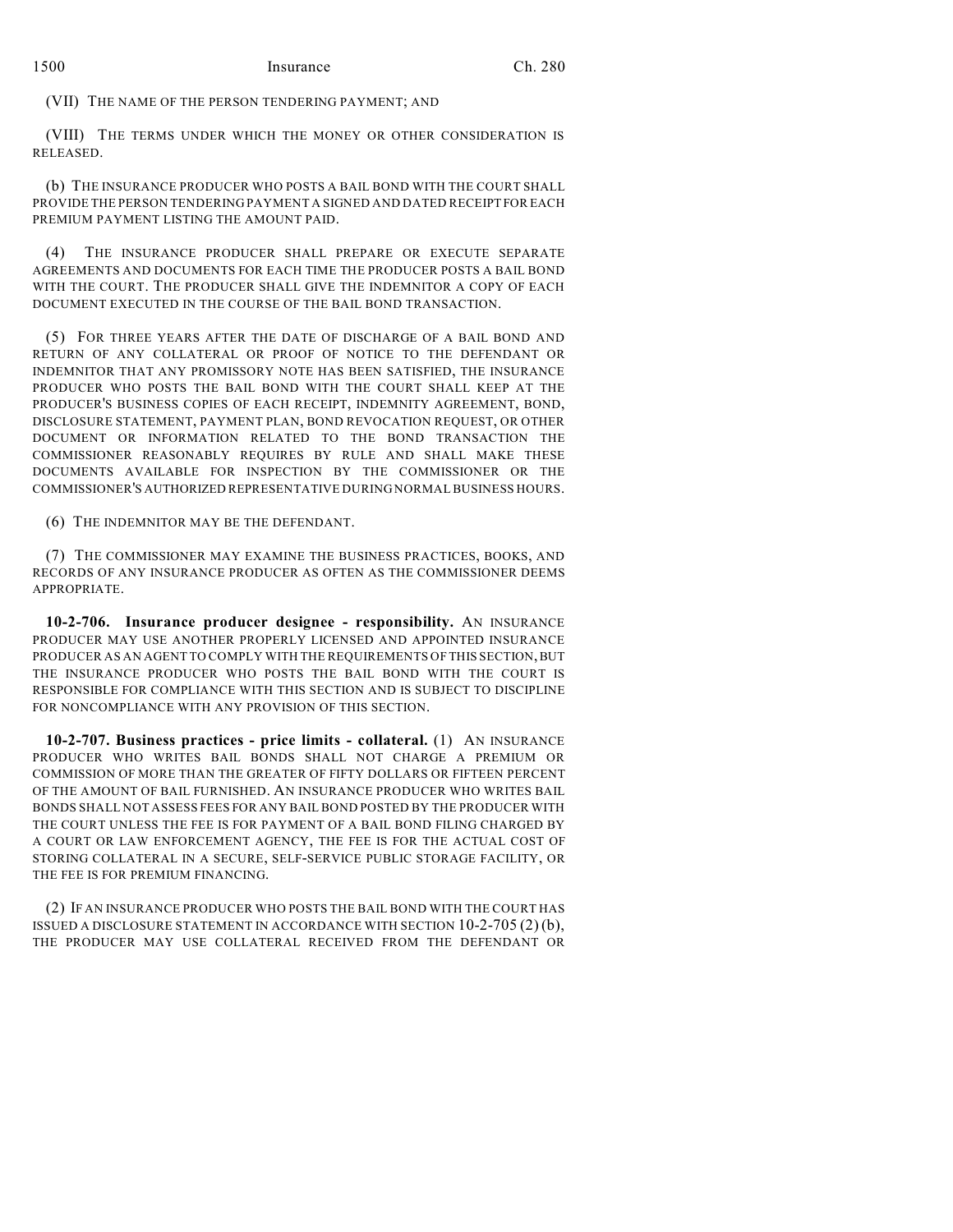INDEMNITOR TO SECURE THE FOLLOWING OBLIGATIONS:

(a) COMPLIANCE WITH THE BOND ISSUED ON BEHALF OF THE PRINCIPAL;

(b) ANY BALANCE DUE ON THE PREMIUM, COMMISSION, OR FEE FOR THE BAIL BOND; AND

(c) ANY ACTUAL COSTS INCURRED BY THE INSURANCE PRODUCER AS A RESULT OF ISSUING THE BAIL BOND.

**SECTION 17.** In Colorado Revised Statutes, 10-2-801, **amend** (1) (c); and **add**  $(1)$  (q) as follows:

**10-2-801. Licenses - denial, suspension, revocation, termination - reporting of actions - definitions.** (1) The commissioner may place an insurance producer on probation; suspend, revoke, or refuse to issue, continue, or renew an insurance producer license; order restitution to be paid from an insurance producer; or assess a civil penalty pursuant to section 10-2-804 or 10-3-1108, if, after notice to the insurance producer licensee and after a hearing held in accordance with sections 24-4-104 and 24-4-105, C.R.S., the commissioner finds that as to the licensee or applicant any one or more of the following conditions exist:

(c) Violation of, or noncompliance with, SECTION 18-13-130, C.R.S., OR any insurance law, or violation of any lawful rule, order, or subpoena of the commissioner or of the insurance department of another state;

(q) PROFITING EITHER DIRECTLY OR INDIRECTLY FROM THE BUSINESS OF A CASH-BONDING AGENT OR PROFESSIONAL CASH-BAIL AGENT UNLESS THE PERSON PROFITING IS REGISTERED AS A CASH-BONDING AGENT OR PROFESSIONAL CASH-BAIL AGENT AND THE PROFIT IS DERIVED FROM THEIR OWN BUSINESS.

**SECTION 18.** In Colorado Revised Statutes, 10-3-101, **amend** (2) as follows:

**10-3-101. Formation of insurance companies.** (2) When not less than the amount required by section 10-3-201 has been paid in by the incorporators and deposited with the commissioner, as provided for in this title (except article 15) article 7 of title 12, and article 14 of title 24, C.R.S., the commissioner shall cause an examination to be made either by the commissioner or some disinterested person especially appointed by the commissioner for the purpose, who shall certify thatsaid provisions have been complied with by said company, as far as applicable thereto. Such certificate shall be filed in the office of the commissioner, who shall thereupon deliver to such company a certified copy thereof, which, together with a copy of the articles of incorporation, shall be filed in the office of the recorder of deeds of the county wherein the company is to be located, before the authority to commence businessis granted. Any filingsrequired to be made with the commissioner pursuant to this subsection (2) may be in an electronic format.

**SECTION 19.** In Colorado Revised Statutes, **amend** 10-3-103 as follows:

**10-3-103. Names of companies.** No domestic insurance company shall adopt the name of any existing company transacting a similar business nor any name so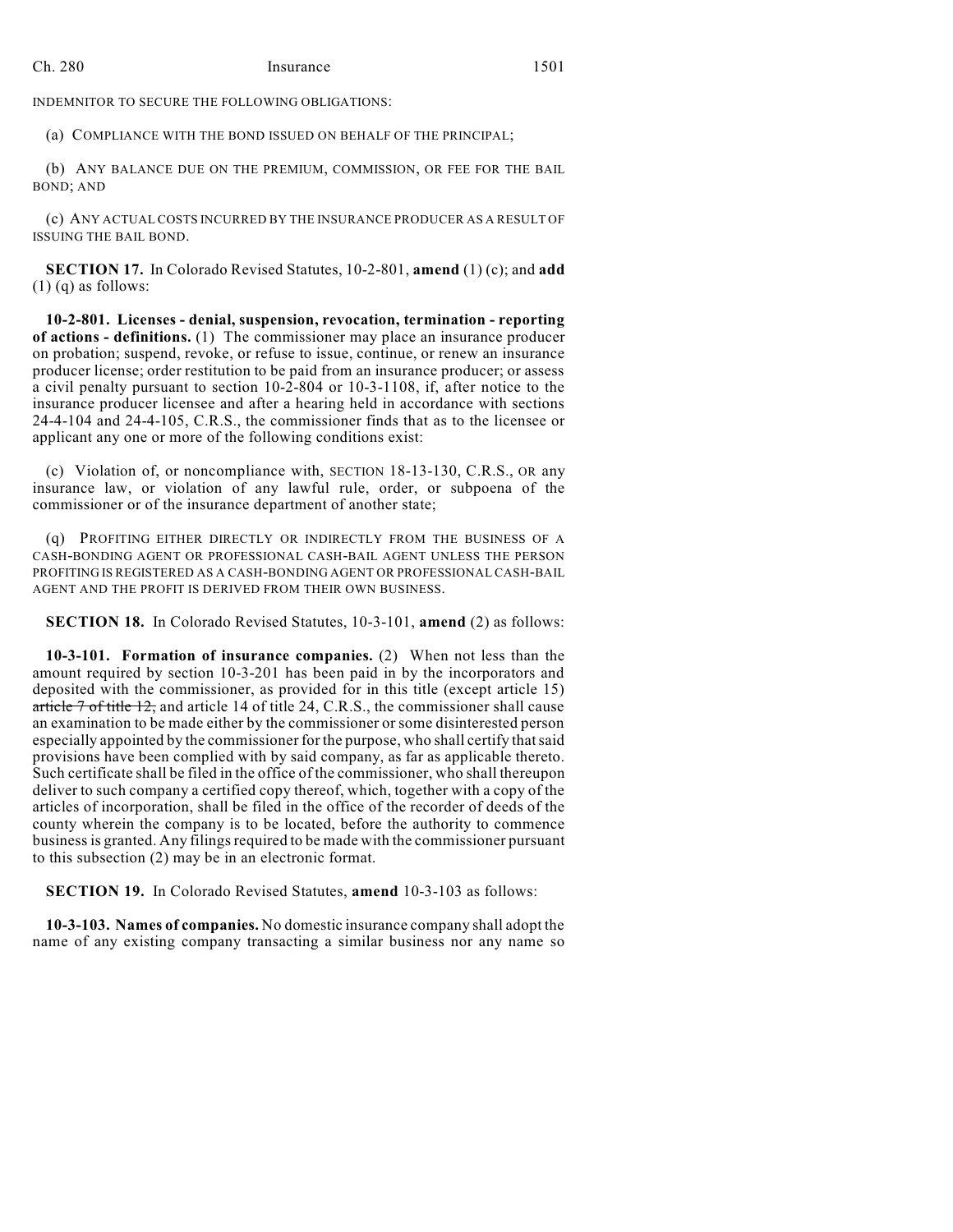similar as to be calculated to mislead the public, but any domestic mutual or mutual assessment insurance company, upon complying with the terms and conditions of this title (except article 15), article  $7$  of title 12, and article 14 of title 24, C.R.S., may be reorganized and reincorporated as a joint stock company under the same name by which it was incorporated as a mutual or assessment company, with the omission of the word "mutual", and it is unlawful for any other company to be incorporated or transact business under or by the name under which any such mutual or mutual assessment company was operating at the time of reincorporation.

# **SECTION 20.** In Colorado Revised Statutes, **amend** 10-3-104 as follows:

**10-3-104. Unauthorized companies - penalties.** Except for reinsurance by an authorized insurer or insurance effected pursuant to the provisions of article 5 or article 15 of this title, it is unlawful for any person, company, or corporation in this state to procure, receive, or forward applications for insurance in, or to issue or to deliver policies for, any company not legally authorized to do business in this state, as provided in this title article  $\overline{7}$  of title 12, and article 14 of title 24, C.R.S. Any person violating the provisions of this section commits a class 1 misdemeanor and shall be punished as provided in section 18-1.3-501, C.R.S.

**SECTION 21.** In Colorado Revised Statutes, **amend** 10-3-108 as follows:

**10-3-108. File duly certified copy of charter.** Except pursuant to the provisions of article 5 of this title, no foreign insurance company shall transact any business in this state unless it first files in the office of the commissioner a duly certified copy of its charter, articles of incorporation, or deed of settlement, together with a statement, under oath, of the president and secretary, or other chief officers of such company, showing the condition of affairs of such company on the thirty-first day of December next preceding the date of such oath. The statement shall be in the same form and shall set forth the same particulars as the annual statement required by this title (except article 15) article 7 of title 12, and article 14 of title 24, C.R.S. After filing its articles of incorporation or charter with the secretary of state, no insurance company shall be required to file its annual report or any other instrument, except amendments to said articles of incorporation or charter, in the office of the secretary of state or to pay to the secretary of state an annual corporation tax. The filings required pursuant to this section may be made in an electronic format.

# **SECTION 22.** In Colorado Revised Statutes, **amend** 10-3-111 as follows:

**10-3-111. Violations - penalty.** Except for violations of section 10-3-104 or article 15 of this title, any officer, director, stockholder, attorney, or agent of any corporation or association who violates any of the provisions of this title article 7 of title 12, and article 14 of title 24, C.R.S., who participates in or aids, abets, or advises or consents to any such violation, and any person who solicits or knowingly receives any money or property in violation of said references, is guilty of a misdemeanor and, upon conviction thereof, shall be punished by imprisonment in the county jail for not more than one year and by a fine of not more than one thousand dollars, and any officer aiding or abetting in any contribution made in violation of said references is liable to the company or association for the amount so contributed. No person shall be excused from attending and testifying or producing any books, papers, or other documents, before any court, upon any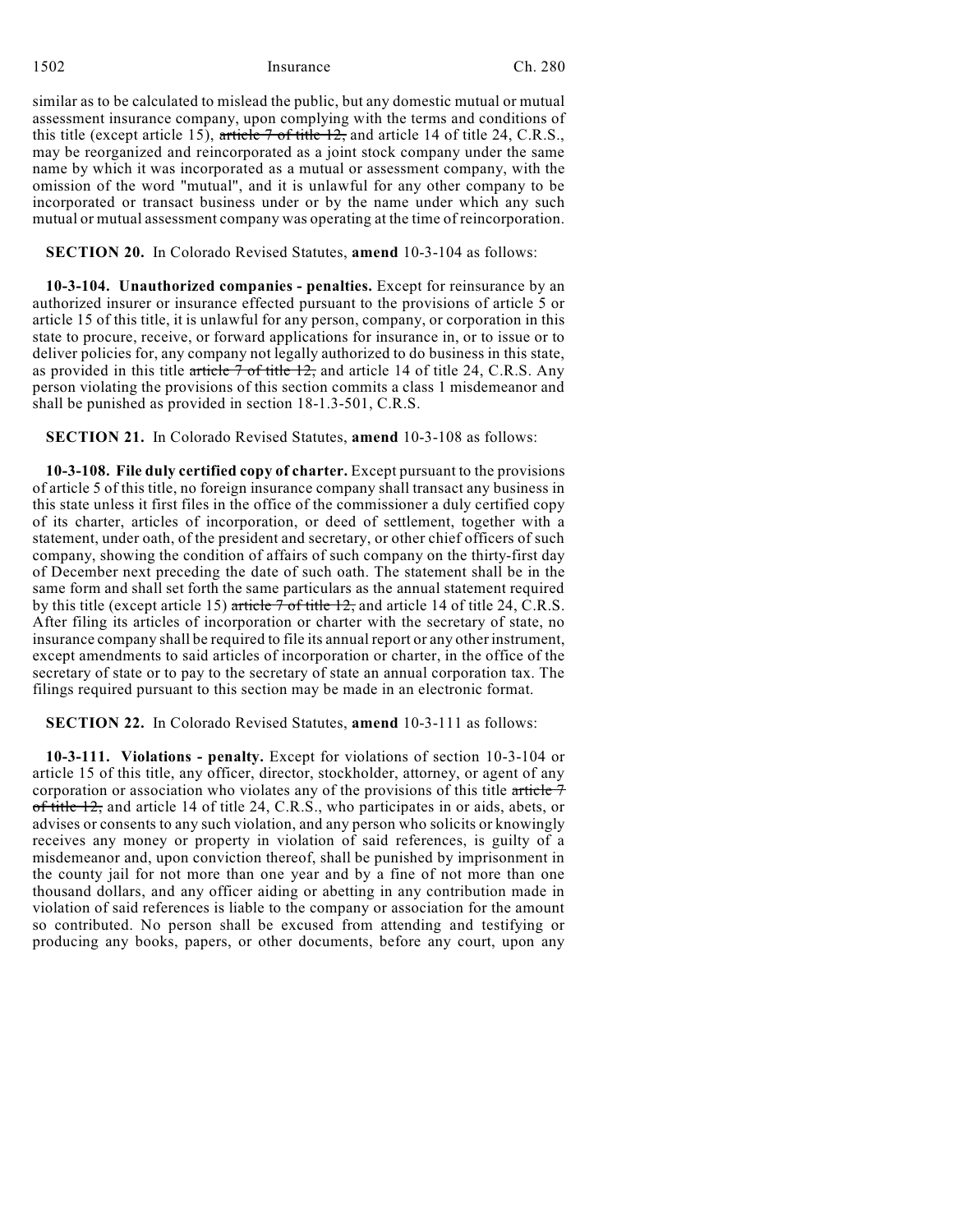investigation, proceeding, or trial, for a violation of any of the provisions of said references upon the ground or for the reason that the testimony or evidence, documentary or otherwise, required of such person may tend to incriminate or degrade him or her; but no person shall be prosecuted or subjected to any penalty or forfeiture for or on account of any transaction, matter, or thing concerning which he or she may so testify or produce evidence, documentary or otherwise, and no testimony so given or produced shall be used against him or her upon any criminal investigation or proceeding.

**SECTION 23.** In Colorado Revised Statutes, 10-3-113, **amend** (2) as follows:

**10-3-113. Increase of capital.** (2) The provisions of this title (except article 15) article  $\frac{7}{10}$  of title 12, and article 14 of title 24, C.R.S., shall also apply in the formation and authorization of domestic insurance companies formed upon the mutual plan, and to associations formed upon the assessment plan, that are organized with a guaranty fund in lieu of capital as provided in said references.

**SECTION 24.** In Colorado Revised Statutes, 10-3-123, **amend** (2), (5), and (7) as follows:

**10-3-123. Assessment accident associations.** (2) Twenty-five or more persons who are citizens of this state may form a corporation to carry on the business of casualty insurance on the assessment plan, but no such corporation shall begin to do business until a guaranty fund of at least ten thousand dollars is provided and deposited, in cash or in such securities as are permitted by law in the case of stock companies, with the commissioner under the conditions named in this title (except article 15) article  $7$  of title  $12$ , and article 14 of title 24, C.R.S. When this is done and at least two hundred persons have subscribed in writing to be insured, and when each has paid in at least one monthly assessment or premium, the commissioner, if the laws have been complied with, shall issue a certificate of authority for such corporation, which authorizes it to commence business. The word "association" shall be used in the title or name of all corporations organized under this section instead of the word "company".

(5) Any corporation organized under the authority of any other state or government to issue policies or certificates of casualty insurance on the assessment plan, as a condition precedent to transacting business in this state, shall pay such fees and comply with the same requirements as exacted of stock casualty insurance companies of other states or countries, as provided by this title (except article 15) article  $7$  of title 12, and article 14 of title  $24$ , C.R.S., and thereafter be subject to the same general laws and penalties of this title, unless otherwise provided in this section, and it shall deposit with the commissioner or with the proper official of some other state, for the protection of all its policyholders, a sum not less than that required to be deposited by domestic casualty insurance companies organized upon the mutual assessment plan. Such corporation shall also file with the commissioner a copy of its policies or certificates and applications therefor, for approval by the commissioner, and a sworn statement from the proper officers of such corporation that they have received a copy of this section, and shall be governed thereby in issuing policies or certificates in this state. The commissioner may thereupon issue or renew the authority of such corporation to do business in this state.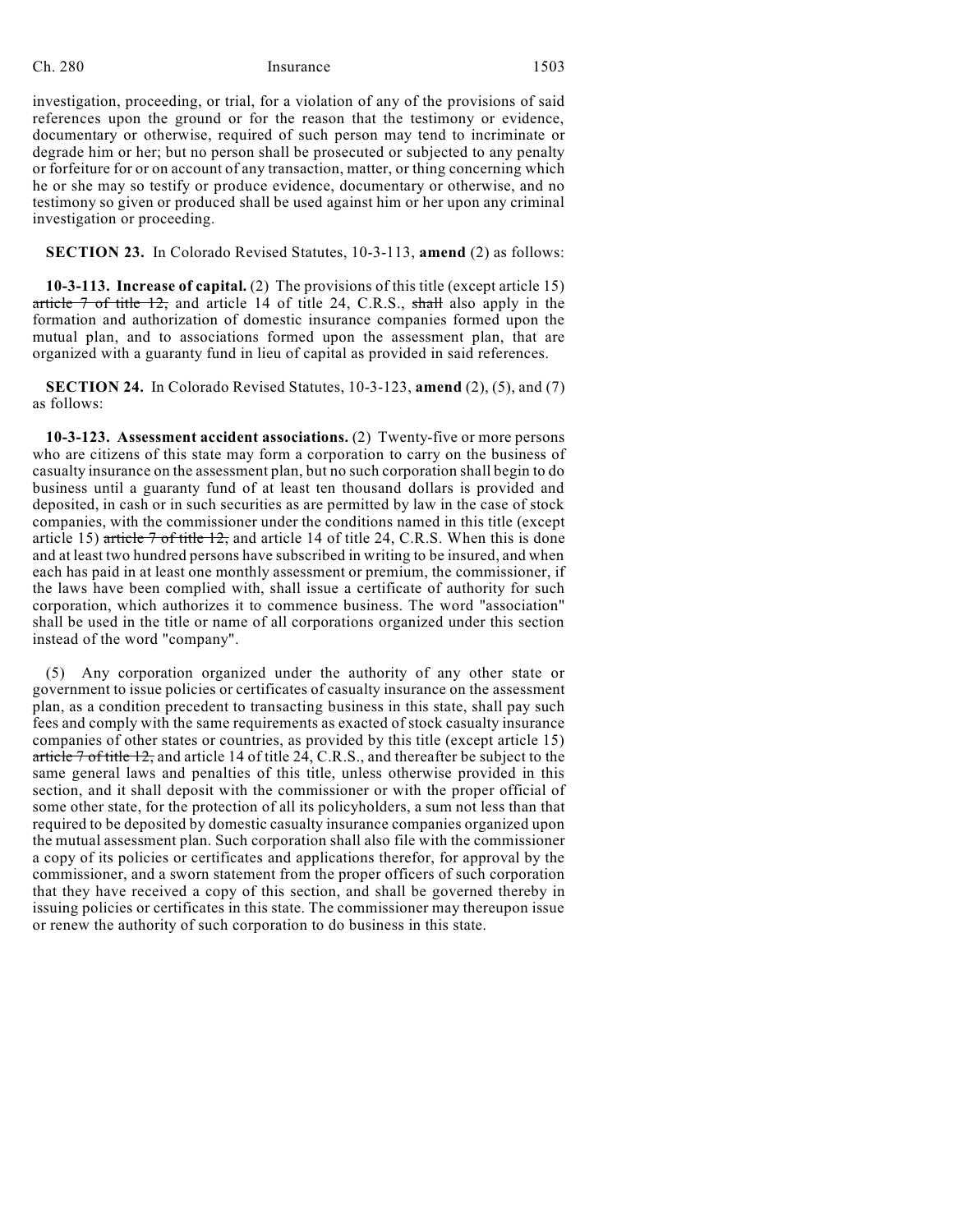(7) Any corporation doing a casualty insurance business in this state on April 15, 1913, that is incorporated to do business on the assessment plan may reincorporate under the provisions of this title (except article 15) article  $\frac{7 \text{ of title } 12}{2}$  and article 14 of title 24, C.R.S., but nothing in said references shall be construed as requiring any such corporation to reincorporate, and any such corporation may continue to exercise all rights, powers, and privileges conferred by said references, or its articles of incorporation not inconsistent herewith WITH THIS SUBSECTION (7).

**SECTION 25.** In Colorado Revised Statutes, 10-3-201, **amend** (2) as follows:

**10-3-201. Cash capital - guaranty fund - deposit.** (2) The cash or securities representing the minimum capital or guaranty fund and surplus required by paragraph (a) of subsection (1) of this section shall be deposited, in the case of domestic companies, with the commissioner in the manner provided by law and, in the case of foreign or alien companies, with the commissioner or with the duly authorized officer of some other state of the United States; except that the guaranty fund of mutual companies shall be construed to include deposits held for the benefit of policyholders as provided in this title (except article 15) article  $7$  of title  $12$ , C.R.S., and article 14 of title 24, C.R.S.

**SECTION 26.** In Colorado Revised Statutes, 10-3-206, **amend** (1) as follows:

**10-3-206. Security deposits - certificates.** (1) The commissioner shall receive and hold on deposit, in the manner provided in this law, the securities of domestic companies that are deposited by any such company under the provisions of this title (except article 15) article  $7$  of title 12, and article 14 of title 24, C.R.S., for the purpose of securing policyholders or to comply with any similar law of another state to enable such THE company to transact business in such state. All securities so offered for deposit shall belong to and be the sole property of such company and shall be free and clear of any claims whatsoever, and the commissioner shall determine the same by proper inquiry.

**SECTION 27.** In Colorado Revised Statutes, 10-3-208, **amend** (1) as follows:

**10-3-208. Financial statements.** (1) All insurance companies doing business in this state, unless otherwise provided in this title (except article 15) article  $\frac{7}{10}$  of title 12, and article 14 of title 24, C.R.S., shall make and file with the commissioner annually, on or before the first day of March in each year, a statement under oath, upon a form to be prescribed by the commissioner, stating the amount of all premiums collected or contracted for in this state or from residents thereof, in cash or notes, by the company making such statement during the year ending the last day of December next preceding; the amounts actually paid policyholders on losses and the amounts paid policyholders as returned premiums by property and casualty insurance companies; the amount of insurance reinsured in other companies authorized to do businessin thisstate and the amount of premiums paid therefor; the amount of insurance reinsured in companies, naming them, not authorized to do business in this state and the amount of premiums paid therefor; and the amount of reinsurance accepted from admitted companies and the premiums received from such reinsurance on residents of this state or risks located in this state, with the name of the companies so reinsured. The annual statement made to the commissioner pursuant to this section or other provisions of said references shall at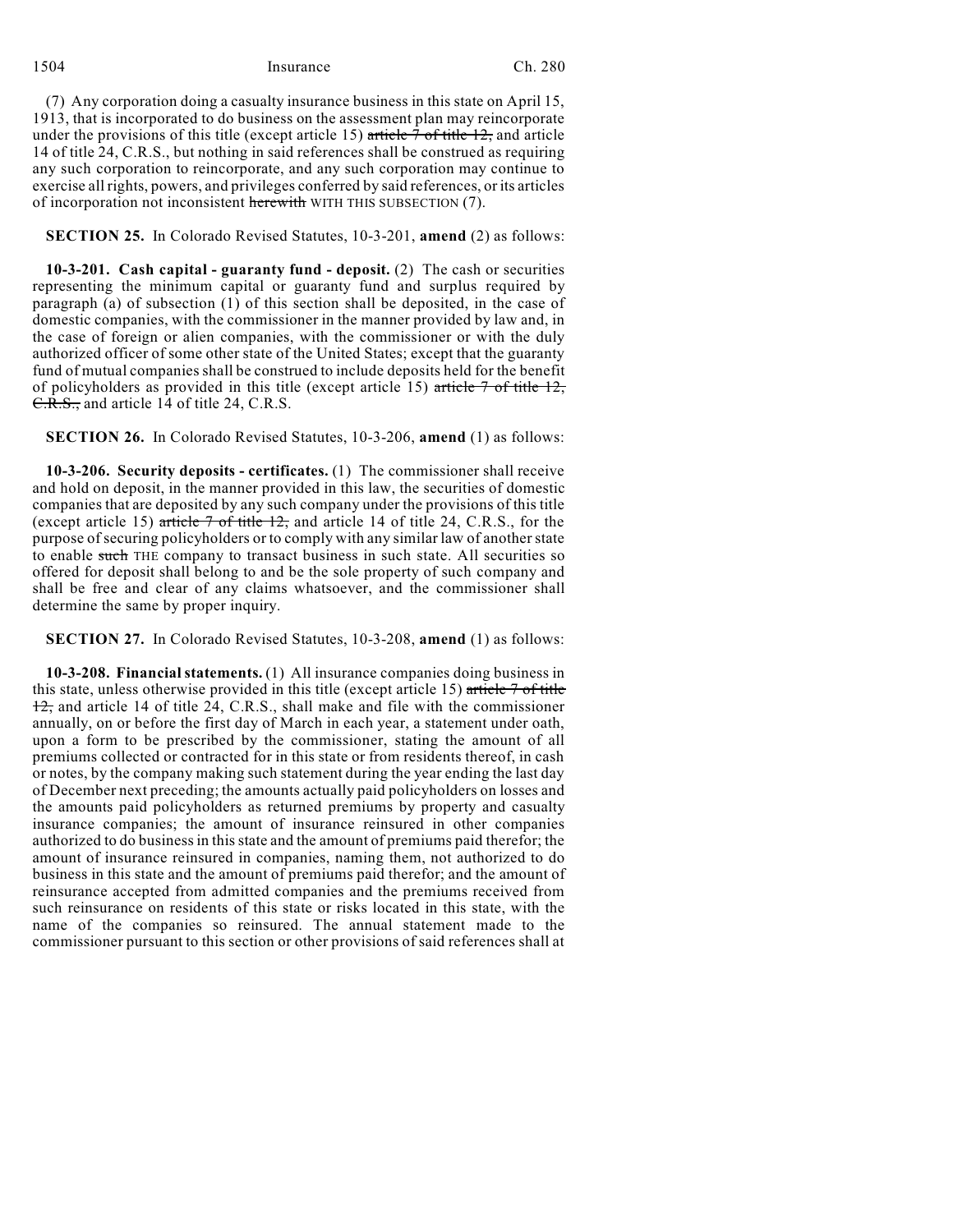least include the substance of that which is required by what is known as the convention blank form adopted from year to year by the national association of insurance commissioners, including any instructions, procedures, and guidelines not in conflict with any provision of this title for completing the convention blank form.

**SECTION 28.** In Colorado Revised Statutes, 10-3-209, **amend** (1) (c) as follows:

**10-3-209. Tax on premiums collected - exemptions - penalties.** (1) (c) The taxes prescribed in paragraph (b) of this subsection (1) shall constitute all taxes collectible under the laws of this state against any such insurance companies, and no other occupation tax or other taxes shall be levied or collected from any insurance company by any county, city, or town within this state; but this title (except article 15) article  $7$  of title 12, and article 14 of title 24, C.R.S., shall not be construed to prohibit the levy and collection of state, county, school, and municipal taxes upon the real and personal property of such companies, nor shall it include or prohibit the levy and collection of a tax to be paid on net workers' compensation premiums, as provided under the "Colorado Medical Disaster Insurance Fund Act", part 3 of article 46 of title 8, C.R.S.

**SECTION 29.** In Colorado Revised Statutes, 10-3-213, **amend** (1) as follows:

**10-3-213. Investments eligible as admitted assets.** (1) Domestic insurance companies may invest their funds in the categories of assets described in sections 10-3-215 to 10-3-230 and 10-3-242. Every such investment shall be an admitted asset of the company; except that, if the section describing a category of asset contains a quantitative limitation, an investment in that category of asset shall be an admitted asset under that section to the extent that it does not exceed such limitation. Any such limitation shall apply only with respect to the category of assets described in that section and shall not constitute a general prohibition and shall not be applicable to any other section. Except as provided in section 10-3-237, any investment, or part thereof, that does not qualify under any of said sections shall not be an admitted asset under the provisions of this part 2. Except as specifically provided in this title (except article 15) article  $7$  of title 12, and article 14 of title 24, C.R.S., a domestic insurance company shall not be prohibited from acquiring or holding an asset that is not an admitted asset, and such company may lend, pledge, sell, transfer, assign, hypothecate, dispose of, or exchange any asset acquired by it.

**SECTION 30.** In Colorado Revised Statutes, **amend** 10-3-214 as follows:

**10-3-214. Quantitative investment limitations - manner of applying.** In applying the investment limitations set forth in this part 2, which are expressed as percentages of a company's admitted assets, there shall be used as a base the total of all assets of the company that would be admitted under this title (except article 15) article 7 of title 12, and article 14 of title 24, C.R.S., without regard to such limitations and without regard to any condition or restriction set forth in section 10-3-237 (2), and asset values will be those values determined at the current annual statement date or, in case of any statement or examination as of a date other than an annual statement date, those values determined at such other date. In applying any investment limitation set forth in this part 2, which is expressed as a percentage of a company's surplus, the amount of the company's surplus shall be that determined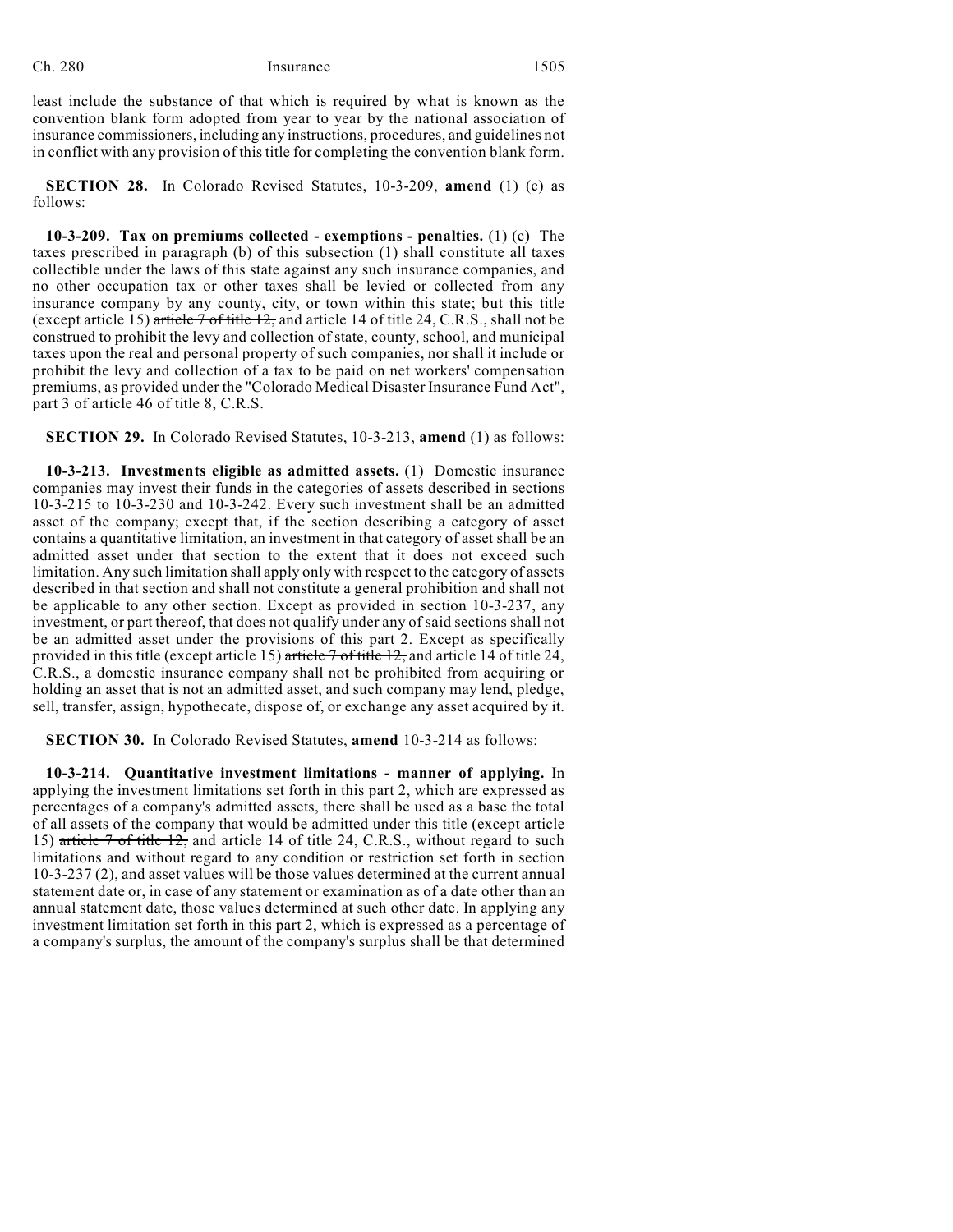at the current annual statement date or, in the case of any statement or examination as of a date other than an annual statement date, the amount determined at such other date.

**SECTION 31.** In Colorado Revised Statutes, 10-3-230, **amend** (1) introductory portion as follows:

**10-3-230. Additional investments.** (1) Domestic insurance companies may invest in any additional investments, except items specifically defined as nonadmitted assets in this title (except article  $15$ ) article  $7$  of title  $12$ , and article 14 of title 24, C.R.S., without regard to any limitation, condition, restriction, or exclusion set forth in sections 10-3-215 to 10-3-229 and 10-3-242, and regardless of whether the same or a similar type of investment has been included in or omitted from any such section, subject to the following provisions:

**SECTION 32.** In Colorado Revised Statutes, 10-3-235, **amend** (2) and (4) as follows:

**10-3-235. Certain admitted assets deemed securities for deposit purposes.** (2) For purposes of optional reserve deposits permitted by section 10-7-101 (3) or other deposits permitted but not required by this title (except article 15) article 7 of title 12, and article 14 of title 24, C.R.S., the following admitted assets, in addition to those referred to in subsection (1) of this section, shall be deemed to be securities eligible for such deposits: Any asset qualified as an admitted asset under section 10-3-220 or 10-3-226 to 10-3-228, and any life insurance policy, to the extent of the company's interest in the cash value thereof.

(4) For purposes of all deposits required or permitted by this title (except article 15) article 7 of title 12, and article 14 of title 24, C.R.S., assets shall be valued at their fair market value; except that, for purposes of optional reserve deposits permitted by section 10-7-101 (3), or other deposits permitted but not required by said references, bonds and mortgages shall be valued at their current book values under the methods used in determining admitted asset values for annual statement purposes.

**SECTION 33.** In Colorado Revised Statutes, **amend** 10-3-236 as follows:

**10-3-236. Assets acquired through merger, consolidation, or reinsurance.** Any investments acquired after May 31, 1969, through merger, consolidation, or reinsurance that are not admitted assets under this title (except article 15) article  $\tau$ of title 12, and article 14 of title 24, C.R.S., shall not be deemed admitted assets by reason of their acquisition through merger, consolidation, or reinsurance.

**SECTION 34.** In Colorado Revised Statutes, 10-3-237, **amend** (2) as follows:

**10-3-237. Assets acquired under prior law.** (2) Notwithstanding any other provision of this title (except article 15) article 7 of title 12, and article 14 of title 24, C.R.S., any asset held by a company on May 31, 1969, that is not an admitted asset under section 10-1-102 (2) or subsection (1) of this section and that did not meet the requirements of the law in effect immediately prior to such date for an investment of the company's reserves, paid-up capital stock, and other liabilities but which,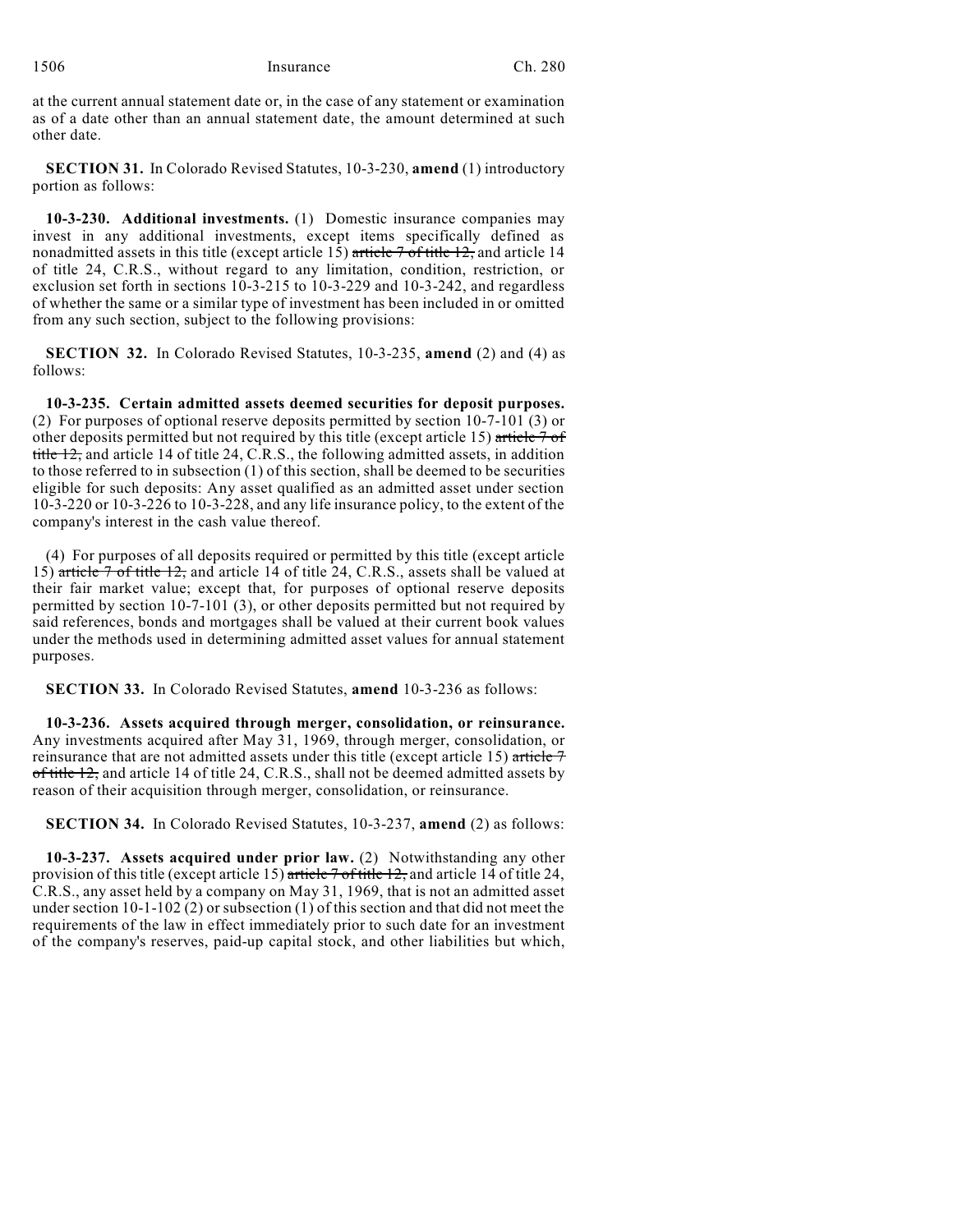under such law, would have been taken into account as an asset in determining the surplus of the company shall be taken into account as an admitted asset at all times at which the company has aggregate admitted assets under section 10-1-102 (2) and subsection (1) of this section in an amount at least equal to the total of its reserves, paid-up capital stock, and all other liabilities.

**SECTION 35.** In Colorado Revised Statutes, **amend** 10-3-238 as follows:

**10-3-238. Refunds.** Whenever it appears to the satisfaction of the commissioner that, because of some mistake of fact, error in calculation, or erroneous interpretation of a statute of this or any other state, any insurer or other person engaged in the business of insurance in this state has paid to the commissioner or to the state of Colorado, pursuant to any provision of this title (except article 15) article 7 of title 12, and article 14 of title 24, C.R.S., any taxes, fees, or other charges in excess of the amount legally chargeable against said insurer or other person during the one-year period immediately preceding the discovery of such overpayment, the commissioner has the authority to refund to such insurer or other person the amount of such excess by applying the amount thereof toward the payment of taxes, fees, or other charges already due, or that may thereafter become due, from such insurer or other person untilsuch excess has been fully refunded; or, at the commissioner's discretion, the commissioner may make a cash refund thereof.

**SECTION 36.** In Colorado Revised Statutes, 10-3-903, **amend** (1) introductory portion; and **add**  $(1)$   $(j)$ ,  $(1)$   $(k)$ , and  $(2)$   $(l)$  as follows:

**10-3-903. Definition of transacting insurance business.** (1) Any of the following acts in this state, effected by mail or otherwise, by an unauthorized insurer constitute transacting insurance business in this state as such THE term is used in section 10-3-105:

(j) FUNDING, EITHER DIRECTLY OR INDIRECTLY, THE CASH QUALIFICATION BOND OF A CASH-BONDING AGENT OR PROFESSIONAL CASH-BAIL AGENT WHEN THE MEANS DO NOT CONSTITUTE AN ARM'S-LENGTH TRANSACTION UNDER REASONABLE COMMERCIAL STANDARDS OR WHERE THE AGREEMENT TO REPAY IS CONTINGENT ON THE VOLUME OR VALUE OF THE BONDS POSTED;

(k) EXCEPT FOR PAYMENTS FROM THE DEFENDANT OR A THIRD-PARTY INDEMNITOR WHO APPLIED FOR THE BOND, PAYING, EITHER DIRECTLY OR INDIRECTLY, FOR THE FORFEITURE OF A BAIL BOND POSTED BY A CASH-BONDING AGENT OR PROFESSIONAL CASH-BAIL AGENT WHEN THE PAYMENT IS MADE BY A PERSON OTHER THAN THE CASH-BONDING AGENT OR PROFESSIONAL CASH-BAIL AGENT THAT POSTED THE BAIL BOND.

(2) The provisions of this section do not apply to:

(l) A PERSON LICENSED AS A CASH-BONDING AGENT OR PROFESSIONAL CASH-BAIL AGENT UNDER ARTICLE 7 OF TITLE 12, C.R.S., UNLESS THE PERSON ENGAGES IN CONDUCT DESCRIBED IN SUBSECTION (1) OF THIS SECTION.

**SECTION 37.** In Colorado Revised Statutes, 10-3-1104, **add** (1) (mm), (1) (nn),  $(1)$  (oo),  $(1)$  (pp), and  $(1)$  (qq) as follows: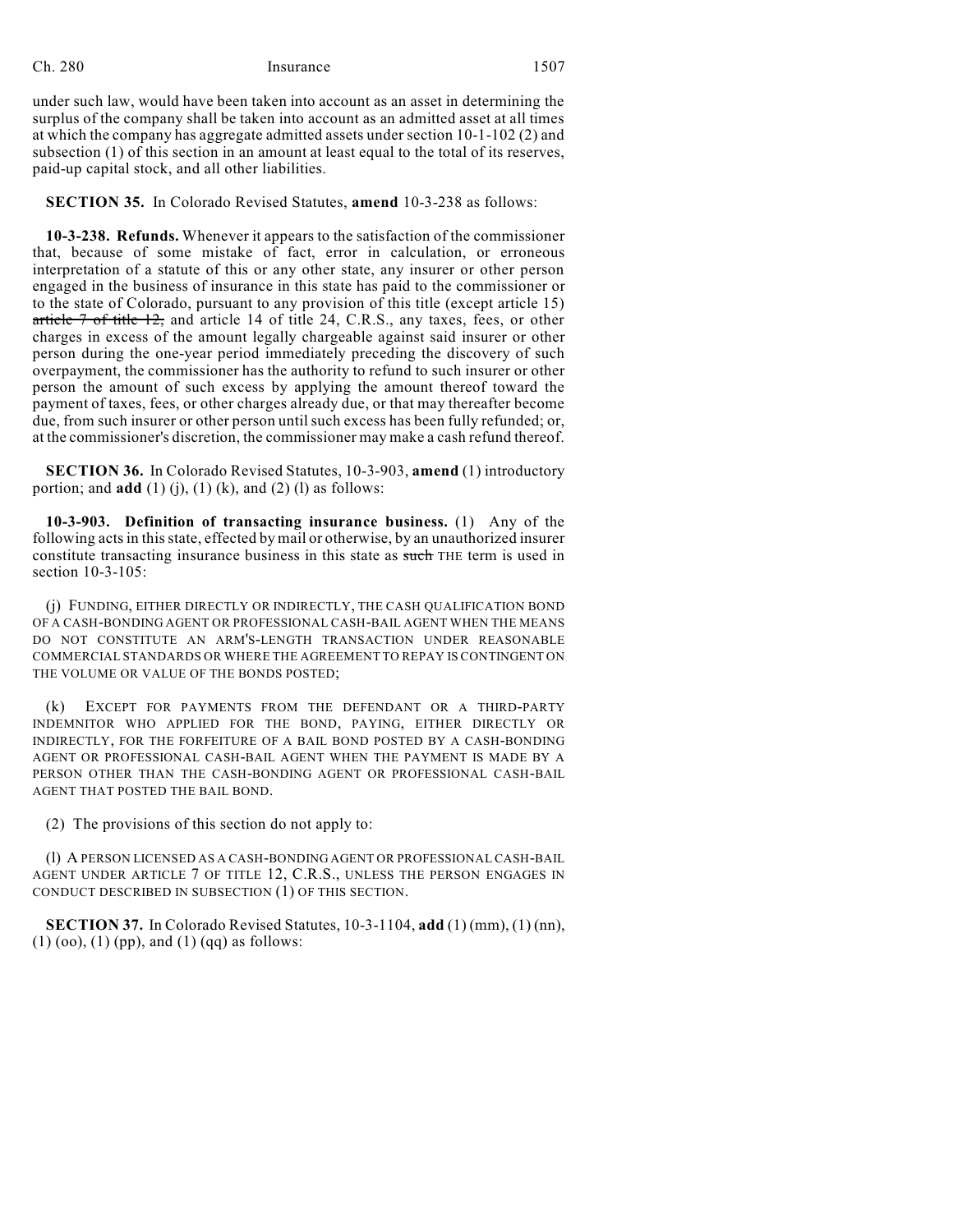**10-3-1104. Unfair methods of competition - unfair or deceptive acts or practices.** (1) The following are defined as unfair methods of competition and unfair or deceptive acts or practices in the business of insurance:

(mm) PAYING A FEE OR REBATE OR GIVING OR PROMISING ANYTHING OF VALUE TO A JAILER, PEACE OFFICER, CLERK, DEPUTY CLERK, AN EMPLOYEE OF A COURT, DISTRICT ATTORNEY OR DISTRICT ATTORNEY'S EMPLOYEES, OR A PERSON WHO HAS POWER TO ARREST OR TO HOLD A PERSON IN CUSTODY AS A RESULT OF WRITING A BAIL BOND;

(nn) UNLESS THE INDEMNITOR CONSENTS IN WRITING OTHERWISE, FAILURE TO POST A BAIL BOND WITHIN TWENTY-FOUR HOURS AFTER RECEIPT OF FULL PAYMENT OR A SIGNED CONTRACT FOR PAYMENT, AND IF THE BAIL BOND IS NOT POSTED WITHIN TWENTY-FOUR HOURS AFTER RECEIPT OF FULL PAYMENT OR A SIGNED CONTRACT FOR PAYMENT, FAILURE TO REFUND ALL MONEYS RECEIVED, RELEASE ALL LIENS, AND RETURN ALL COLLATERAL WITHIN SEVEN DAYS AFTER RECEIPT OF GOOD FUNDS;

(oo) FAILURE TO REPORT, PRESERVE WITHOUT USE, RETAIN SEPARATELY, OR RETURN AFTER PAYMENT IN FULL, COLLATERAL TAKEN AS SECURITY ON ANY BAIL BOND TO THE PRINCIPAL, INDEMNITOR, OR DEPOSITOR OF THE COLLATERAL;

(pp) SOLICITING BAIL BOND BUSINESS IN OR ABOUT ANY PLACE WHERE PRISONERS ARE CONFINED, ARRAIGNED, OR IN CUSTODY; OR

(qq) FAILURE TO PAY A FINAL, NONAPPEALABLE JUDGMENT AWARD FOR FAILURE TO RETURN OR REPAY COLLATERAL RECEIVED TO SECURE A BOND.

**SECTION 38.** In Colorado Revised Statutes, 10-12-105, **amend** (1) as follows:

**10-12-105. Guaranty fund of mutual companies.** (1) Guaranty fund certificates may be issued to provide a guaranty fund for domestic life and fire insurance companies incorporated upon the mutual plan and for domestic casualty insurance associations incorporated upon the assessment plan, such fund to be held as security for the payment of all losses and other policy liabilities of such companies. Guaranty fund certificates may draw interest or dividends not exceeding in the aggregate eight percent per annum, which shall only be paid from the profits of the company. The certificates may only be retired or redeemed by using the profits of the company for that purpose, but the full fund as required of each kind of mutual and assessment company by this title (except article 15), article 7 of title 12, and article 14 of title 24, C.R.S., shall at all times be maintained. Such guaranty fund shall be a liability until redeemed or retired. It shall only be used to pay policy claims or liabilities when the contingent mutual liability of the policyholders has been drawn upon and found insufficient to meet the losses of policy claims or when the directors for any cause fail to provide for the payment of policy claims.

**SECTION 39.** In Colorado Revised Statutes, **amend** 10-12-106 as follows:

**10-12-106. Fees of mutual companies.** Mutual and assessment companies, unless otherwise specified in this title (except article 15), article  $\frac{7 \text{ of title } 12}{2}$  and article 14 of title 24, C.R.S., are required to pay the same fees and be under the same supervision and authority of the commissioner as companies that are engaged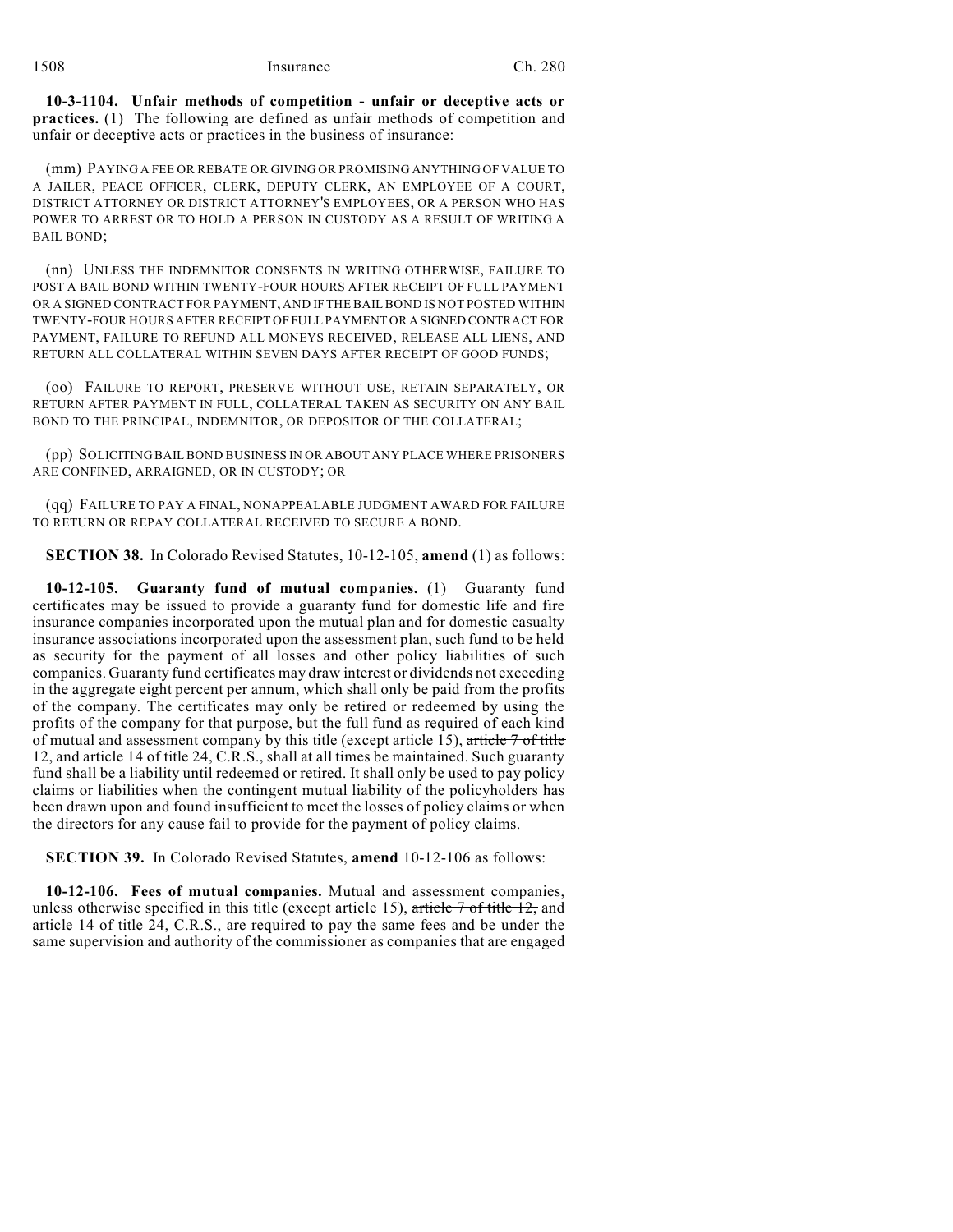in the same kind of insurance business and that are organized upon the joint-stock plan, and they shall comply with the general laws of this title, unless otherwise specified, and be subject to the penalties provided therein.

**SECTION 40.** In Colorado Revised Statutes, **repeal** article 7 of title 12.

**SECTION 41.** In Colorado Revised Statutes, **add with amended and relocated provisions** article 23 to title 10 as follows:

# **ARTICLE 23 Cash Bonding Agents**

**10-23-101. [Formerly 12-7-101] Definitions.** As used in this article, unless the context otherwise requires:

(1) "Bail bonding agent" or "bonding agent" means any person who furnishes bail for compensation in any court or courts in this state and who is appointed by an insurer by power of attorney to execute or countersign bail bonds in connection with judicial proceedings and who is other than a full-time salaried officer or employee of an insurer or a person who pledges United States currency, a United States postal money order, a cashier's check, or other property as security for a bail bond in connection with a judicial proceeding, whether for compensation or otherwise.

(1.3) "Bail insurance company" means an insurer as defined in section 10-1-102 (13), C.R.S., engaged in the business of writing bail appearance bonds through bonding agents which company is subject to regulation by the division of insurance in the department of regulatory agencies.

(1.5) "Bail recovery" means actions taken by a person other than a peace officer to apprehend an individual or take an individual into custody because of the failure of such individual to comply with bail bond requirements.

(2) (Deleted by amendment, L. 96, p. 1177, § 1, effective June 1, 1996.) (1) "CASH-BONDING AGENT" MEANS A PERSON WHO WAS LICENSED BY THE DIVISION AS OF JANUARY 1, 1992, TO WRITE BAIL BONDS AS A CASH-BONDING AGENT.

(2.5) "Compensated surety" means any person in the business of writing bail appearance bonds who is subject to regulation by the Colorado division of insurance, including bonding agents and bail insurance companies. Nothing in this subsection (2.5) shall be construed to authorize bail insurance companies to write bail bonds except through licensed bail bonding agents.

(3) "Division" means the division of insurance.

(4) (Deleted by amendment, L. 96, p. 1177, § 1, effective June 1, 1996.)

(5) Repealed.

 $(6)(2)$  "On the board" means that the name of a compensated surety THE PERSON has been publicly posted or disseminated by a court as being ineligible to write bail bonds pursuant to UNDER section 16-4-112 (5) (e) or (5) (f), C.R.S.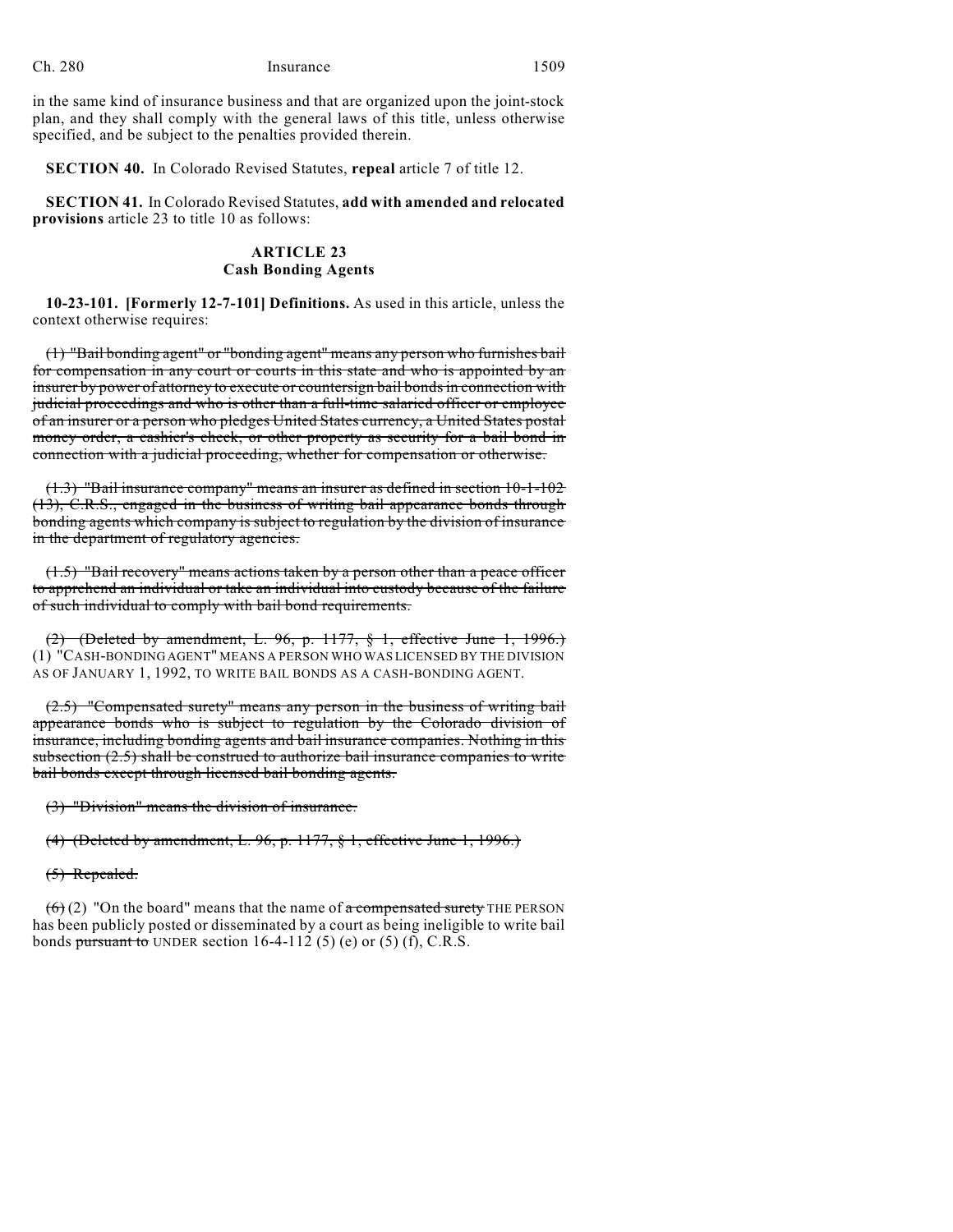$(7)$  (3) "Professional cash-bail agent" means a person who is an authorized FURNISHES bail bond agent who furnishes bail for compensation in any court or courts in this state in connection with judicial proceedings and who is not a BY POSTING A BOND WITH THE DIVISION. "PROFESSIONAL CASH-BAIL AGENT" DOES NOT MEAN A full-time salaried officer or employee of an insurer nor a person who pledges United States currency, a United States postal money order, a cashier's check, or other property in connection with a judicial proceeding, whether for compensation or otherwise.

**10-23-102. [Formerly 12-7-102] Registration required - qualifications enforcement.** (1) No person  $\overline{\text{can } \text{quality }}$  QUALIFIES to be a bail bonding agent unless such person is a licensed insurance producer appointed to represent an insurance company or is a licensed, professional cash-bail agent under article 2 of title 10, C.R.S. UNLESS THE PERSON REGISTERS WITH THE DIVISION. However, any bail bonding agent who was licensed by the division as of January 1, 1992, to write bail bonds as a cash-bonding agent shall be permitted to MAY continue such licensure TO BE REGISTERED upon compliance with the other requirements of this article.

(2) No firm, partnership, association, or corporation, as such, shall be licensed REGISTERED. No person engaged as a law enforcement or judicial officer shall be licensed REGISTERED as a bonding agent CASH-BONDING AGENT OR PROFESSIONAL CASH-BAIL AGENT.

(a) and (b) (Deleted by amendment, L. 96, p. 1178,  $\S$  2, effective June 1, 1996.)

(c) to (e) (Deleted by amendment, L. 95, p. 280, § 2, effective July 1, 1995.)

 $(3)$  (a) The division is vested with the authority to enforce the provisions of this article. The division shall have authority to make investigations and promulgate such rules and regulations as may be necessary for the enforcement of this article. ALL REGISTRATIONS EXPIRE IN ACCORDANCE WITH A SCHEDULE ESTABLISHED BY THE COMMISSIONER, AND THE REGISTRANT SHALL RENEW OR REINSTATE THE REGISTRATION IN ACCORDANCE WITH THE RULES OF THE COMMISSIONER. IF THE COMMISSIONER SCHEDULES A REGISTRATION TO EXPIRE FOR LONGER OR SHORTER THAN A YEAR, THE FEE FOR THE COMMISSIONER SHALL PROPORTIONALLY ADJUST THE RENEWAL FEE FOR THE REGISTRATION. THE REGISTRANT MUST SATISFY ALL REGISTRATION AND RENEWAL REQUIREMENTS TO QUALIFY TO REGISTER.

(b) THE COMMISSIONER SHALL GIVE A REGISTRANT A SIXTY-DAY GRACE PERIOD TO RENEW THE REGISTRATION WITHOUT DISCIPLINE OR SANCTIONS. THE COMMISSIONER MAY ESTABLISH RENEWAL FEES AND DELINQUENCY FEES FOR REINSTATEMENT BY RULE. IF A PERSON FAILS TO RENEW A REGISTRATION WHEN REQUIRED BY THE SCHEDULE ESTABLISHED BY THE COMMISSIONER, THE REGISTRATION EXPIRES.

(4) Each licensee's license shall expire biennially on January 1 unless revoked or suspended prior thereto by the division or upon notice served upon the commissioner by the insurer or the employer or user of any license that such insurer, employer, or user has cancelled the licensee's authority to act for or in behalf of such insurer, employer, or user. THE DIVISION SHALL TRANSMIT ALL FEES COLLECTED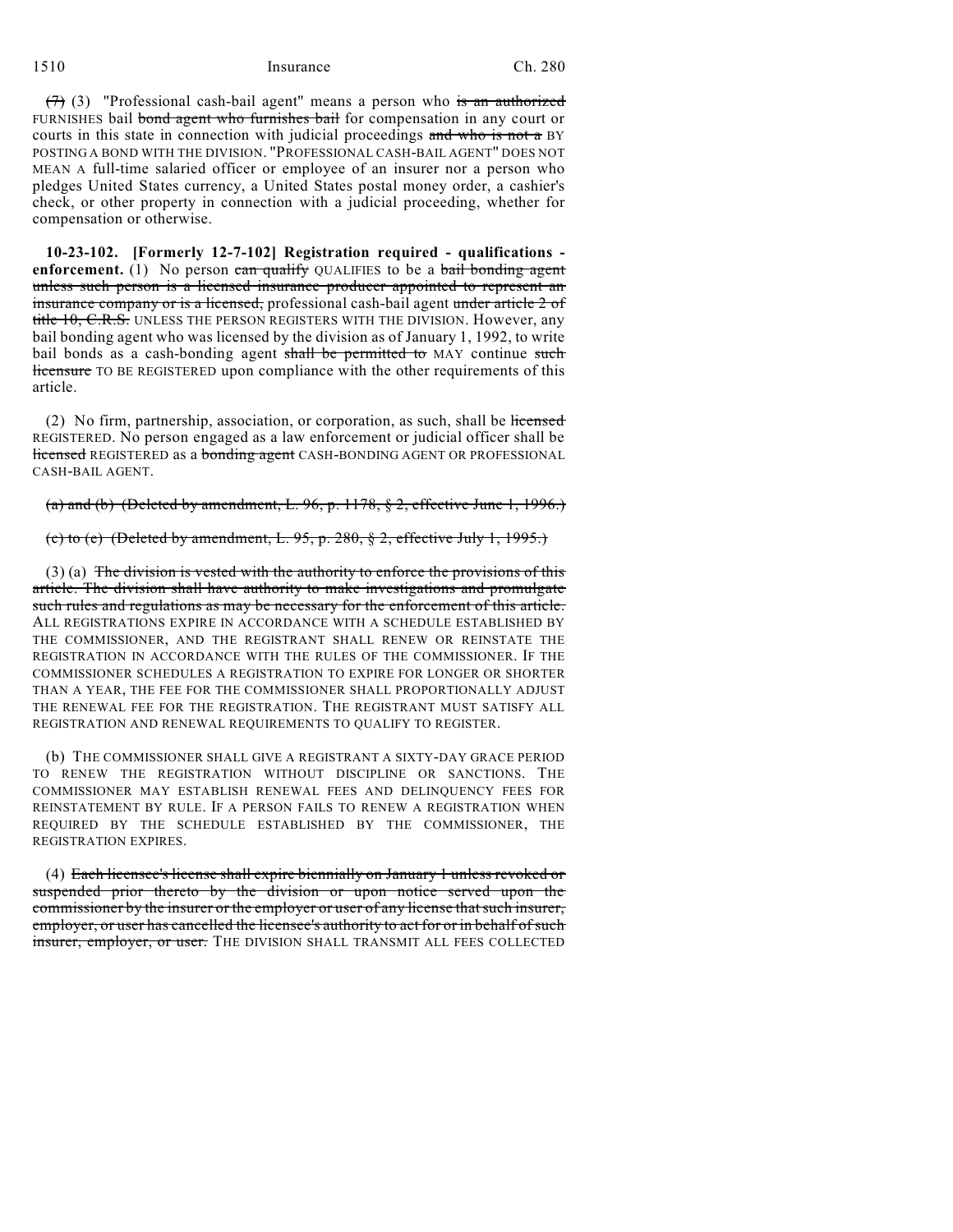UNDER THIS ARTICLE TO THE STATE TREASURER, WHO SHALL CREDIT THE FEES TO THE DIVISION OF INSURANCE CASH FUND CREATED IN SECTION 10-1-103.

(5) The division shall prepare and deliver to each licensee REGISTRANT a pocket card showing the name, address, and classification of such licensee Such THE REGISTRANT. THE pocket card shall MUST clearly state that such THE person is  $\sigma$ licensed bonding agent AUTHORIZED TO PRACTICE AS A CASH-BONDING AGENT OR PROFESSIONAL CASH-BAIL AGENT.

(6) (a) The division shall notify each bail bonding agent in writing on an annual basis regarding changes to the state laws regarding the regulation of bail bonding agents. EACH PROFESSIONAL CASH-BAIL AGENT AND CASH-BONDING AGENT SHALL SUBMIT AN ANNUAL REPORT IN A FORMAT REQUIRED BY THE DIVISION COVERING JULY 1 TO JUNE 30, NO LATER THAN OCTOBER 1 OF THE FOLLOWING YEAR, FOR BAIL BONDS POSTED IN COLORADO BY THE AGENT DURING THE REPORTING PERIOD:

(I) THE NUMBER OF BAIL BONDS POSTED WITH A COURT;

(II) THE NUMBER OF BAIL BONDS DISCHARGED BY A COURT;

(III) THE NUMBER OF BAIL BONDS DISCHARGED BY A COURT FOR WHICH THE DEFENDANT APPEARED FOR ALL SCHEDULED COURT APPEARANCES FOR THE DURATION OF THE BOND;

(IV) THE NUMBER OF BAIL BONDS DISCHARGED BY A COURT FOR WHICH THE DEFENDANT'S BOND WAS REVOKED BY A COURT AT THE REQUEST OF THE AGENT FOR ANY REASON OTHER THAN FAILURE TO APPEAR;

(V) THE NUMBER OF BAIL BONDS DISCHARGED BY A COURT FOR WHICH THE DEFENDANT'S BOND WAS REVOKED BY A COURT AT THE REQUEST OF THE AGENT BECAUSE THE DEFENDANT WAS CHARGED WITH A NEW CRIMINAL OFFENSE ALLEGED TO HAVE BEEN COMMITTED DURING THE DURATION OF THE BOND; AND

(VI) THE NUMBER OF BAIL BONDS POSTED BY THE AGENT FOR A DEFENDANT DURING THE TIME THE DEFENDANT WAS COVERED BY ANOTHER BOND POSTED BY THE AGENT FOR ANOTHER CRIMINAL CASE.

(b) IF, DURING THE REPORTING PERIOD FROM JULY 1, 2012, TO JUNE 30, 2013, OR ANY YEAR THEREAFTER, THE PROFESSIONAL CASH-BAIL AGENT OR CASH-BONDING AGENT, THE STATE JUDICIAL DEPARTMENT, REPRESENTATIVES OF LAW ENFORCEMENT, AND REPRESENTATIVES OF COUNTY GOVERNMENT COMPLETE THE DESIGN OF AN INSTRUMENT, SYSTEM, OR OTHER METHOD OF PROPER VERIFICATION OF THE ACTIONS OF AN AGENT IN RETURNING THE DEFENDANT TO CUSTODY OR TO THE COURT FOR FURTHER PROCEEDINGS FOLLOWING A FAILURE TO APPEAR ON A POSTED BOND, THEN THE AGENT MAY REPORT THE FOLLOWING:

(I) THE NUMBER OF DEFENDANTS WHO WERE RETURNED TO COURT THROUGH THE ACTIONS OF THE PROFESSIONAL CASH-BAIL AGENT OR CASH-BONDING AGENT OR THE AGENTS THEREOF AFTER FAILURE TO APPEAR;

(II) THE NUMBER OF DEFENDANTS WHO WERE RETURNED TO CUSTODY BY ACTION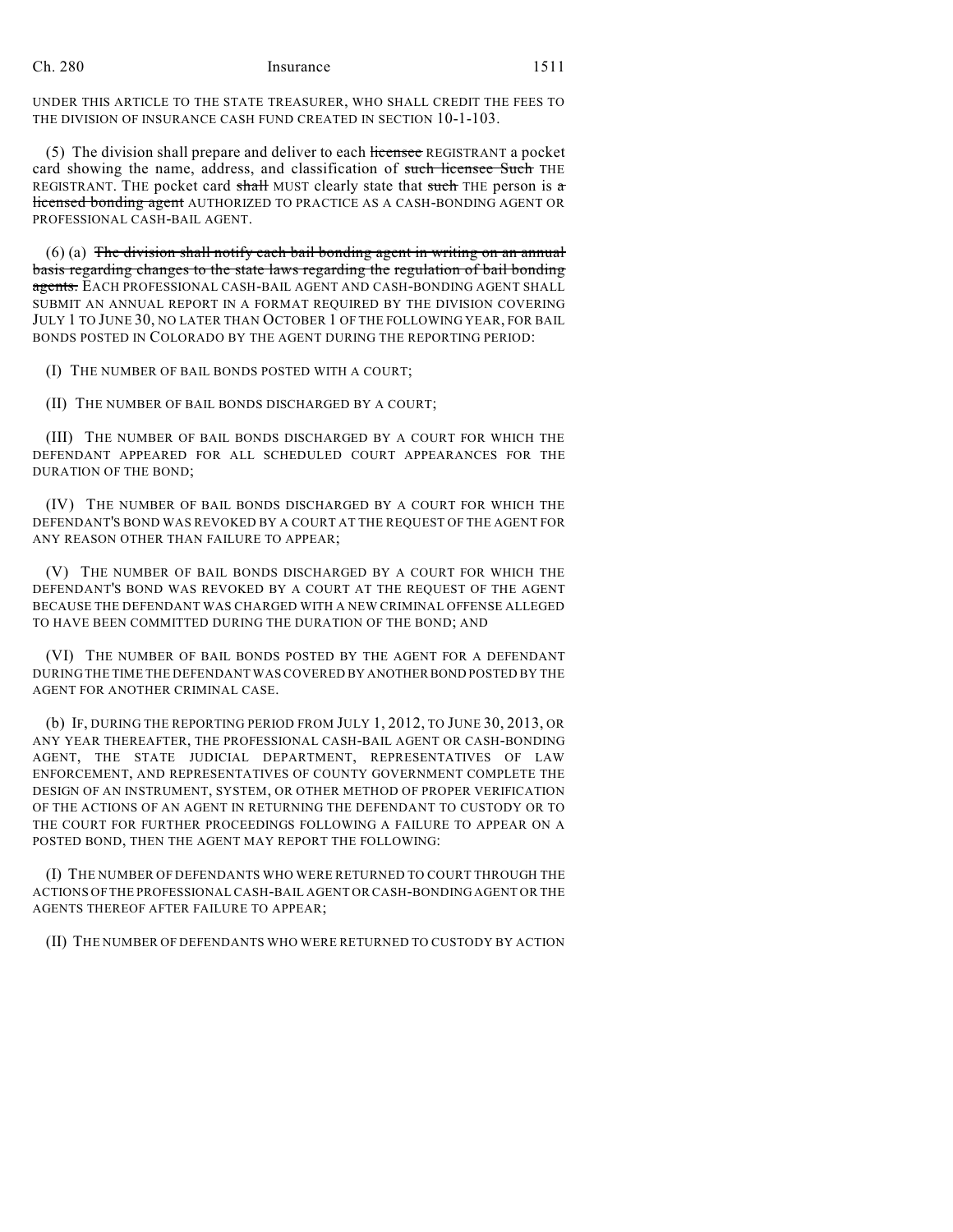OF THE PROFESSIONAL CASH-BAIL AGENT OR CASH-BONDING AGENT OR THE AGENTS THEREOF AFTER FAILURE TO APPEAR; AND

(III) THE NUMBER OF CONSENTS OF SURETY FILED WITH THE COURT TO CONTINUE THE BOND AFTER FAILURE TO APPEAR.

(c) IN THE ANNUAL REPORT REQUIRED BY THIS SECTION, THE PROFESSIONAL CASH-BAIL AGENT OR CASH-BONDING AGENT SHALL SIGN AND AFFIRM THE INFORMATION SUBMITTED IS TRUE AND ACCURATE TO THE BEST OF THE AGENT'S KNOWLEDGE.

(d) THIS SUBSECTION (6) IS REPEALED, EFFECTIVE JULY 1, 2015.

**10-23-103. [Formerly 12-7-103] Registration requirements - application qualification bond - forfeiture.** (1) Any person desiring to engage in the business of bail bonding agent in this state AN APPLICANT FOR REGISTRATION AS A PROFESSIONAL CASH-BAIL AGENT shall supply the following information to the division:

(a) (Deleted by amendment, L. 96, p. 1179,  $\S$  4, effective June 1, 1996.)

### (b) Repealed.

 $\overline{(e)}$  (a) Whether the applicant DURING THE LAST TEN YEARS has been convicted of a felony, entered a guilty plea to a felony, accepted a plea of nolo contendere to a felony, or engaged in or committed an act described in section  $12-7-106$  (1) during the previous ten years THAT VIOLATES THIS ARTICLE, A RULE PROMULGATED UNDER THIS ARTICLE, OR ANY ACT THAT WOULD VIOLATE THIS ARTICLE OR A RULE PROMULGATED UNDER THIS ARTICLE IF IT HAD BEEN COMMITTED IN COLORADO; AND

(d) (b) Such ANY other information  $\overline{a}$  as may be required by this article or by the division, including but not limited to a full-face photograph, In addition, each FOR WHICH THE applicant shall pay the actual costs associated with obtaining any IF A photograph that may be IS required.

#### (e) and (f) Repealed.

 $(1.5)$  (a) (2) Prior to submission of an application UNDER THIS ARTICLE, each applicant shall have his or her fingerprints taken by a local law enforcement agency for the purpose of obtaining TO OBTAIN a fingerprint-based criminal history record check. The applicant is required to submit payment by certified check or money order for the fingerprints and for the actual costs of said THE record check at the time WHEN the fingerprints are submitted to the Colorado bureau of investigation. Upon receipt of fingerprints and receipt of the payment for costs, the Colorado bureau of investigation shall conduct a state and national fingerprint-based criminal history record check utilizing records of the Colorado bureau of investigation and the federal bureau of investigation.

(b) For purposes of this subsection (1.5), "applicant" shall include any:

(I) Bail bonding agent, as defined in section 12-7-101 (1);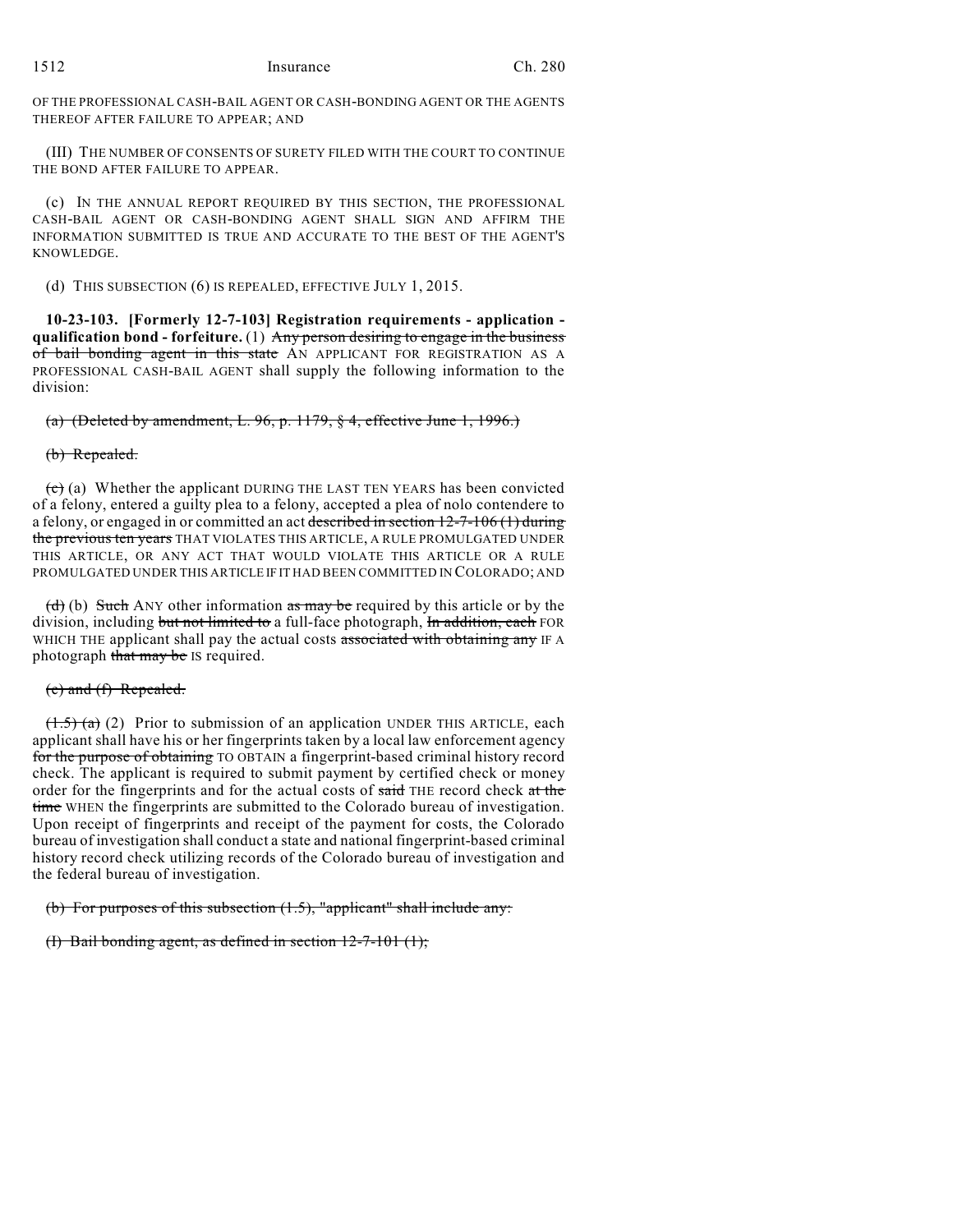(II) Professional cash bail agent, as defined in section 12-7-101 (7); and

(III) Bail bonding agent licensed to write bail bonds as a cash bonding agent, as described in section 12-7-102 (1).

(2) (Deleted by amendment, L. 96, p. 1179, § 4, effective June 1, 1996.)

(3) (a) Each applicant who is to be authorized as a cash bonding agent pursuant to section 12-7-102 (1) shall be required to post a qualification bond in the amount of fifty thousand dollars with the division. The bond shall be to the people of the state of Colorado in favor of any court in this state, whether municipal, county, district, or other court. Any qualification bond for a cash bail bonding agent shall also be to the commissioner and the division to fulfill the purposes of this section. In the event of a forfeiture of a cash bonding agent's qualification bond, the division shall have priority over all other claimants to such bond. Such bond shall be conditioned upon full and prompt payment into the court ordering such bond forfeited. Bail bonding agents authorized as cash bonding agents pursuant to section 12-7-102 (1) may only issue bonds in accordance with the provisions of section 16-4-104 (1) (b) (III), C.R.S. In the event of a qualification bond forfeiture, a cash bonding agent shall be prohibited from writing new bail bonds until the qualification bond is restored to fifty thousand dollars.

(b) If the name of a cash bonding agent is placed on the board pursuant to section 16-4-112 (5) (e), C.R.S., and remains on the board for the same forfeiture for more than thirty consecutive days, the court that placed the name of the cash bonding agent on the board shall order the division to declare the qualification bond of such cash bonding agent to be forfeited after a hearing as provided in section 12-7-106 (2). The division shall then order the cash bonding agent on the qualification bond to deposit with the court an amount equal to the amount of the bond issued by such cash bonding agent and declared forfeited by the court or the amount of the qualification bond, whichever is the smaller amount. The division shall suspend the license of such cash bonding agent until such time as all forfeitures and judgments ordered and entered against the cash bonding agent have been certified as paid or vacated by order of a court of record and another qualification bond in the required amount is posted with the division.

(c) If the name of a bail bonding agent, other than a cash bonding agent, is placed on the board pursuant to section  $16-4-112$  (5) (e), C.R.S., and remains on the board for the same forfeiture for more than forty-five consecutive days, the court that placed the name of the bail bonding agent on the board shall order the division to suspend the license of said bail bonding agent, after hearing pursuant to section 10-2-801, C.R.S., until such time as all forfeitures and judgments ordered and entered against said bail bonding agent have been certified as paid or vacated by order of a court of record. If the bail forfeiture judgment is not paid within fifteen days after the name of a bail insurance company has been placed on the board pursuant to section  $16-4-112(5)$  (f), C.R.S., the division shall also order the bail insurance company on the bond to pay the judgment after notice and hearing pursuant to sections 24-4-104 and 24-4-105, C.R.S.

(4) to (7) (Deleted by amendment, L. 96, p. 1179, § 4, effective June 1, 1996.)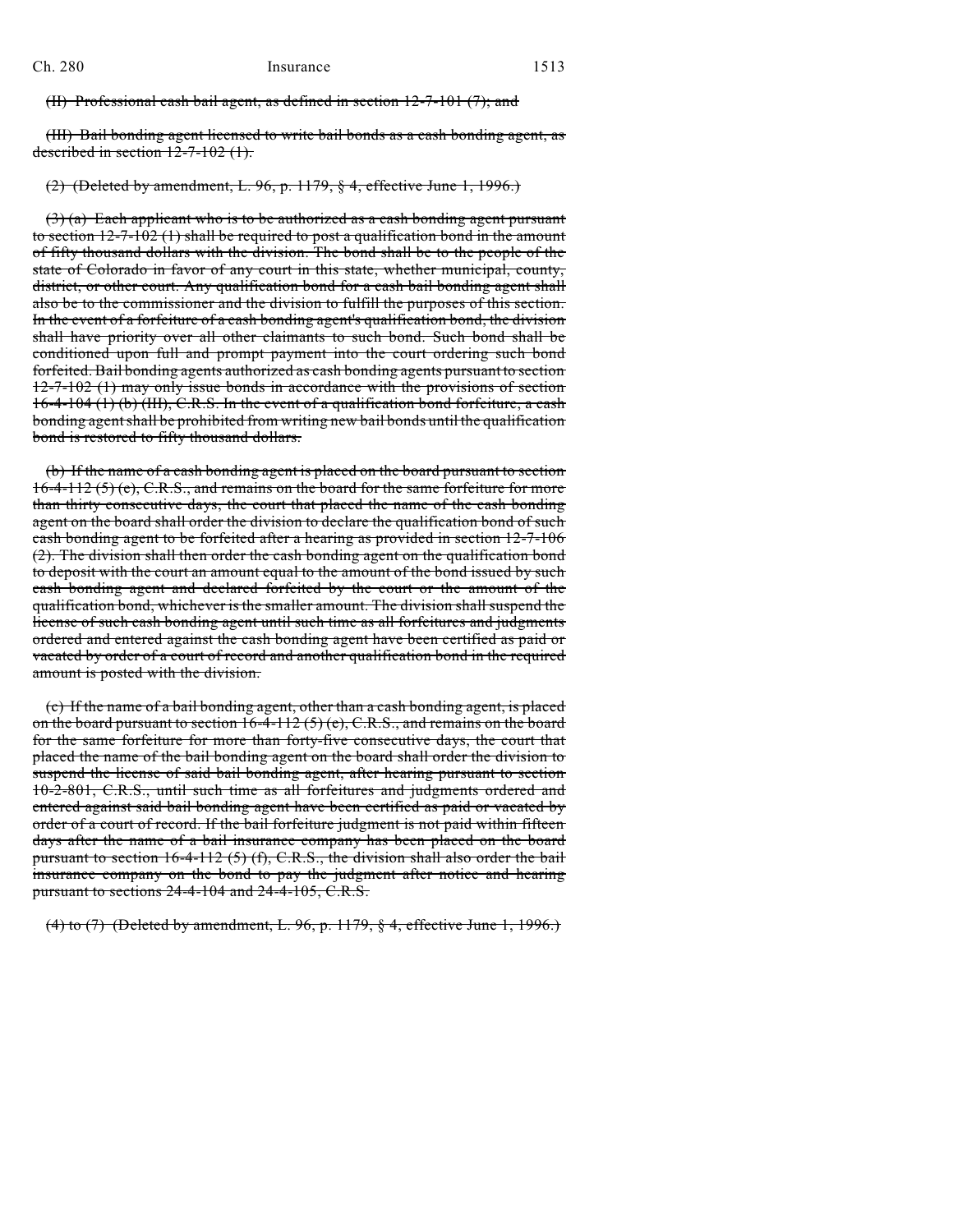(8) (a) Each applicant who is to be authorized as a professional cash bail agent pursuant to section  $12-7-102$  (1) shall be required to post a qualification bond in the amount of no less than fifty thousand dollars with the division. The bond shall be to the people of the state of Colorado in favor of any court in this state, whether municipal, county, district, or other court. Any qualification bond for a professional cash bail agent shall also be to the commissioner and the division to fulfill the purposes of this section. A professional cash bail agent shall not furnish a single bail greater than twice the amount of the bond posted with the division. In the event of a forfeiture of a professional cash bail agent's qualification bond, the division shall have priority over all other claimants to such bond. Such bond shall be conditioned upon full and prompt payment into the court ordering such bond forfeited. Bail bonding agents authorized as professional cash bail agents pursuant to section 12-7-102 (1) may only issue bonds in accordance with the provisions of section 16-4-104 (1) (b) (III), C.R.S. In the event of a qualification bond forfeiture, a professional cash bail agent shall be prohibited from writing new bail bonds until the qualification bond is restored to at least fifty thousand dollars.

(b) If the name of a professional cash bail agent is placed on the board pursuant to section 16-4-112 (5) (e), C.R.S., and remains on the board for the same forfeiture for more than thirty consecutive days, the court that placed the name of the professional cash bonding agent on the board shall order the division to declare the qualification bond ofsuch professional cash bail agent to be forfeited after a hearing as provided in section  $12\text{-}7\text{-}106$  (2). The division shall then order the professional cash bail agent on the qualification bond to deposit with the court an amount equal to the amount of the bond issued by such professional cash bail agent and declared forfeited by the court or the amount of the qualification bond, whichever is the smaller amount. The division shall suspend the license of such professional cash bail agent until such time as all forfeitures and judgments ordered and entered against the professional cash bail agent have been certified as paid or vacated by order of a court of record and another qualification bond in the required amount is posted with the division.

(3) **[Formerly 12-7-102.5 (7)]** The TO QUALIFY AS A professional cash bonding agent, shall be THE APPLICANT MUST HAVE BEEN licensed as a bail bonding agent AN INSURANCE PRODUCER WHO FURNISHES BAIL in Colorado for four years prior to BEFORE applying for licensure REGISTRATION as a professional cash bail agent.

**10-23-104. Fees.** (1) (a) EACH PROFESSIONAL CASH-BAIL AGENT AND CASH-BONDING AGENT SHALL PAY AN APPLICATION FEE SET BY THE DIVISION IN AN AMOUNT TO OFFSET THE DIRECT AND INDIRECT COST OF PROCESSING REGISTRATION APPLICATIONS AND ISSUING A REGISTRATION.

(b) EACH PROFESSIONAL CASH-BAIL AGENT AND CASH-BONDING AGENT SHALL PAY A REGISTRATION RENEWAL FEE SET BY THE DIVISION IN AN AMOUNT THAT OFFSETS THE DIRECT AND INDIRECT COST OF IMPLEMENTING THIS ARTICLE, NET OF THE TOTAL AMOUNT OF THE FEES PAID BY THAT AGENT UNDER PARAGRAPH (c) OF THIS SUBSECTION (1).

(c) EACH PROFESSIONAL CASH-BAIL AGENT AND CASH-BONDING AGENT SHALL PAY TO THE DIVISION A FEE OF ONE PERCENT ON THE GROSS AMOUNT OF ALL PREMIUMS AND FEES COLLECTED OR CONTRACTED FOR THE FURNISHING OF BAIL,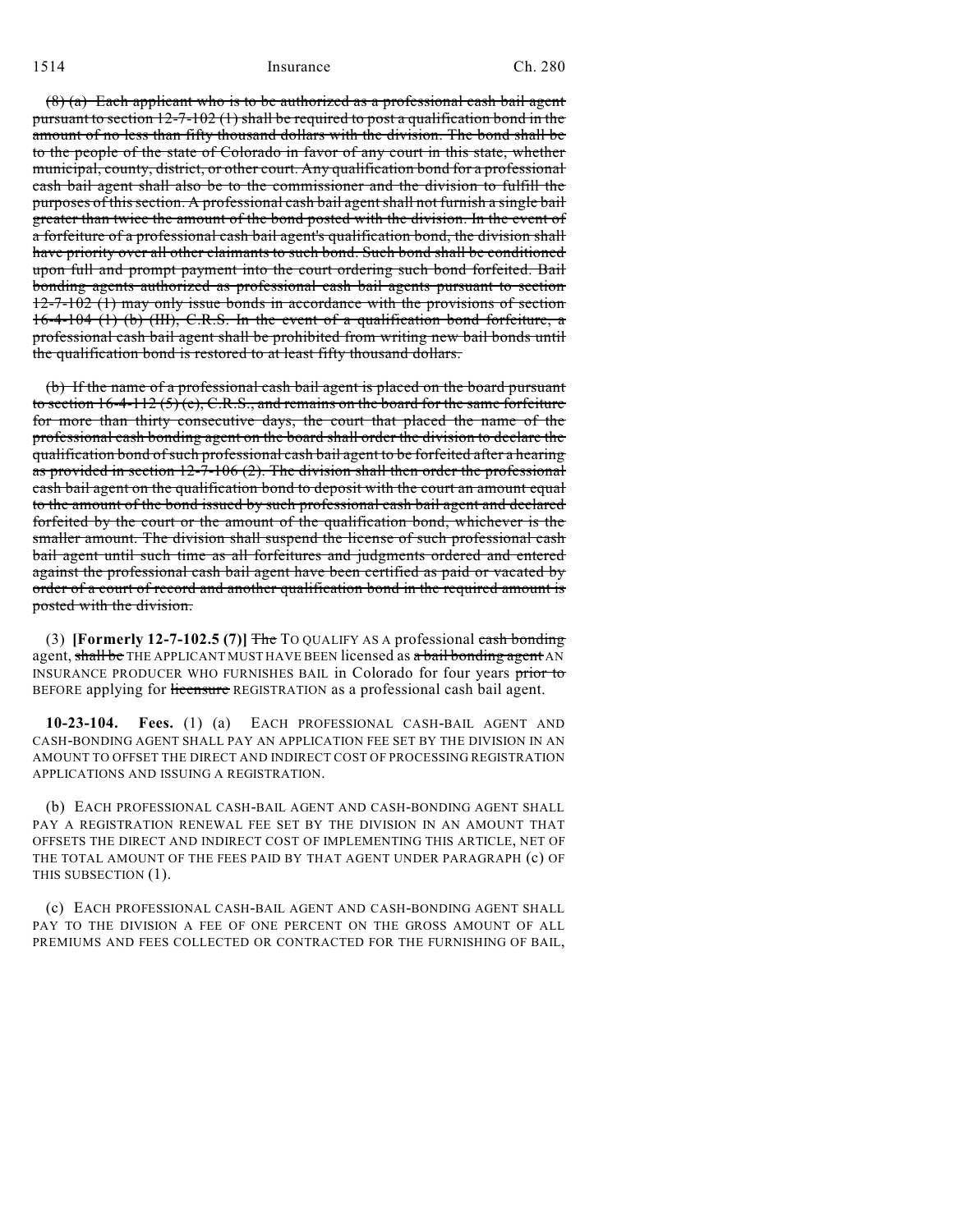LESS ANY PREMIUM OR FEE REFUNDED AFTER BEING COLLECTED. THE DIVISION MAY LOWER THE FEE IF THE AMOUNT COLLECTED WOULD EXCEED THE AMOUNT NEEDED TO IMPLEMENT THIS ARTICLE PLUS A RESERVE OF SIXTEEN AND ONE-HALF PERCENT.

(d) THE PREMIUM FEE IS DUE AND PAYABLE ON THE FIFTEENTH DAY OF JANUARY IN EACH YEAR. ANY PROFESSIONAL CASH-BAIL AGENT OR CASH-BONDING AGENT FAILING OR REFUSING TO RENDER A STATEMENT AND INFORMATION, OR TO PAY THE FEE UNDER THIS SECTION, FOR MORE THAN THIRTY DAYS AFTER THE TIME SPECIFIED, IS LIABLE FOR A PENALTY OF UP TO ONE HUNDRED DOLLARS FOR EACH ADDITIONAL DAY OF DELINQUENCY. THE DIVISION MAY ASSESS THE PENALTY AND INTEREST AT A RATE OF ONE PERCENT PER MONTH OR FRACTION THEREOF ON THE UNPAID AMOUNT FROM THE DATE WHEN PAYMENT WAS DUE TO THE DATE WHEN FULL PAYMENT IS MADE. THE DIVISION MAY SUSPEND THE REGISTRATION OF A DELINQUENT AGENT UNTIL ANY FEES, PENALTIES, AND INTEREST ARE FULLY PAID.

(2) THE DIVISION SHALL TRANSFER THE FEES IMPOSED BY THIS SECTION TO THE TREASURER, WHO SHALL CREDIT THE FEE TO THE DIVISION OF INSURANCE CASH FUND CREATED IN SECTION 10-1-103.

(3) FOR THE PURPOSE OF AUDITING A PROFESSIONAL CASH-BAIL AGENT'S OR CASH-BONDING AGENT'S PREMIUM FEE STATEMENT, THE DIVISION MAY EXAMINE ANY BOOKS, PAPERS, RECORDS, AGREEMENTS, OR MEMORANDA BEARING UPON THE MATTERS REQUIRED TO BE INCLUDED IN THE PREMIUM FEE STATEMENT. THE AGENT SHALL MAKE THE BOOKS, PAPERS, RECORDS, AGREEMENTS, OR MEMORANDA AVAILABLE UPON REQUEST TO THE DIVISION.

**10-23-105. [Formerly 12-7-103 (3) (a)] Qualification bond - forfeiture.** (1) Each applicant who is to be authorized as a cash-bonding agent pursuant to section  $12-7-102$  (1) shall be required to post a CASH qualification bond in the amount of fifty thousand dollars with the division. The bond shall MUST be to the people of the state of Colorado in favor of any court in this state, whether municipal, county, district, or other court, Any qualification bond for a cash bail bonding agent shall also be to the commissioner and TO the division to fulfill FOR the purposes of thissection. In the event of a forfeiture of a cash-bonding agent's qualification bond, the division shall have HAS priority over all other claimants. To such bond. Such COMPLY WITH THIS SUBSECTION  $(1)$ , THE bond shall MUST be conditioned upon full and prompt payment into the court ordering such THE bond forfeited. Bail bonding agents authorized as Cash-bonding agents pursuant to section 12-7-102 (1) may only SHALL NOT issue bonds EXCEPT in accordance with the provisions of section 16-4-104 (1) (b) (III), C.R.S. In the event of a qualification bond forfeiture, a cash-bonding agent shall be prohibited from writing SHALL NOT WRITE new bail bonds until the qualification bond is restored to fifty thousand dollars.

(2) **[Formerly 12-7-103 (8) (a)]** Each applicant who is to be authorized as a professional cash-bail agent pursuant to section  $12-7-102$  (1) shall be required to post a CASH qualification bond in the amount of no less than fifty thousand dollars with the division. The bond shall be to the people of the state of Colorado in favor of any court in this state, whether municipal, county, district, or other court, Any qualification bond for a professional cash bail agent shall also be to the commissioner and TO the division to fulfill FOR the purposes of this section. A professional cash-bail agent shall not furnish a single bail greater than twice the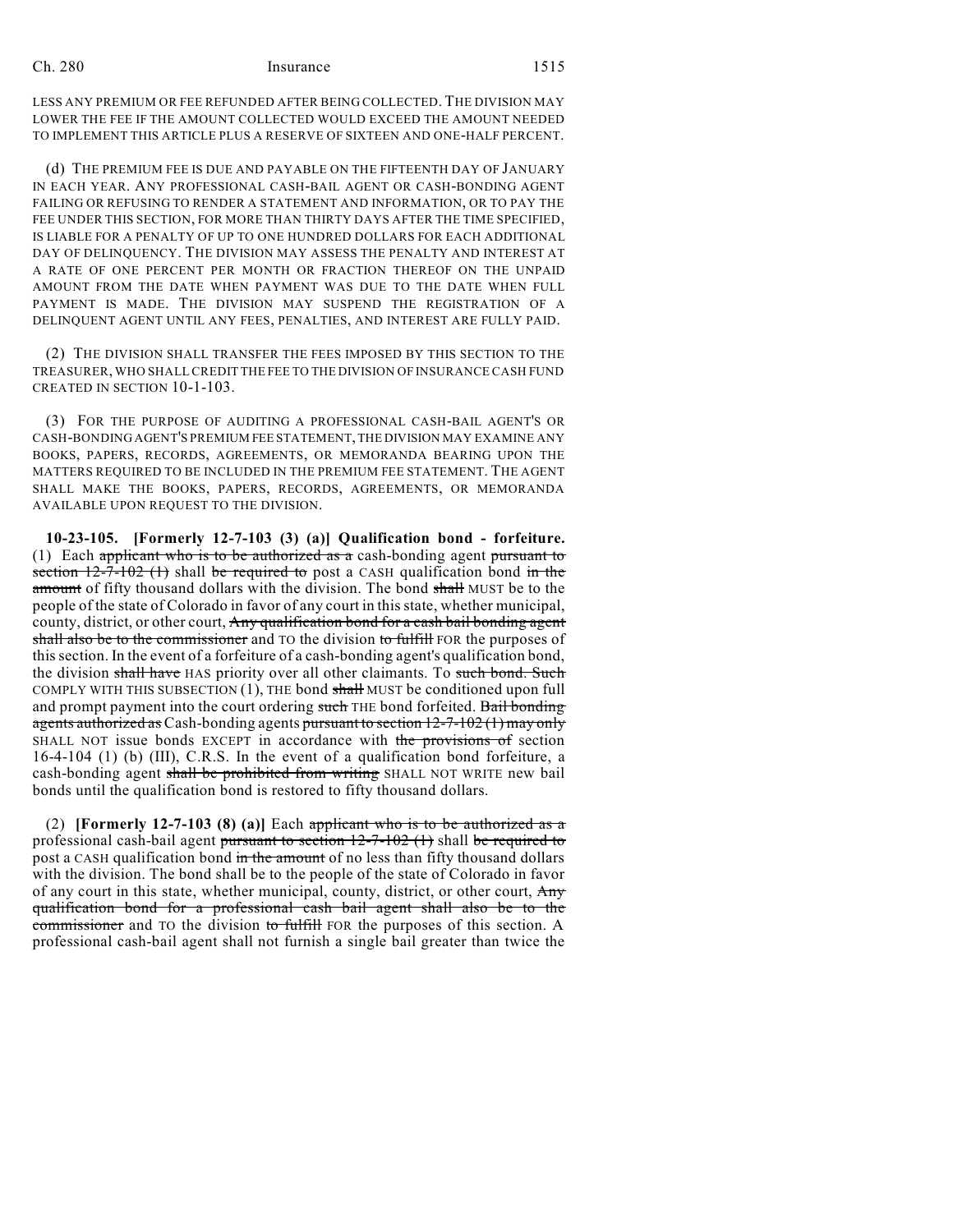1516 Ch. 280

amount of the bond posted with the division. In the event of a forfeiture of a professional cash-bail agent's qualification bond, the division shall have HAS priority over all other claimants to such THE bond. Such TO COMPLY WITH THIS SUBSECTION (2), THE bond shall MUST be conditioned upon full and prompt payment into the court ordering such THE bond forfeited. Bail bonding agents authorized as Professional cash-bail agents pursuant to section 12-7-102 (1) may only SHALL NOT issue bonds EXCEPT in accordance with the provisions of section  $16-4-104$  (1) (b) (III), C.R.S. In the event of a qualification bond forfeiture, a professional cash-bail agent shall be prohibited from writing NOT WRITE new bail bonds until the qualification bond is restored to at least fifty thousand dollars.

(3) TO COMPLY WITH THIS SECTION, THE DIVISION MUST BE DESIGNATED AS AN AUTHORIZED SIGNATORY WITH RIGHT OF SURVIVORSHIP ON ANY BANK ACCOUNT, CERTIFICATE OF DEPOSIT,COMMERCIAL INSTRUMENT, OR SECURITY THAT FUNDS THE BOND REQUIRED BY THIS SECTION.THE RIGHT OF SURVIVORSHIP TERMINATES ON THE LATER OF THE DATE ON WHICH ANY LIABILITY COVERED BY THE BOND IS SATISFIED OR RELEASED OR THE THIRD ANNIVERSARY OF THE DEATH OF THE PROFESSIONAL CASH-BAIL AGENT OR CASH-BONDING AGENT. WHEN THE RIGHT OF SURVIVORSHIP TERMINATES, THE DIVISION SHALL RELEASE THE BOND TO THE AGENT'S ESTATE OR, IF THE ESTATE HAS BEEN SETTLED, TO THE HEIRS OF THE AGENT.

(4) TO QUALIFY UNDER THIS SECTION:

(a) A BANK ACCOUNT, CERTIFICATE OF DEPOSIT, COMMERCIAL INSTRUMENT, OR SECURITY MUST BE IN THE LEGAL NAME OF THE PROFESSIONAL CASH-BAIL OR CASH-BONDING AGENT AND NOT A TRADE NAME OR OTHER BUSINESS NAME;

(b) THE QUALIFICATION BOND MUST CONSIST OF ASSETS THAT ARE SOLELY OWNED AND IN THE NAME OF THE PROFESSIONAL CASH-BAIL OR CASH-BONDING AGENT AND BE IMMEDIATELY AVAILABLE FOR LIQUIDATION BY THE COMMISSIONER OR THE DIVISION;

(c) THE QUALIFICATION BOND MUST BE WORTH FIFTY THOUSAND DOLLARS NET OF ANY PENALTY FOR WITHDRAWAL OR LIQUIDATION;

(d) THE PROFESSIONAL CASH-BAIL OR CASH-BONDING AGENT MAY RECEIVE INTEREST THEREON, UNLESS THE PRINCIPAL AMOUNT OF THE QUALIFICATION BOND FALLS BELOW THE REQUIRED FIFTY THOUSAND DOLLARS, IF THE QUALIFICATION BOND IS AN INTEREST-BEARING INSTRUMENT;

(e) THE TERMS OF THE LOAN, PROMISSORY NOTE, AND FINANCIAL ARRANGEMENT MUST BE SUBMITTED TO THE DIVISION IF THE QUALIFICATION BOND IS FUNDED BY THE PROCEEDS FROM A LOAN, PROMISSORY NOTE, OR OTHER FINANCIAL ARRANGEMENT; AND

(f) THE AGREEMENT MUST TERMINATE AT A FIXED TIME AND ANY RATE OF RETURN IS AN ANNUAL PERCENTAGE RATE AND NOT TIED TO ANY PREMIUM OR COLLATERAL OR ANY OTHER DIRECT FUNCTION FROM WHICH AN AGENT MAKES A PROFIT IF THE QUALIFICATION BOND CONSISTS OF MONEYS FROM A LOAN, PROMISSORY NOTE, OR OTHER FINANCIAL ARRANGEMENT.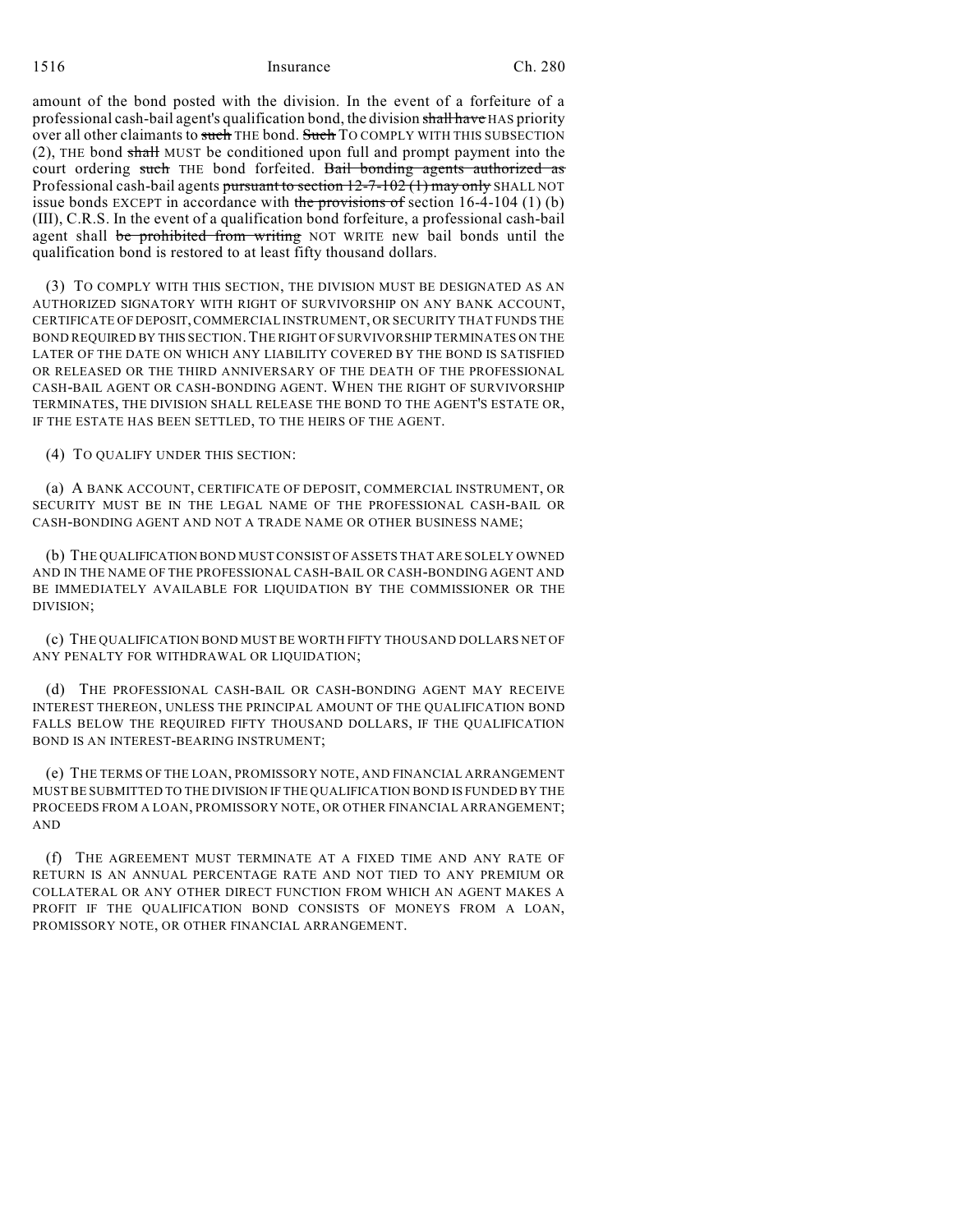(5) UPON REQUEST BY THE PERSON WHO POSTED THE QUALIFICATION BOND TO BE REGISTERED UNDER THIS ARTICLE, THE COMMISSIONER SHALL RELEASE THE BOND IF THE PERSON HAS NOT BEEN REGISTERED OR LICENSED TO WRITE A BOND AS A PROFESSIONAL CASH-BAIL AGENT OR CASH-BONDING AGENT WITHIN THE LAST SEVEN YEARS. NEITHER THE COMMISSIONER NOR THE DIVISION ARE LIABLE TO ANY OTHER PARTY FOR RELEASING THE QUALIFICATION BOND IN ACCORDANCE WITH THIS SECTION.

**10-23-106. [Formerly 12-7-106] Discipline - hearing - civil penalty.** (1) The division shall MAY deny, suspend, revoke, or refuse to renew as may be appropriate, the license of any person engaged in the business of bail bonding agent for any of the following reasons A REGISTRATION, OR ISSUE A CEASE-AND-DESIST ORDER IN ACCORDANCE WITH THIS SECTION, UPON REASONABLE GROUNDS THAT THE REGISTRANT:

(a) Failure of a cash bonding agent or professional cash bail agent FAILED to post a qualified bond in the required amount with the division during the period such person is WHILE engaged in the business within this state or, if such THE bond has been WAS posted, the forfeiture IT WAS FORFEITED or cancellation of such bond CANCELLED;

(b) Knowingly failing FAILED to comply with or knowingly violating any provisions of VIOLATED this article or of any proper order or rule of the division or any court of this state where the licensee REGISTRANT knew or reasonably should have known of the provisions, order or rule;

(c) Any activity prohibited in VIOLATED section  $12-7-109(1)$  18-13-130, C.R.S.;

(d) Failure to satisfy, pay, or otherwise discharge a bail forfeiture judgment after having his or her name placed on the board pursuant to section 16-4-112 (5) (e), C.R.S., for more than forty-five consecutive days for the same forfeiture WAS CONVICTED OF A FELONY OR PLED GUILTY OR NOLO CONTENDERE TO A FELONY WITHIN THE LAST TEN YEARS, REGARDLESS OF WHETHER THE CONVICTION OR PLEA RESULTED FROM CONDUCT IN OR CONDUCT RELATED TO THE BAIL BOND BUSINESS;

(e) Conviction of a felony, a guilty plea to a felony, or a plea of nolo contendere to a felony within the last ten years, regardless of whether the conviction or plea resulted from conduct in or conduct related to the bail bond business SERVED A SENTENCE UPON A CONVICTION OF A FELONY IN A STATE CORRECTIONAL FACILITY, CITY OR COUNTY JAIL, OR COMMUNITY CORRECTIONAL FACILITY OR UNDER THE SUPERVISION OF THE STATE BOARD OF PAROLE OR ANY PROBATION DEPARTMENT WITHIN THE LAST TEN YEARS;

(f) Service of a sentence upon a conviction of a felony in a correctional facility, city or county jail, or community correctional facility or under the supervision of the state board of parole or any probation department within the last ten years CONTINUED TO EXECUTE BAIL BONDS IN ANY COURT IN THIS STATE WHILE ON THE BOARD IF THE BAIL FORFEITURE JUDGMENT THAT RESULTED IN THE REGISTRANT'S BEING PLACED ON THE BOARD HAS NOT BEEN PAID, STAYED, VACATED, EXONERATED, OR OTHERWISE DISCHARGED;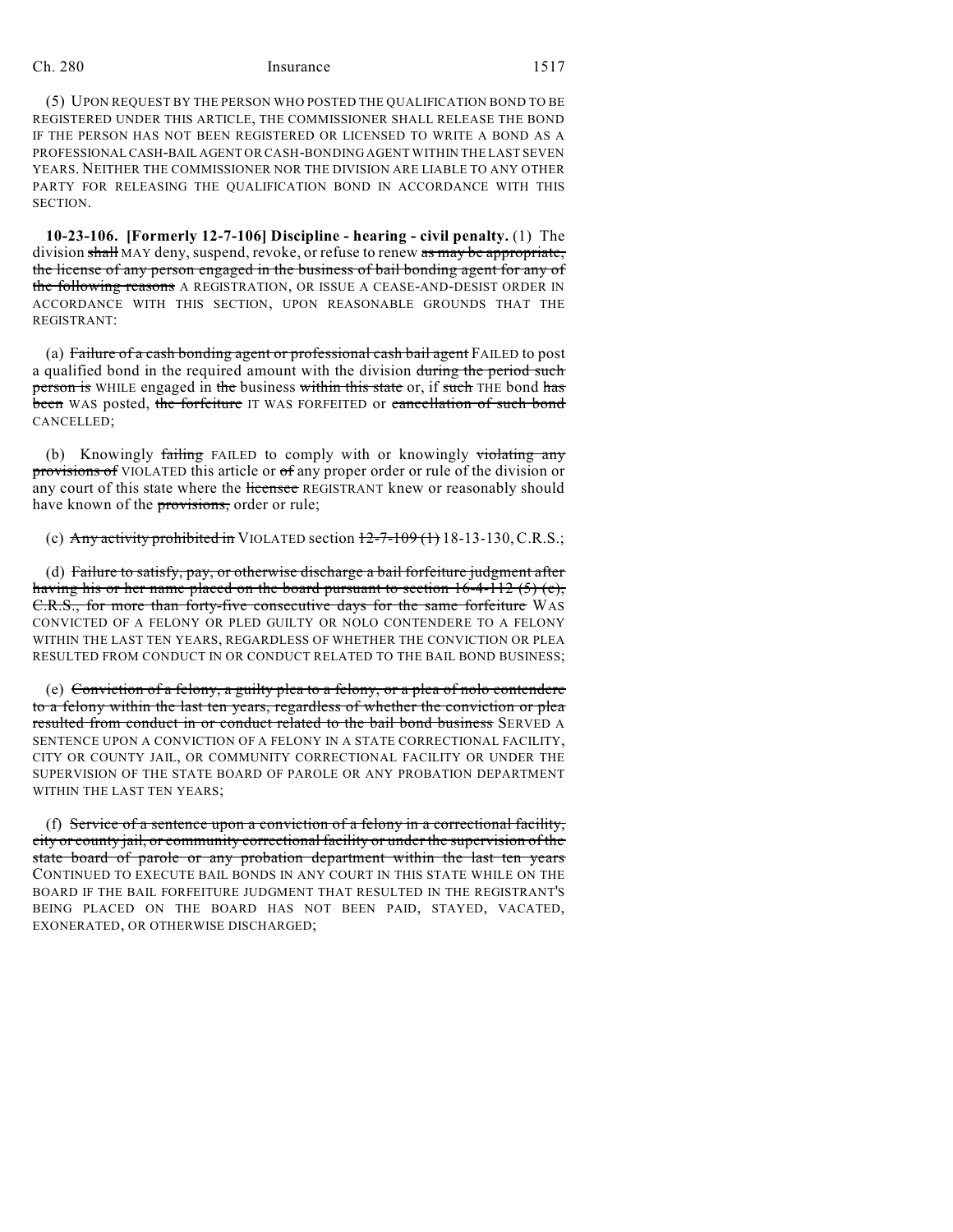(g) Failure to report, to preserve without use and retain separately, or to return collateral taken as security on any bond to the principal, indemnitor, or depositor of such collateral; FURNISHED BAIL IN ANY COURT IN THIS STATE IN AN AMOUNT GREATER THAN TWICE THE AMOUNT OFTHE PROFESSIONAL CASH-BAIL AGENT'S BOND POSTED WITH THE DIVISION;

(h) Soliciting business in or about any place where prisoners are confined, arraigned, or in custody FAILURE TO REPORT, PRESERVE WITHOUT USE, RETAIN SEPARATELY, OR RETURN AFTER PAYMENT IN FULL, COLLATERAL TAKEN AS SECURITY ON ANY BAILBOND TO THE PRINCIPAL, INDEMNITOR, OR DEPOSITOR OF THE COLLATERAL;

(i) Failure to pay a final, nonappealable judgment award for failure to return or repay collateral received to secure a bond SOLICITING BAIL BOND BUSINESS IN OR ABOUT ANY PLACE WHERE PRISONERS ARE CONFINED, ARRAIGNED, OR IN CUSTODY;

(j) Hiring, contracting with, or paying compensation to any individual for bail recovery services in violation of the provisions of section 12-7-105.5 FAILURE TO PAY A FINAL, NONAPPEALABLE JUDGMENT AWARD FOR FAILURE TO RETURN OR REPAY COLLATERAL RECEIVED TO SECURE A BOND; OR

(k) Continuing to execute bail bonds in any court in this state while on the board pursuant to section 16-4-112 (5) (e), C.R.S., where the bail forfeiture judgment that resulted in being placed on the board has not been paid, stayed, vacated, exonerated, or otherwise discharged; ANY ACT PROHIBITED BY SECTION 18-13-130, C.R.S.

(l) If a professional cash bail agent furnishes a single bail in any court in this state in an amount greater than twice the amount of the professional cash bail agent's bond posted with the division.

 $(2)$  If the division denies, suspends, revokes, or refuses to renew any such license, the aggrieved person shall be given an opportunity for a hearing subject to judicial review as provided in article 4 of title 24, C.R.S. EXCEPT FOR THE REASONS LISTED IN PARAGRAPHS (d) AND (e) OF SUBSECTION (1) OF THIS SECTION, THE DIVISION, IN LIEU OF REVOKING OR SUSPENDING A REGISTRATION, MAY IN ANY ONE PROCEEDING, BY ORDER, REQUIRE THE REGISTRANT TO PAY A CIVIL PENALTY IN THE SUM OF NO LESS THAN THREE HUNDRED DOLLARS AND NO MORE THAN ONE THOUSAND DOLLARS FOR EACH OFFENSE. IF THE REGISTRANT FAILS TO PAY THE PENALTY WITHIN TWENTY DAYS AFTER THE MAILING OF THE ORDER, POSTAGE PREPAID, REGISTERED AND ADDRESSED TO THE LAST-KNOWN PLACE OF BUSINESS OF THE REGISTRANT, THE DIVISION MAY REVOKE THE REGISTRATION OR MAY SUSPEND THE REGISTRATION FOR SUCH A PERIOD AS THE COMMISSIONER MAY DETERMINE, UNLESS THE ORDER IS STAYED BY A COURT OF COMPETENT JURISDICTION. THE DIVISION SHALL TRANSMIT THE CIVIL PENALTY TO THE STATE TREASURER, WHO SHALL DEPOSIT IT IN THE GENERAL FUND.

(3) Except for the reasons listed in paragraphs (e) and (f) of subsection (1) of this section, the commissioner, in lieu of revoking or suspending a license, may in any one proceeding, by order, require the licensee to pay to the commissioner, to be deposited in the general fund of the state, a civil penalty in the sum of no less than three hundred dollars and no more than one thousand dollars for each offense. Upon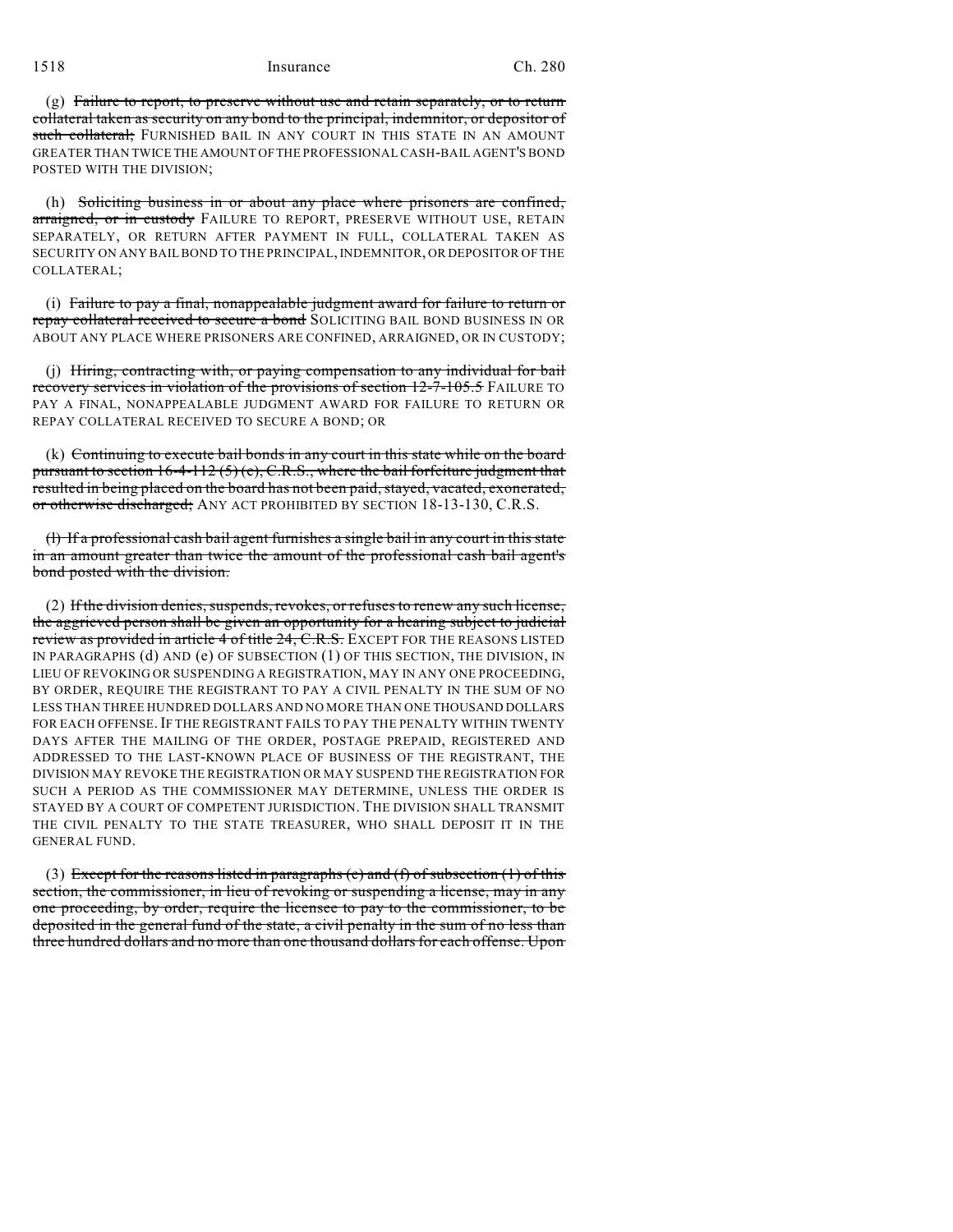failure of the licensee to pay the penalty within twenty days after the mailing of the order, postage prepaid, registered and addressed to the last-known place of business of the licensee, the commissioner may revoke the license of the licensee or may suspend the license for such period as the commissioner may determine, unless the commissioner's order is stayed by an order of a court of competent jurisdiction. EXCEPT AS OTHERWISE PROVIDED IN THIS SECTION, THE COMMISSIONER NEED NOT FIND THAT THE ACTIONS THAT ARE GROUNDS FOR DISCIPLINE WERE WILLFUL BUT MAY CONSIDER WHETHER THE ACTIONS WERE WILLFUL WHEN DETERMINING THE NATURE OF DISCIPLINARY SANCTIONS TO BE IMPOSED.

(4) (a) THE COMMISSIONER MAY COMMENCE A PROCEEDING TO DISCIPLINE A REGISTRANT WHEN THE COMMISSIONER HAS REASONABLE GROUNDS TO BELIEVE THAT THE REGISTRANT HAS COMMITTED AN ACT ENUMERATED IN THIS SECTION.

(b) IN ANY PROCEEDING HELD UNDER THIS SECTION, THE COMMISSIONER MAY ACCEPT AS EVIDENCE OF GROUNDS FOR DISCIPLINARY ACTION ANY DISCIPLINARY ACTION TAKEN AGAINST A REGISTRANT IN ANOTHER JURISDICTION IF THE VIOLATION THAT PROMPTED THE DISCIPLINARY ACTION IN THE OTHER JURISDICTION WOULD BE GROUNDS FOR DISCIPLINARY ACTION UNDER THIS ARTICLE.

(5) DISCIPLINARY PROCEEDINGS, HEARINGS, AND OPPORTUNITY FOR REVIEW MUST BE CONDUCTED IN ACCORDANCE WITH ARTICLE 4 OF TITLE 24, C.R.S., BY THE COMMISSIONER OR BY AN ADMINISTRATIVE LAW JUDGE, AT THE COMMISSIONER'S DISCRETION. THE COMMISSIONER MAY EXERCISE ALL POWERS AND DUTIES CONFERRED BY THIS ARTICLE DURING THE DISCIPLINARY PROCEEDINGS.

(6) (a) THE COMMISSIONER MAY REQUEST THE ATTORNEY GENERAL TO SEEK AN INJUNCTION, IN ANY COURT OFCOMPETENT JURISDICTION, TO ENJOIN A PERSON FROM COMMITTING AN ACT PROHIBITED BY THIS ARTICLE. WHEN SEEKING AN INJUNCTION UNDER THIS PARAGRAPH (a), THE ATTORNEY GENERAL SHALL NOT BE REQUIRED TO ALLEGE OR PROVE THE INADEQUACY OF ANY REMEDY AT LAW OR THAT SUBSTANTIAL OR IRREPARABLE DAMAGE IS LIKELY TO RESULT FROM A CONTINUED VIOLATION OF THIS ARTICLE.

(b) (I) THE COMMISSIONER MAY INVESTIGATE, HOLD HEARINGS, AND GATHER EVIDENCE IN ALL MATTERS RELATED TO THE EXERCISE AND PERFORMANCE OF THE POWERS AND DUTIES OF THE COMMISSIONER.

(II) IN ORDER TO AID THE COMMISSIONER IN ANY HEARING OR INVESTIGATION INSTITUTED UNDER THIS SECTION, THE COMMISSIONER OR AN ADMINISTRATIVE LAW JUDGE APPOINTED BY THE COMMISSIONER MAY ADMINISTER OATHS, TAKE AFFIRMATIONS OFWITNESSES, AND ISSUE SUBPOENASCOMPELLINGTHE ATTENDANCE OF WITNESSES AND THE PRODUCTION OF ALL RELEVANT RECORDS, PAPERS, BOOKS, DOCUMENTARY EVIDENCE, AND MATERIALS IN ANY HEARING, INVESTIGATION, ACCUSATION, OR OTHER MATTER BEFORE THE COMMISSIONER OR AN ADMINISTRATIVE LAW JUDGE.

(III) UPON FAILURE OF ANY WITNESS OR REGISTRANT TO COMPLY WITH A SUBPOENA OR PROCESS, THE DISTRICT COURT OF THE COUNTY WHERE THE SUBPOENAED PERSON OR REGISTRANT RESIDES OR CONDUCTS BUSINESS, UPON APPLICATION BY THE COMMISSIONER WITH NOTICE TO THE SUBPOENAED PERSON OR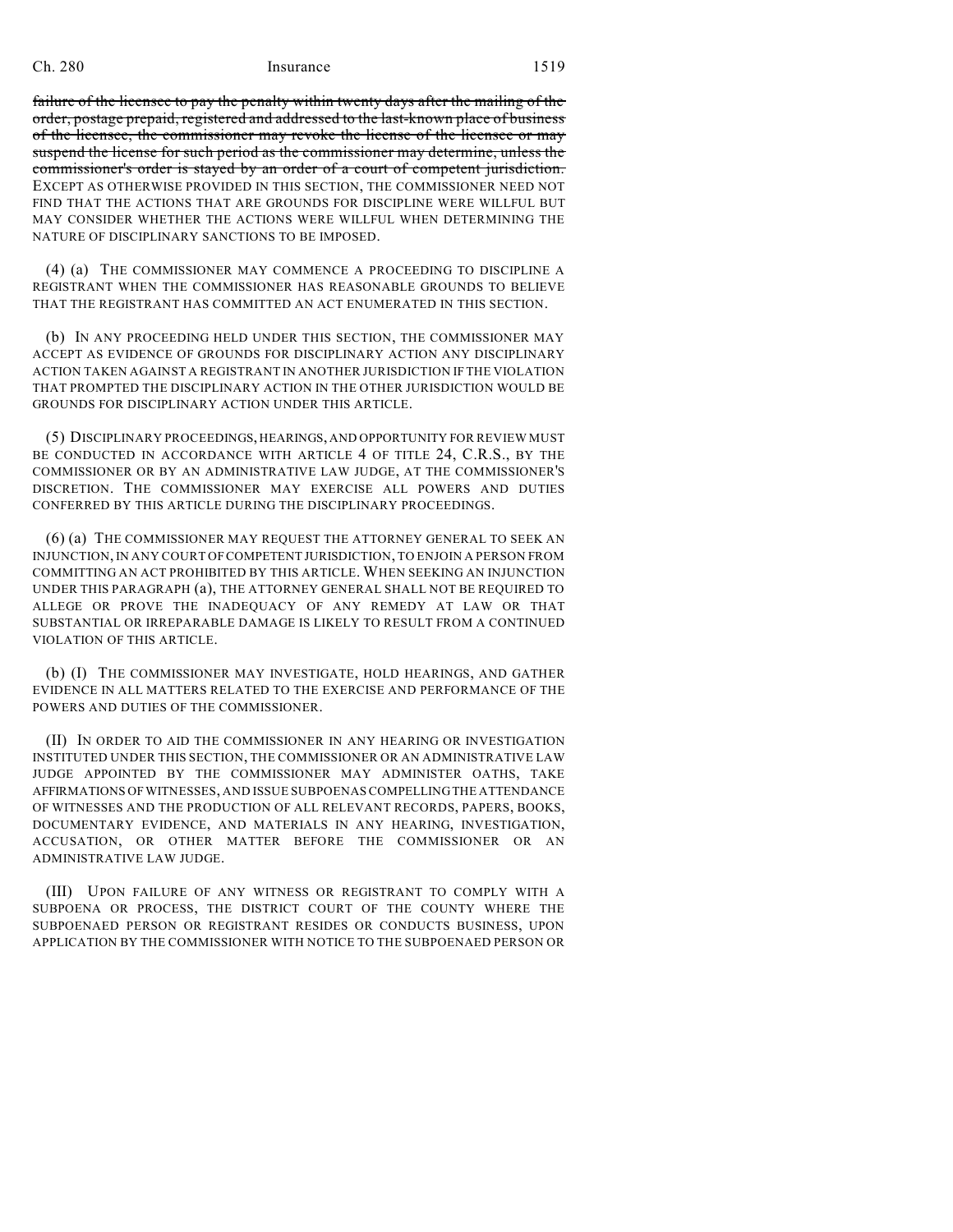1520 Ch. 280

REGISTRANT, MAY ISSUE TO THE PERSON OR REGISTRANT AN ORDER REQUIRING THE PERSON OR REGISTRANT TO APPEAR BEFORE THE COMMISSIONER; TO PRODUCE THE RELEVANT PAPERS, BOOKS, RECORDS, DOCUMENTARY EVIDENCE, OR MATERIALS IF SO ORDERED; OR TO GIVE EVIDENCE TOUCHING THE MATTER UNDER INVESTIGATION OR IN QUESTION. IF THE PERSON OR REGISTRANT FAILS TO OBEY THE ORDER OF THE COURT, THE PERSON OR REGISTRANT MAY BE HELD IN CONTEMPT OF COURT.

(c) THE COMMISSIONER MAY APPOINT AN ADMINISTRATIVE LAW JUDGE UNDER PART 10 OF ARTICLE 30 OF TITLE 24, C.R.S., TO CONDUCT HEARINGS, TAKE EVIDENCE, MAKE FINDINGS, AND REPORT THE FINDINGS TO THE COMMISSIONER.

(7) (a) THE COMMISSIONER, THE COMMISSIONER'S STAFF, ANY PERSON ACTING AS A WITNESS OR CONSULTANT TO THE COMMISSIONER, ANY WITNESS TESTIFYING IN A PROCEEDING AUTHORIZED UNDER THIS ARTICLE, AND ANY PERSON WHO LODGES A COMPLAINT PURSUANT TO THIS ARTICLE IS IMMUNE FROM LIABILITY IN ANY CIVIL ACTION BROUGHT AGAINST HIM OR HER FOR ACTS OCCURRING WHILE ACTING IN HIS OR HER CAPACITY AS COMMISSIONER, STAFF, CONSULTANT, OR WITNESS, RESPECTIVELY, IF SUCH INDIVIDUAL WAS ACTING IN GOOD FAITH WITHIN THE SCOPE OF HIS OR HER RESPECTIVE CAPACITY, MADE A REASONABLE EFFORT TO OBTAIN THE FACTS OF THE MATTER AS TO WHICH HE OR SHE ACTED, AND ACTED IN THE REASONABLE BELIEF THAT THE ACTION TAKEN BY HIM OR HER WAS WARRANTED BY THE FACTS.

(b) A PERSON PARTICIPATING IN GOOD FAITH IN MAKING A COMPLAINT OR REPORT OR IN AN INVESTIGATIVE OR ADMINISTRATIVE PROCEEDING UNDER THIS SECTION IS IMMUNE FROM ANY CIVIL OR CRIMINAL LIABILITY THAT OTHERWISE MIGHT RESULT BY REASON OF THE PARTICIPATION.

(8) A FINAL ACTION OF THE COMMISSIONER IS SUBJECT TO JUDICIAL REVIEW BY THE COURT OF APPEALS PURSUANT TO SECTION 24-4-106 (11), C.R.S. A JUDICIAL PROCEEDING TO ENFORCE AN ORDER OF THE COMMISSIONER MAY BE INSTITUTED IN ACCORDANCE WITH SECTION 24-4-106 (3), C.R.S.

(9) WHEN A COMPLAINT OR AN INVESTIGATION DISCLOSES AN INSTANCE OF MISCONDUCT THAT, IN THE OPINION OF THE COMMISSIONER, WARRANTS FORMAL ACTION, NO PERSON SHALL RESOLVE THE COMPLAINT BY A DEFERRED SETTLEMENT, ACTION, JUDGMENT, OR PROSECUTION.

(10) (a) IF IT APPEARS TO THE COMMISSIONER, BASED UPON CREDIBLE EVIDENCE AS PRESENTED IN A WRITTEN COMPLAINT BY ANY PERSON, THAT A REGISTRANT IS ACTING IN A MANNER THAT IS AN IMMINENT THREAT TO THE HEALTH AND SAFETY OF THE PUBLIC, OR THAT A PERSON IS ACTING OR HAS ACTED WITHOUT THE REQUIRED REGISTRATION, THE COMMISSIONER MAY ISSUE AN ORDER TO CEASE AND DESIST SUCH ACTIVITY. THE ORDER MUST SET FORTH THE STATUTES AND RULES ALLEGED TO HAVE BEEN VIOLATED, THE FACTS ALLEGED TO HAVE CONSTITUTED THE VIOLATION, AND THE REQUIREMENT THAT ALL UNLAWFUL ACTS OR UNREGISTERED PRACTICES IMMEDIATELY CEASE.

(b) WITHIN TEN DAYS AFTER SERVICE OF THE ORDER TO CEASE AND DESIST UNDER PARAGRAPH (a) OF THIS SUBSECTION (10), THE REGISTRANT MAY REQUEST A HEARING ON THE QUESTION OF WHETHER ACTS OR PRACTICES IN VIOLATION OF THIS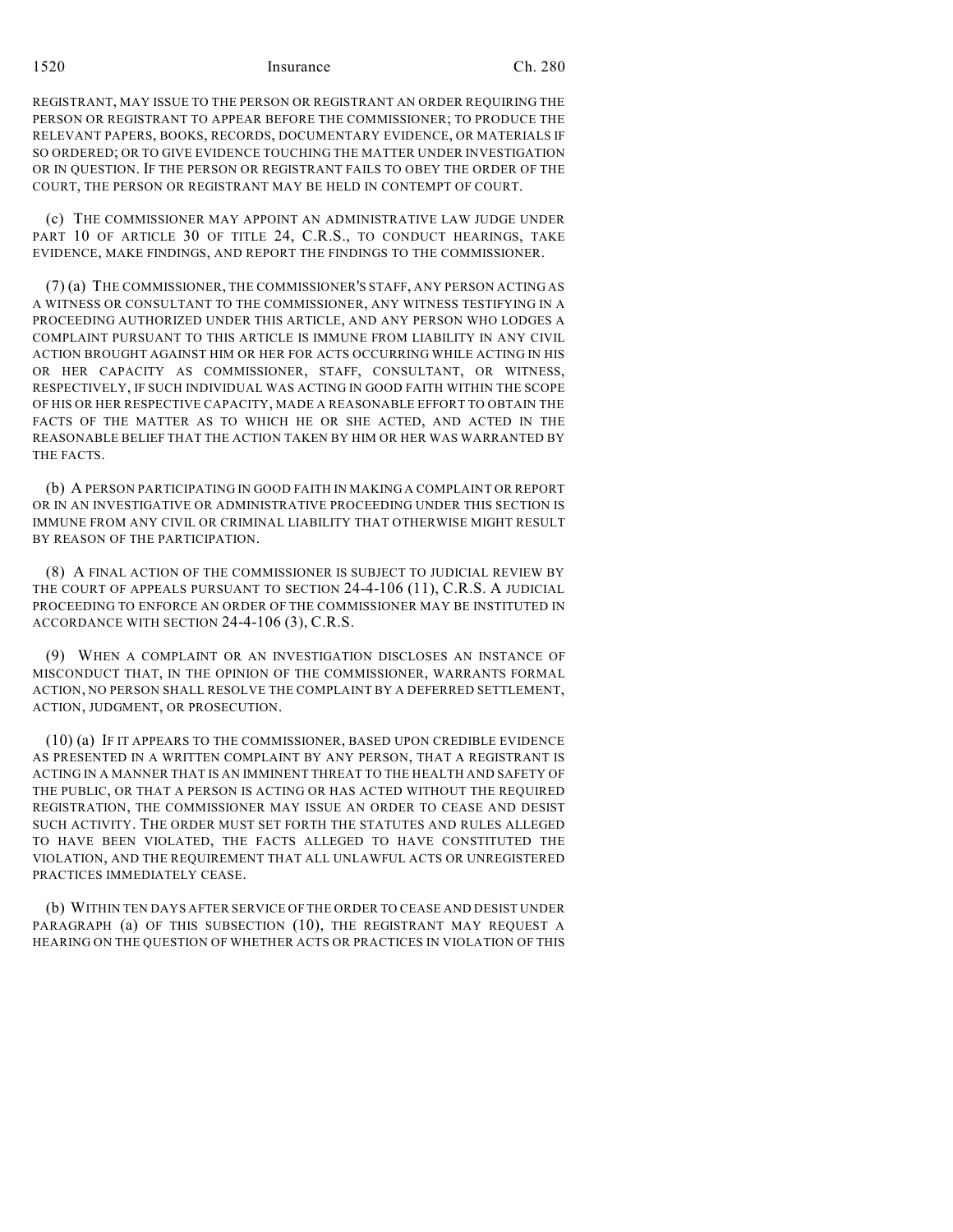ARTICLE HAVE OCCURRED. THE HEARING MUST BE CONDUCTED PURSUANT TO SECTIONS 24-4-104 AND 24-4-105, C.R.S.

(11) (a) IF IT APPEARS TO THE COMMISSIONER, BASED UPON CREDIBLE EVIDENCE AS PRESENTED IN A WRITTEN COMPLAINT BY ANY PERSON, THAT A PERSON HAS VIOLATED ANY OTHER PORTION OF THIS ARTICLE, THEN, IN ADDITION TO ANY SPECIFIC POWERS GRANTED PURSUANT TO THIS ARTICLE, THE COMMISSIONER MAY ISSUE TO THE PERSON AN ORDER TO SHOW CAUSE AS TO WHY THE COMMISSIONER SHOULD NOT ISSUE A FINAL ORDER DIRECTING THE PERSON TO CEASE AND DESIST FROM THE UNLAWFUL ACT OR UNREGISTERED PRACTICE.

(b) THE COMMISSIONER SHALL NOTIFY A PERSON AGAINST WHOM AN ORDER TO SHOW CAUSE HAS BEEN ISSUED OF THE ISSUANCE OF THE ORDER, ALONG WITH A COPY OF THE ORDER, THE FACTUAL AND LEGAL BASIS FOR THE ORDER, AND THE DATE SET BY THE COMMISSIONER FOR A HEARING ON THE ORDER. THE NOTICE MAY BE SERVED ON THE PERSON AGAINST WHOM THE ORDER HAS BEEN ISSUED BY PERSONAL SERVICE OR BY CERTIFIED, POSTAGE-PREPAID, UNITED STATES MAIL. PERSONAL SERVICE OR MAILING OF AN ORDER OR DOCUMENT CONSTITUTES NOTICE OF THE ORDER TO THE PERSON.

(c) (I) THE COMMISSIONER SHALL HOLD THE HEARING ON AN ORDER TO SHOW CAUSE NO SOONER THAN TEN AND NO LATER THAN FORTY-FIVE CALENDAR DAYS AFTER THE DATE OF TRANSMISSION OR SERVICE OF THE NOTIFICATION BY THE COMMISSIONER AS PROVIDED IN THIS SUBSECTION (11). THE HEARING MAY BE CONTINUED BY AGREEMENT OF ALL PARTIES BASED UPON THE COMPLEXITY OF THE MATTER, NUMBER OF PARTIES TO THE MATTER, AND LEGAL ISSUES PRESENTED IN THE MATTER.

(II) IF A PERSON AGAINST WHOM AN ORDER TO SHOW CAUSE HAS BEEN ISSUED DOES NOT APPEAR AT THE HEARING, THE COMMISSIONER MAY PRESENT EVIDENCE THAT NOTIFICATION WAS PROPERLY SENT OR SERVED ON THE PERSON UNDER THIS SUBSECTION (11) AND SUCH OTHER EVIDENCE RELATED TO THE MATTER AS THE COMMISSIONER DEEMS APPROPRIATE. THE COMMISSIONER SHALL ISSUE THE ORDER WITHIN TEN DAYS AFTER THE COMMISSIONER'S DETERMINATION RELATED TO REASONABLE ATTEMPTS TO NOTIFY THE RESPONDENT, AND THE ORDER SHALL BECOME FINAL AS TO THAT PERSON BY OPERATION OF LAW. THE COMMISSIONER SHALL CONDUCT THE HEARING IN ACCORDANCE WITH SECTIONS 24-4-104 AND 24-4-105, C.R.S.

(III) IFTHE COMMISSIONER REASONABLY FINDS THAT THE PERSON AGAINST WHOM THE ORDER TO SHOW CAUSE WAS ISSUED IS ACTING OR HAS ACTED WITHOUT THE REQUIRED LICENSURE, OR HAS OR IS ABOUT TO ENGAGE IN ACTS OR PRACTICES CONSTITUTING VIOLATIONS OF THIS ARTICLE, A FINAL CEASE-AND-DESIST ORDER MAY BE ISSUED, DIRECTING THE PERSON TO CEASE AND DESIST FROM FURTHER UNLAWFUL ACTS OR UNREGISTERED PRACTICES.

(IV) THE COMMISSIONER SHALL PROVIDE NOTICE, IN THE MANNER SET FORTH IN THIS SUBSECTION (11), OF THE FINAL CEASE-AND-DESIST ORDER WITHIN TEN CALENDAR DAYS AFTER THE HEARING IS CONDUCTED TO EACH PERSON AGAINST WHOM THE FINAL ORDER HAS BEEN ISSUED. THE FINAL ORDER ISSUED IS EFFECTIVE WHEN ISSUED AND IS A FINAL ORDER FOR PURPOSES OF JUDICIAL REVIEW.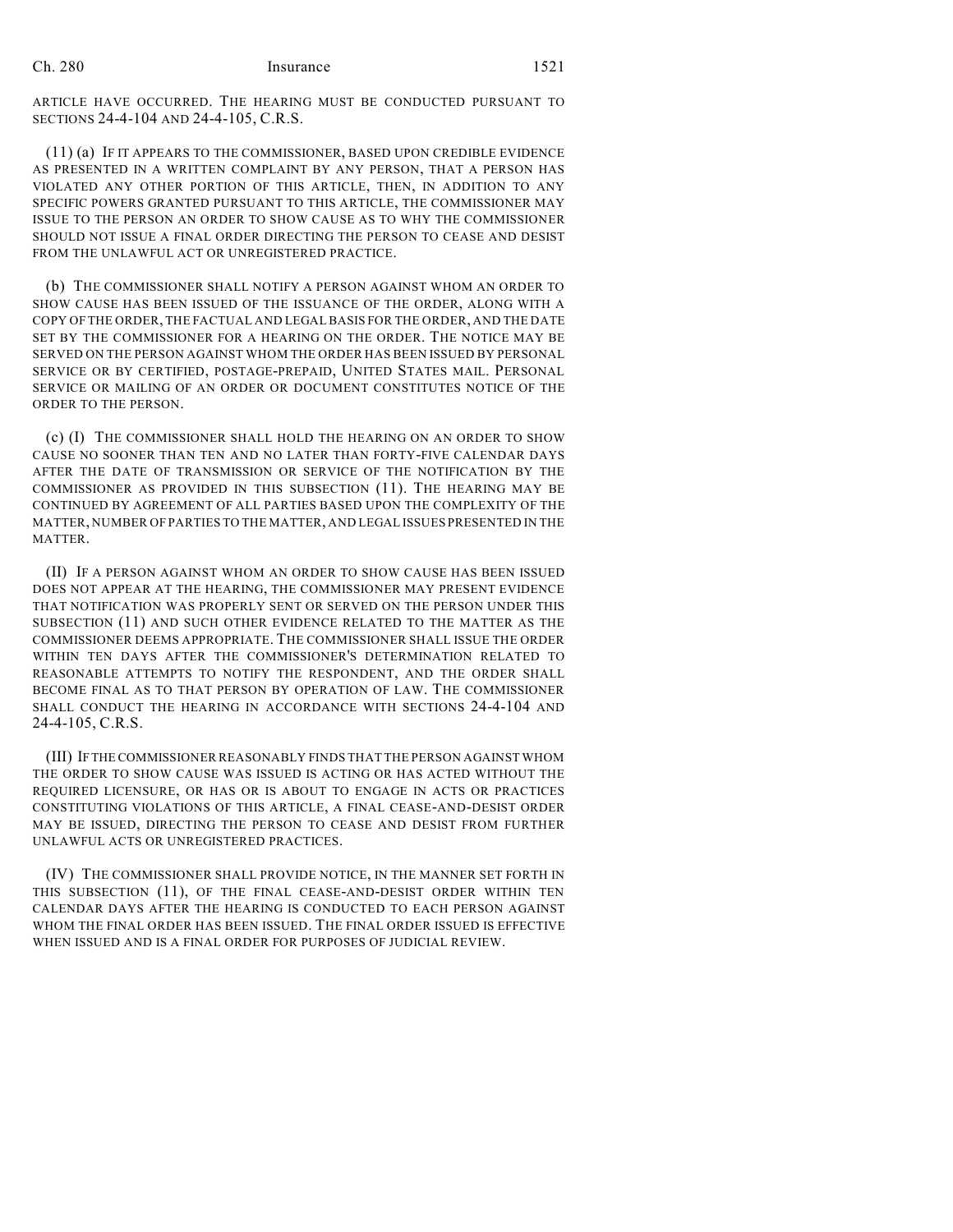# 1522 Ch. 280

(12) IF IT APPEARS TO THE COMMISSIONER, BASED UPON CREDIBLE EVIDENCE PRESENTED TO THE COMMISSIONER, THAT A PERSON HAS ENGAGED OR IS ABOUT TO ENGAGE IN AN UNREGISTERED ACT OR PRACTICE; AN ACT OR PRACTICE CONSTITUTING A VIOLATION OF THIS ARTICLE, A RULE PROMULGATED UNDER THIS ARTICLE, OR AN ORDER ISSUED UNDER THIS ARTICLE; OR AN ACT OR PRACTICE CONSTITUTING GROUNDS FOR ADMINISTRATIVE SANCTION UNDER THIS ARTICLE, THE COMMISSIONER MAY ENTER INTO A STIPULATION WITH THE PERSON.

(13) IF ANY PERSON FAILS TO COMPLY WITH A FINAL CEASE-AND-DESIST ORDER OR A STIPULATION, THE COMMISSIONER MAY REQUEST THE ATTORNEY GENERAL OR THE DISTRICT ATTORNEY FOR THE JUDICIAL DISTRICT IN WHICH THE ALLEGED VIOLATION EXISTS TO BRING, AND IF SO REQUESTED, THE ATTORNEY GENERAL SHALL BRING SUIT FOR A TEMPORARY RESTRAINING ORDER AND FOR INJUNCTIVE RELIEF TO PREVENT ANY FURTHER OR CONTINUED VIOLATION OF THE FINAL ORDER.

(14) A PERSON AGGRIEVED BY THE FINAL CEASE-AND-DESIST ORDER MAY SEEK JUDICIAL REVIEW OF THE COMMISSIONER'S DETERMINATION OR OF THE COMMISSIONER'S FINAL ORDER AS PROVIDED IN SUBSECTION (8) OF THIS SECTION.

**10-23-107. [Formerly 12-7-109 (3)] Unlicensed practice - penalties.** (3) Any A person who acts or attempts to act as a bail bonding PROFESSIONAL CASH-BAIL AGENT OR CASH-BONDING agent and who is not licensed REGISTERED as such under this article is guilty of a misdemeanor and, upon conviction thereof, shall be punished by a fine of not more than one thousand dollars, or by imprisonment in the county jail for not more than one year, or by both such fine and imprisonment. UPON CONVICTION, THE COURT SHALL REQUIRE THE PERSON TO DISGORGE ANY PROFITS FROM ACTING AS A PROFESSIONAL CASH-BAIL AGENT OR CASH-BONDING AGENT AND FORWARD THE PROFITS TO THE STATE TREASURER, WHO SHALL DEPOSIT THE MONEYS IN THE GENERAL FUND.

**10-23-108. Bail bond documents - requirements - rules.** (1) THE PROFESSIONAL CASH-BAIL AGENT OR CASH-BONDING AGENT WHO POSTS A BAIL BOND WITH THE COURT ON BEHALF OF A DEFENDANT SHALL ENSURE THAT THE FOLLOWING DOCUMENTS COMPLY WITH THE FOLLOWING PROVISIONS:

(a) AN INDEMNITY AGREEMENT MUST:

(I) BE IN WRITING;

(II) BE SIGNED BY THE PROFESSIONAL CASH-BAIL AGENT OR CASH-BONDING AGENT;

(III) BE SIGNED BY THE DEFENDANT OR INDEMNITOR;

(IV) SET FORTH THE AMOUNT OF BAIL SET IN THE CASE, THE NAME OF THE DEFENDANT RELEASED ON THE BAIL BOND, THE COURT CASE NUMBER IF AVAILABLE, THE COURT WHERE THE BOND IS EXECUTED, THE PREMIUM CHARGED, THE AMOUNT AND TYPE OF COLLATERAL HELD BY THE PROFESSIONAL CASH-BAIL AGENT OR CASH-BONDING AGENT, AND THE CONDITIONS UNDER WHICH THE COLLATERAL IS RETURNED;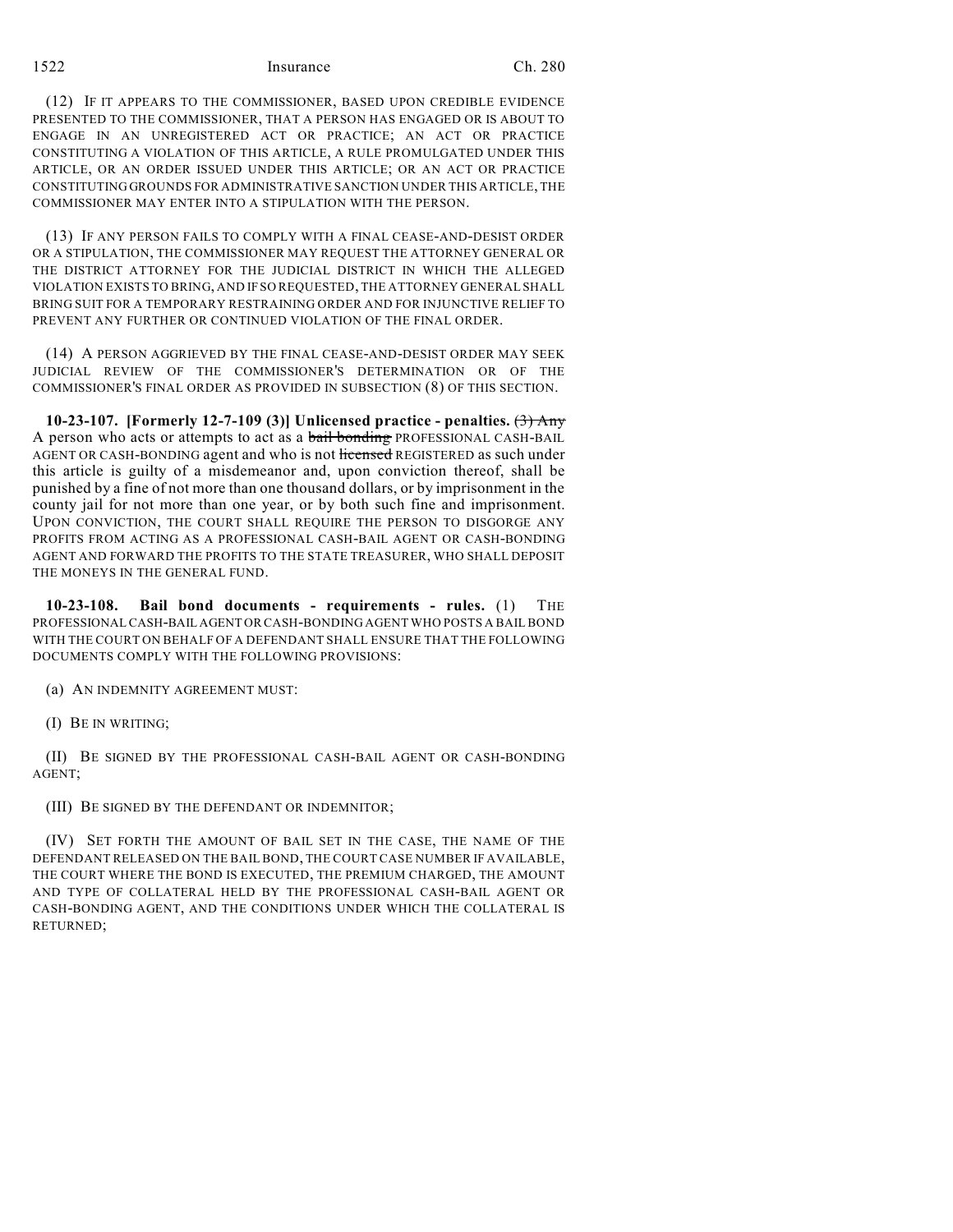(V) CONTAIN DOCUMENTATION THAT THE INDEMNITOR HAS RECEIVED COPIES OF SIGNED AND DATED DISCLOSURE FORMS; AND

(VI) IF THE DEFENDANT OR INDEMNITOR IS ILLITERATE OR DOES NOT READ ENGLISH, CONTAIN A NOTE ON THE INDEMNITY AGREEMENT THAT THE AGENT OR A THIRD PARTY HAS READ OR TRANSLATED THE AGREEMENT TO THE DEFENDANT OR INDEMNITOR AND BE AFFIXED WITH AN AFFIDAVIT TO THE INDEMNITY AGREEMENT ATTESTING THAT THE DOCUMENT WAS TRANSLATED;

(b) A PROMISSORY NOTE MUST BE:

(I) IN WRITING;

(II) SIGNED BY THE PROFESSIONAL CASH-BAIL AGENT OR CASH-BONDING AGENT; AND

(III) SIGNED BY THE DEFENDANT OR INDEMNITOR;

(c) A COLLATERAL RECEIPT MUST:

(I) BE DATED;

(II) BE IN WRITING;

(III) BE SIGNED BY THE PROFESSIONAL CASH-BAIL AGENT OR CASH-BONDING AGENT;

(IV) BE SIGNED BY THE DEFENDANT OR INDEMNITOR;

(V) BE PRENUMBERED;

(VI) CONTAIN A FULL DESCRIPTION OF THE COLLATERAL, INCLUDING THE CONDITION OF THE COLLATERAL AT THE TIME IT IS TAKEN INTO CUSTODY; AND

(VII) SET FORTH THE AMOUNT OF BAIL SET IN THE CASE, THE NAME OF THE DEFENDANT RELEASED ON THE BAIL BOND, THE COURT CASE NUMBER, THE COURT WHERE THE BOND IS EXECUTED, THE PREMIUM CHARGED, THE AMOUNT AND TYPE OF COLLATERAL HELD BY THE AGENT, AND THE CONDITIONS UNDER WHICH THE COLLATERAL IS RETURNED;

(d) A BAIL BOND REVOCATION REQUEST MUST BE:

(I) DATED;

(II) IN WRITING;

(III) SIGNED BY THE PROFESSIONAL CASH-BAIL AGENT OR CASH-BONDING AGENT; AND

(IV) SIGNED BY THE DEFENDANT OR INDEMNITOR.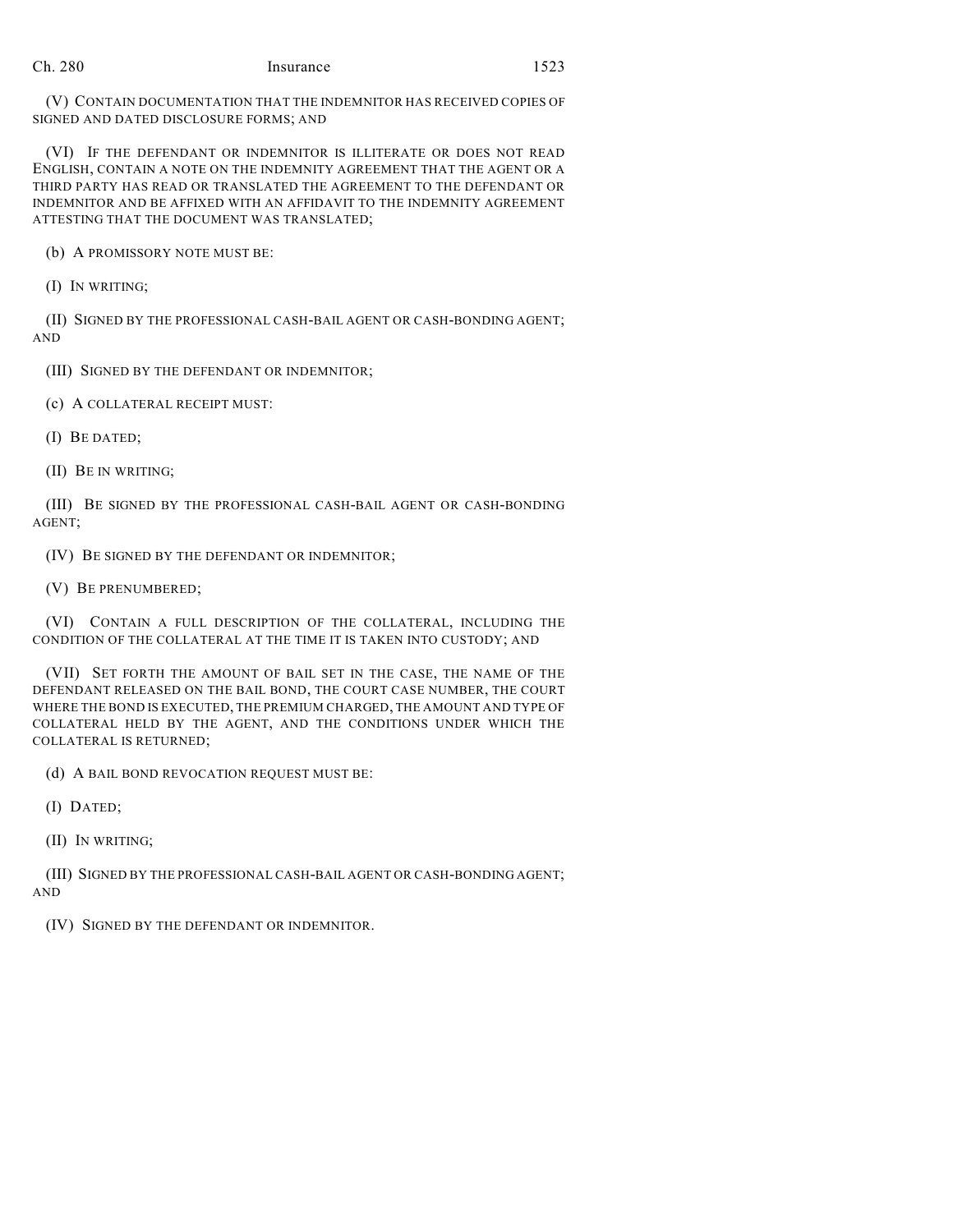(2) (a) BEFORE ACCEPTINGCONSIDERATION, THE PROFESSIONALCASH-BAIL AGENT OR CASH-BONDING AGENT SHALL COMMIT TO WRITING, SIGN, DATE, AND OBTAIN THE DEFENDANT'S OR INDEMNITOR'S SIGNATURE ON AN ARRANGEMENT FOR THE PAYMENT OF ALL OR PART OF THE PREMIUM, COMMISSION, OR FEE, INCLUDING THE PAYMENT SCHEDULE. THE SIGNATURE OF THE PROFESSIONAL CASH-BAIL AGENT OR CASH-BONDING AGENT IS NOT AN OBLIGATION TO PAY ANY DEBT OWED TO A LENDER. TO BE ENFORCEABLE, INTEREST AND FINANCIAL CHARGES ON ANY UNPAID PREMIUM MUST COMPLY WITH THE "UNIFORM CONSUMER CREDITCODE", ARTICLES 1 TO 9 OF TITLE 5, C.R.S.

(b) BEFORE ACCEPTING CONSIDERATION OR TAKING COLLATERAL, THE PROFESSIONAL CASH-BAIL AGENT OR CASH-BONDING AGENT SHALL PROVIDE, IN A FORM PRESCRIBED BY THE COMMISSIONER, A DISCLOSURE STATEMENT TO EACH DEFENDANT AND INDEMNITOR DETAILING THE TERMS OF THE BAIL BOND.

(3) (a) A PROFESSIONAL CASH-BAIL AGENT OR CASH-BONDING AGENT WHO ACCEPTS CONSIDERATION FOR A BAIL BOND OR UNDERTAKING SHALL, FOR EACH PAYMENT RECEIVED, PROVIDE TO THE PERSON TENDERING PAYMENT A PRENUMBERED, SIGNED RECEIPT CONTAINING THE FOLLOWING:

(I) THE DATE;

(II) THE DEFENDANT'S NAME;

(III) A DESCRIPTION OF THE CONSIDERATION AND AMOUNT OF MONEY RECEIVED;

(IV) THE PURPOSE FOR WHICH IT WAS RECEIVED;

(V) THE PENAL SUM OF THE BAIL BOND;

(VI) THE NAME OF THE PERSON TENDERING PAYMENT; AND

(VII) THE TERMS UNDER WHICH THE MONEY OR OTHER CONSIDERATION IS RELEASED.

(b) THE PROFESSIONAL CASH-BAIL AGENT OR CASH-BONDING AGENT SHALL PROVIDE THE PERSON TENDERINGPAYMENT A SIGNED AND DATED RECEIPT FOR EACH PREMIUM PAYMENT LISTING THE AMOUNT PAID.

(4) THE PROFESSIONAL CASH-BAIL AGENT OR CASH-BONDING AGENT SHALL PREPARE OR EXECUTE SEPARATE AGREEMENTS AND DOCUMENTS FOR EACH TIME THE AGENT POSTS A BAIL BOND WITH THE COURT. THE AGENT SHALL GIVE THE INDEMNITOR A COPY OF EACH DOCUMENT EXECUTED IN THE COURSE OF THE BAIL BOND TRANSACTION.

(5) FOR THREE YEARS AFTER THE DATE OF DISCHARGE OF A BAIL BOND AND RETURN OF ANY COLLATERAL OR PROOF OF NOTICE TO THE DEFENDANT OR INDEMNITOR THAT ANY PROMISSORY NOTE HAS BEEN SATISFIED, THE PROFESSIONAL CASH-BAIL AGENT OR CASH-BONDING AGENT SHALL KEEP AT THE AGENT'S BUSINESS, COPIES OF EACH RECEIPT, INDEMNITY AGREEMENT, BOND, DISCLOSURE STATEMENT, PAYMENT PLAN, BOND REVOCATION REQUEST, OR OTHER DOCUMENT OR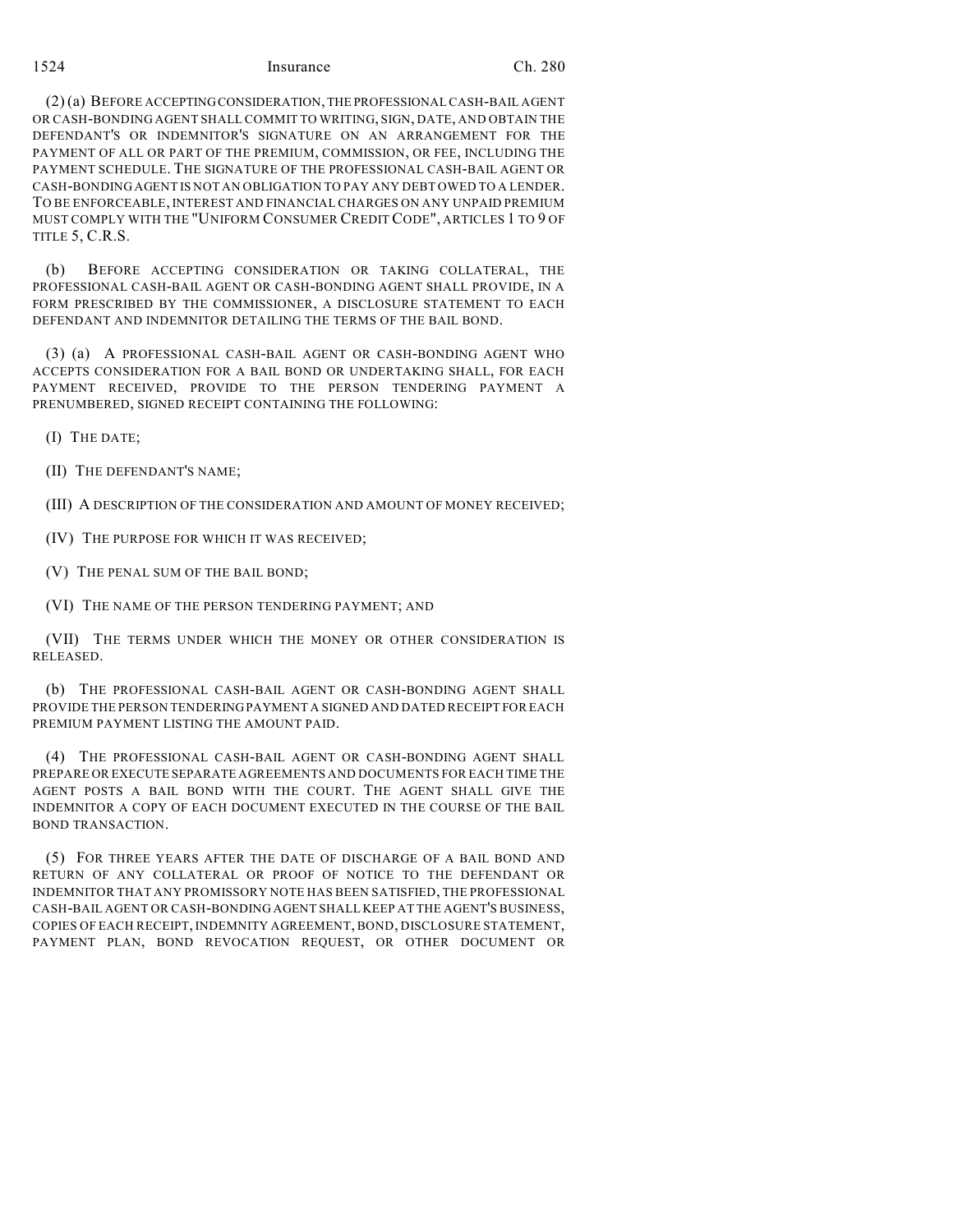INFORMATION RELATED TO THE BOND TRANSACTION AND SHALL MAKE THESE DOCUMENTS AVAILABLE FOR INSPECTION BY THE COMMISSIONER OR THE COMMISSIONER'S AUTHORIZED REPRESENTATIVE DURING NORMAL BUSINESS HOURS.

(6) THE INDEMNITOR MAY BE THE DEFENDANT.

(7) THE COMMISSIONER MAY EXAMINE THE BUSINESS PRACTICES, BOOKS, AND RECORDS OF ANY PROFESSIONAL CASH-BAIL AGENT OR CASH-BONDING AGENT AS OFTEN AS THE COMMISSIONER DEEMS APPROPRIATE.

**10-23-109. Business practices - price limits - collateral.** (1) A PROFESSIONAL CASH-BAIL AGENT OR CASH-BONDING AGENT SHALL NOT CHARGE A PREMIUM OR COMMISSION OF MORE THAN THE GREATER OF FIFTY DOLLARS OR FIFTEEN PERCENT OF THE AMOUNT OF BAIL FURNISHED. A PROFESSIONAL CASH-BAIL AGENT OR CASH-BONDING AGENT SHALL NOT ASSESS FEES FOR ANY BAIL BOND POSTED BY THE AGENT WITH THE COURT UNLESS THE FEE IS FOR PAYMENT OF A BAIL BOND FILING CHARGED BY A COURT OR LAW ENFORCEMENT AGENCY, THE FEE IS FOR THE ACTUAL COST OF STORING COLLATERAL IN A SECURE, SELF-SERVICE PUBLIC STORAGE FACILITY, OR THE FEE IS FOR PREMIUM FINANCING.

(2) IF A PROFESSIONAL CASH-BAIL AGENT OR CASH-BONDING AGENT HAS ISSUED A DISCLOSURE STATEMENT IN ACCORDANCE WITH SECTION 10-23-108 (2) (b), THE AGENT MAY USE COLLATERAL RECEIVED FROM THE DEFENDANT OR INDEMNITOR TO SECURE THE FOLLOWING OBLIGATIONS:

(a) COMPLIANCE WITH THE BOND ISSUED ON BEHALF OF THE PRINCIPAL;

(b) ANY BALANCE DUE ON THE PREMIUM, COMMISSION, OR FEE FOR THE BAIL BOND; AND

(c) ANY ACTUAL COSTS INCURRED BY THE PROFESSIONAL CASH-BAIL AGENT OR CASH-BONDING AGENT AS A RESULT OF ISSUING THE BAIL BOND.

**10-23-109. [Formerly 12-7-112] Repeal - review of functions.** This article is repealed, effective July 1, 2012 SEPTEMBER 1, 2017. Prior to such THE repeal, the licensing functions of the commissioner and the division shall be reviewed as provided for in section 24-34-104, C.R.S.

**SECTION 42.** In Colorado Revised Statutes, 16-1-104, **add** (3.5) as follows:

**16-1-104. Definitions.** (3.5) "BAIL BONDING AGENT" OR "BONDING AGENT" MEANS A INDIVIDUAL WHO IS IN THE BUSINESS OF WRITING APPEARANCE BONDS AND WHO IS SUBJECT TO REGULATION BY THE DIVISION OF INSURANCE IN THE DEPARTMENT OF REGULATORY AGENCIES, INCLUDING AN INSURANCE PRODUCER, CASH-BONDING AGENT, OR PROFESSIONAL CASH-BAIL AGENT.

**SECTION 43.** In Colorado Revised Statutes, 16-3-503, **amend** (1) (c) as follows:

**16-3-503. Bonds recovered for persons illegally in the country.** (1) (c) If it is determined that a defendant is illegally present in the country after  $\alpha$  bail AN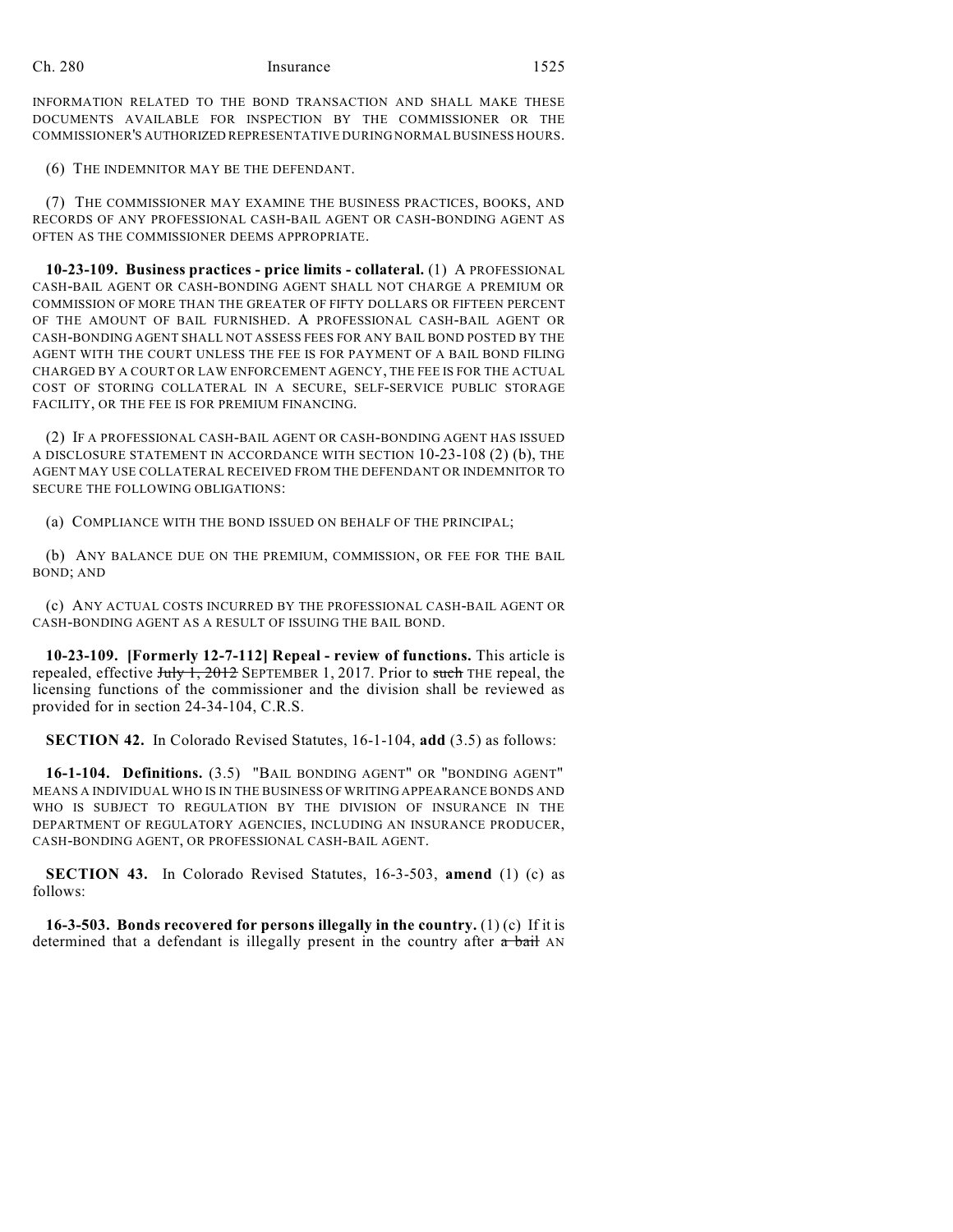APPEARANCE bond is posted on a felony or a class 1 or class 2 misdemeanor, the jail or court shall return all documents concerning the defendant that are signed by the bail bonding agent to the agent, and the agent shall return the fees collected pursuant to section 12-7-108 (7), C.R.S., ANY PREMIUM, COMMISSION, OR FEE, NOT INCLUDING PREMIUM FINANCING FEES, BOND FILING FEES CHARGED BY A COURT OR LAW ENFORCEMENT AGENCY, AND THE ACTUAL COST OF STORING COLLATERAL IN A SECURE, SELF-SERVICE PUBLIC STORAGE FACILITY, to the court for forfeiture pursuant to UNDER subsection (2) of this section.

**SECTION 44.** In Colorado Revised Statutes, 16-4-104, **amend** (1) (b) (III) as follows:

**16-4-104. Bail bond - alternatives.** (1) When the amount of bail is fixed by the judge of a court of record, the judge shall also determine which of the following kinds of bond shall be required for the pretrial release of the defendant:

(b) The defendant may be released from custody upon execution of bond in the full amount of the bail to be secured in any one or more, or any combination of, the following ways:

(III) By sureties CASH OR SECURITIES worth at least one and one-half the amount of bail set in the bond or by a bail bonding agent. or a cash bonding agent qualified to write bail bonds pursuant to article 7 of title 12, C.R.S.

**SECTION 45.** In Colorado Revised Statutes, 16-4-112, **amend** (2) (a) and (2) (c); and **add** (6) as follows:

**16-4-112. Enforcement procedures for compensated sureties - definitions.** (2) As used in this section, unless the context otherwise requires:

(a) "Bail insurance company" means an insurer as defined in section 10-1-102 (13), C.R.S., engaged in the business of writing bail appearance bonds through bonding agents, which company is subject to regulation by the division of insurance in the department of regulatory agencies.

(c) "Compensated surety" means any person WHO IS in the business of writing bail appearance bonds AND who is subject to regulation by the division of insurance in the department of regulatory agencies, including bonding agents and bail insurance companies. Nothing in this paragraph (c) shall be construed to authorize AUTHORIZES bail insurance companies to write bail APPEARANCE bonds except through licensed bail bonding agents.

(6) A BAIL INSURANCE COMPANY SHALL NOT WRITE BAIL BONDS UNLESS THROUGH A LICENSED BAIL BONDING AGENT.

**SECTION 46.** In Colorado Revised Statutes, **add with amended and relocated provisions** 18-13-130 as follows:

**18-13-130. [Formerly 12-7-109 (1) and (2)] Bail bond - prohibited activities - penalties.** (1) It is unlawful for any licensee under this article PERSON WHO ENGAGES IN THE BUSINESS OF WRITING BAIL BONDS to engage in any of the following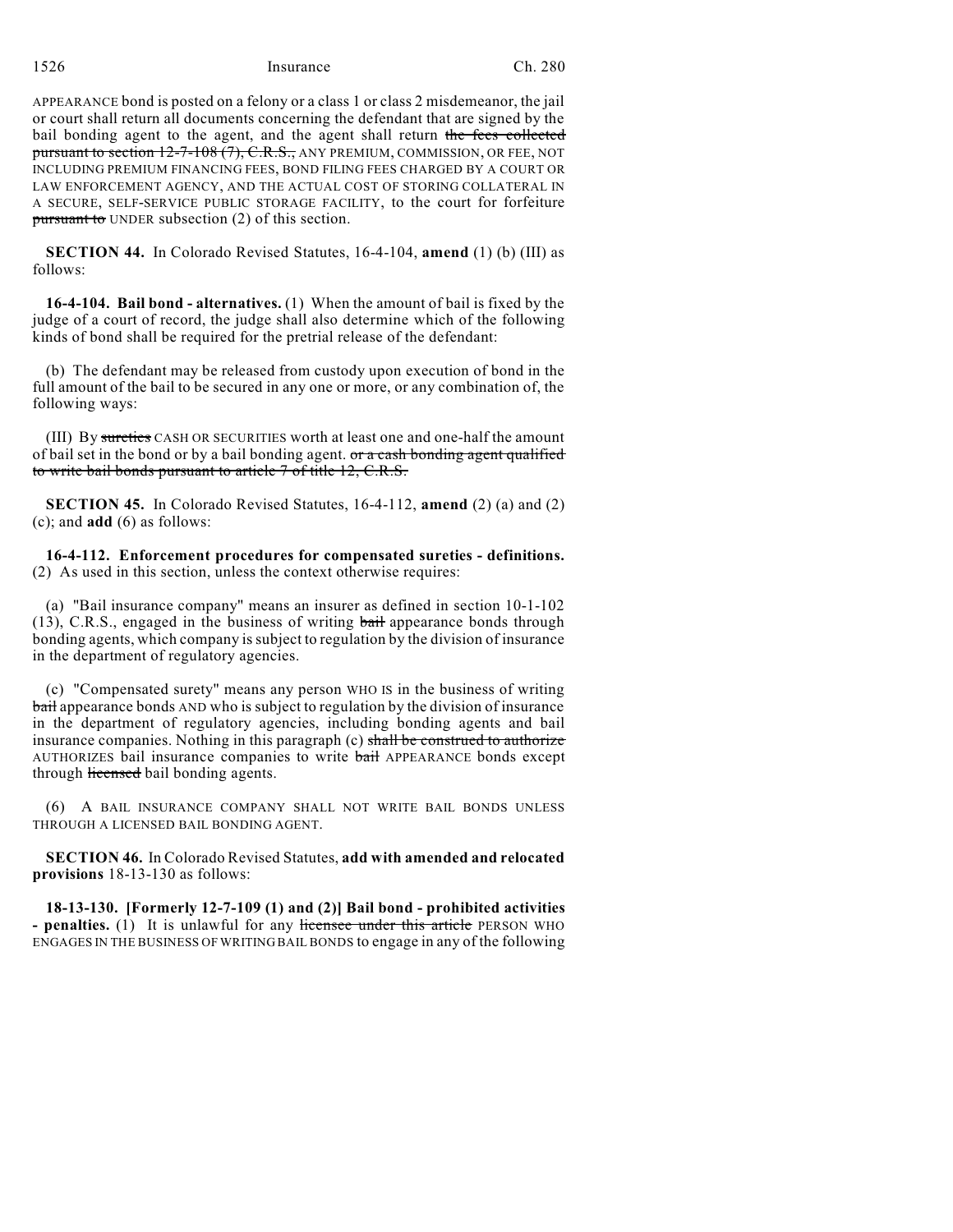activities RELATED TO A BAIL BOND TRANSACTION:

(a) Specify, suggest, or advise the employment of  $\frac{any}{ay}$  A particular attorney to represent such THE licensee's principal;

(b) Pay a fee or rebate or give or promise to give anything of value to a jailer, police officer, peace officer, clerk, deputy clerk, any other AN employee of any A court, district attorney or any of such district attorney's employees, or any person who has power to arrest or to hold any A person in custody;

(c) Pay a fee or rebate or give anything of value to an attorney in bail bond matters, except in defense of any action on a bond or as counsel to represent such **bail bonding agent or such bonding agent's** THE PERSON WHO WROTE OR POSTED THE BOND OR THE PERSON'S representative or employees;

(d) Pay a fee or rebate or give or promise to give anything of value to the person on whose bond such licensee THE PERSON is surety;

(d.5) Except for the fee received for the bond, to fail to return any collateral or security within ten working days after receipt of a copy of the court order that results in a release of the bond by the court, unless the collateral also secures other obligations in compliance with section 12-7-108 (10). A copy of the court order shall be provided to the bonding agent in Colorado or the company, if any, for whom the bonding agent works whether in Colorado or out-of-state, or both, by the person for whom the bond was written; except that, if three years have elapsed from the date of the posting of the bond, unless a judgment has been entered against the surety or the principal for the forfeiture of the bond, or unless the court grants an extension of the three-year time period for good cause shown, the bail bonding agent, as principal or as surety, shall be exonerated and, at the request of the person who tendered the collateral or security, return the collateral or security to the person who posted the collateral or security within ten business days after the three-year time period. The commissioner may release a lien after the three-year time period has expired if the lienholder cannot be contacted after an attempt has been made by certified mail and the attempt has failed.

(e) Accept anything of value from a person on whose bond such licensee THE PERSON IN THE BUSINESS OF WRITING BAIL BONDS is surety or from others on behalf of such THE person except the fee or premium on the bond, but the bail bonding agent PRODUCER OR AGENT may accept collateral security or other indemnity if:

(I) No collateral or security in tangible property is taken by pledge or debt instrument which THAT allows retention, sale, or other disposition of such THE property upon default except in accordance with the provisions of article 9 of title 4, C.R.S.;

(II) No collateral or security interest in real property is taken by deed or any other instrument unless the bail bonding agent's interest in the property is limited to the amount of the bond AND THE INTEREST IS RECORDED IN THE NAME OF THE BAIL INSURANCE COMPANY OR INSURANCE PRODUCER, CASH-BONDING AGENT, OR PROFESSIONAL CASH-BAIL AGENT WHO POSTED THE BOND WITH THE COURT;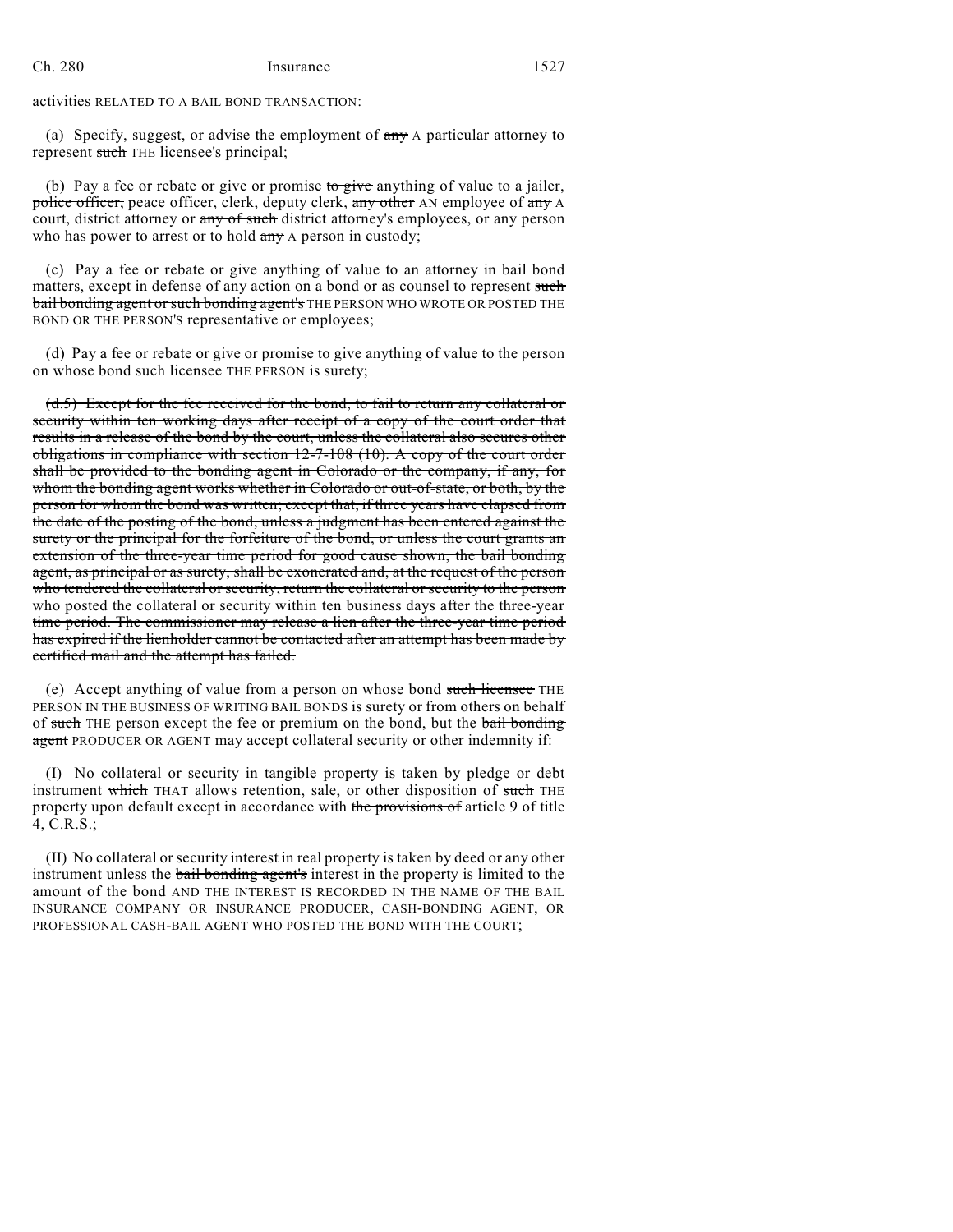(III) The collateral or security taken by the bail bonding agent is not pledged directly to any court as security for any appearance bond; and

(IV) The person from whom the collateral or security is taken is issued a receipt describing the condition of the collateral at the time it is taken into the custody; of the bail bonding agent;

(f) Coerce, suggest, aid and abet, offer promise of favor, or threaten any person on whose BAIL bond such licensee THE PERSON is surety or offers to become surety to induce that person to commit any crime;

(g) Act as a bail bonding agent POST A BAIL BOND in any court of record in this state while the name of such licensee THE PERSON is on the board pursuant to UNDER section 16-4-112 (5) (e), C.R.S., or under any circumstance where  $\alpha$  licensee THE PERSON has failed to pay a bail forfeiture judgment after all applicable stays of execution have expired and the bond has not been otherwise exonerated or discharged;

#### $(h)$  to  $(j)$  Repealed.

(h) EXCEPT FOR THE BOND FEE, TO FAIL TO RETURN ANY NONFORFEITED COLLATERAL OR SECURITY WITHIN FOURTEEN DAYS AFTER RECEIPT OF A COPY OF THE COURT ORDER THAT RESULTS IN A RELEASE OF THE BOND BY THE COURT, OR IF THE DEFENDANT FAILS TO APPEAR AND THE SURETY IS EXONERATED, FAILS TO RETURN THE COLLATERAL TO THE INDEMNITOR UPON REQUEST WITHIN FOURTEEN DAYS AFTER THE THREE-YEAR PERIOD, UNLESS:

(I) THE COLLATERAL ALSO SECURES ANOTHER OBLIGATION, PREMIUM PAYMENT PLAN, OR BAIL RECOVERY FEE; OR

(II) THE LATER OF THREE YEARS OR, IF THE COURT GRANTS AN EXTENSION, SIX YEARS HAVE ELAPSED FROM THE DATE THE BOND WAS POSTED.

 $(k)(i)$  Accept anything of value from a person on whose bond such licensee THE PERSON IN THE BUSINESS OF WRITING BAIL BONDS is indemnitor or from another on behalf of such THE principal except the premium, except that the bail bonding agent licensed under this article may accept collateralsecurity or other indemnity from the person on whose bond such bail bonding agent is indemnitor or from another on behalf of such principal. All such collateral or other indemnity shall be returned pursuant to the requirements contained in paragraph  $(d.5)$  of this subsection (1). The bail bonding agent licensed under this article shall preserve and separately retain such collateral and shall be responsible for the return of all such collateral taken and shall be liable for failure thereof as will also be the surety company. When a bail bonding agent accepts collateral as security pursuant to this paragraph (k), such bail bonding agent shall give a written receipt for such collateral to the person on whose bond such bail bonding agent is indemnitor or to another on behalf ofsuch principal and the surety, which shall provide in detail a full description of the collateral received. In the event of the failure of or inability for any reason of a bail bonding agent or such bail bonding agent's heirs or assignees to return collateral as required in this paragraph (k), the commissioner or the commissioner's designee is authorized to take immediate possession of the collateral and take whatever actions are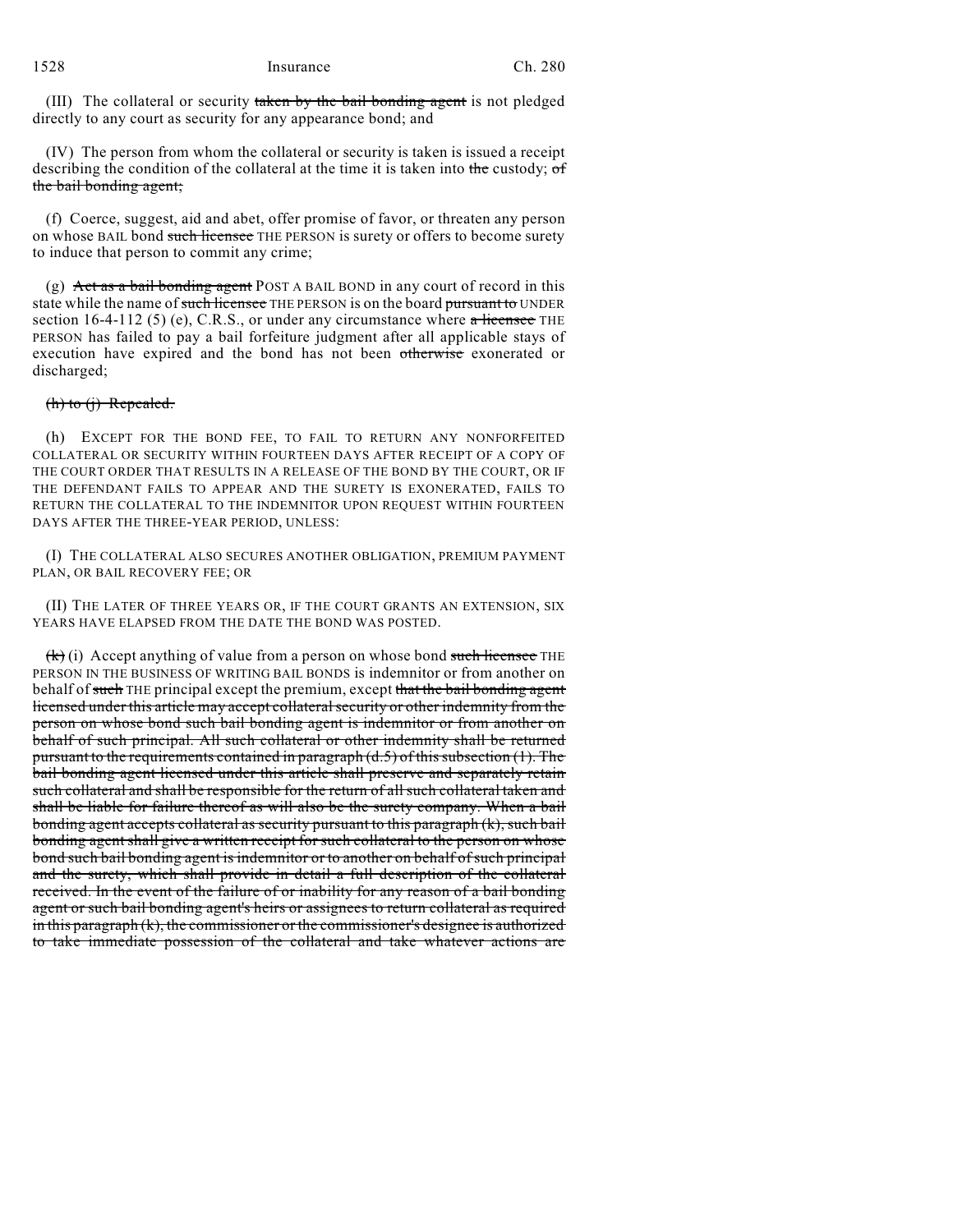necessary and appropriate to assure compliance with the obligations of this article relating to the return of collateral. The commissioner is authorized to utilize any or all of the qualification bond required in section 12-7-103 (3) for any costs incurred. Any such payment received by the commissioner is hereby appropriated to the division of insurance in addition to any other funds appropriated for its normal operation. The commissioner shall forfeit a qualification bond in the amount necessary to pay any final, nonappealable judgment award for failure to return collateral, including costs and attorney's fees, if awarded. AS AUTHORIZED BY TITLE 10, C.R.S., OR ANY RULE OF THE DIVISION OF INSURANCE PROMULGATED UNDER TITLE 10, C.R.S.;

 $(H)(i)$  Sign or countersign blank bail bonds; or execute a power of attorney or otherwise authorize anyone to countersign such licensee's name to bonds;

 $(m)$  (k) For any one licensee To have more than one bond posted at any one time and in any single ONE case on behalf of any one person;

 $(n)$  (l) Fail to issue to the person from whom collateral or security is taken a receipt which THAT includes a description of the collateral or security at the time WHEN it is taken into the custody; of the bail bonding agent;

(o) Failure to post a bond within twenty-four hours of receipt of full payment or a signed contract for payment, or if the bond is not posted within twenty-four hours of receipt of full payment or a signed contract for payment, failure to refund all moneys received, release all liens, and return all collateral within forty-eight hours of receipt of such payment or contract.

(2) Any licensee A PERSON who violates any provision of subsection  $(1)$  of this section is guilty of  $a$  AN UNCLASSIFIED misdemeanor and, upon conviction thereof, shall be punished by a fine of not more than one thousand dollars, or by imprisonment in the county jail for not more than one year, or by both such fine and imprisonment. Any criminal penalty prescribed in this section for a violation of this article shall be IS in addition to, and not exclusive of, any other applicable penalty prescribed by law.

**SECTION 47.** In Colorado Revised Statutes, 24-34-104, **amend** (43) introductory portion and (48.5); and **repeal** (43) (f) as follows:

**24-34-104. General assembly review of regulatory agencies and functionsfor termination, continuation, or reestablishment.** (43) The following agencies, functions, or both, shall terminate on July 1, 2012:

(f) The licensing of bail bonding agents through the division of insurance in accordance with article 7 of title 12, C.R.S.;

(48.5) The following agencies, functions, or both, shall terminate on September 1, 2017:

(a) The domestic violence offender management board created in section 16-11.8-103, C.R.S.;